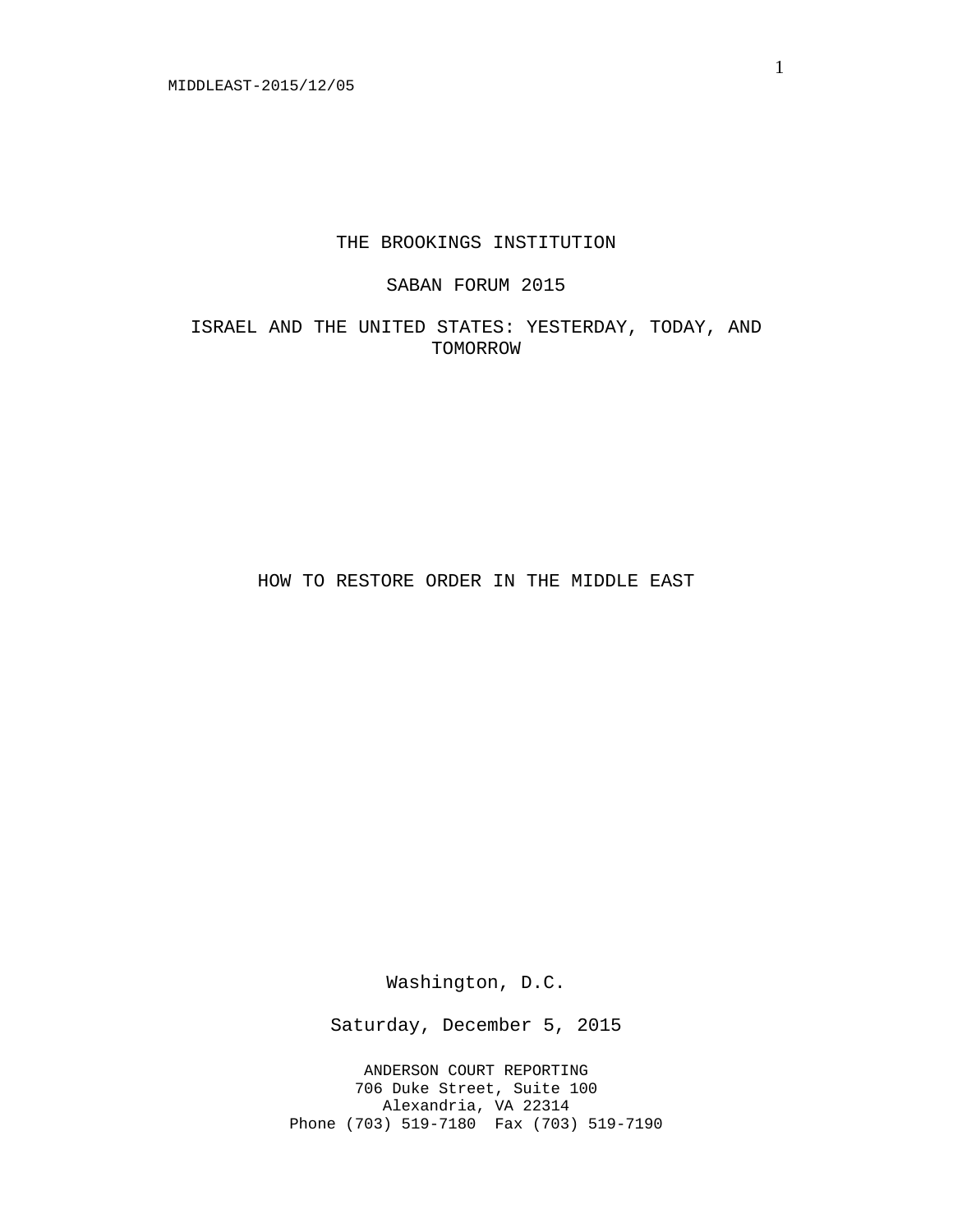### PARTICIPANTS:

## **Speakers:**

YAIR LAPID Chairman, Yesh Atid Party Member of Knesset

STEPHEN J. HADLEY National Security Advisor to President George W. Bush

# **Moderator:**

TAMARA COFMAN WITTES Director, Center for Middle East Policy The Brookings Institution

\* \* \* \* \*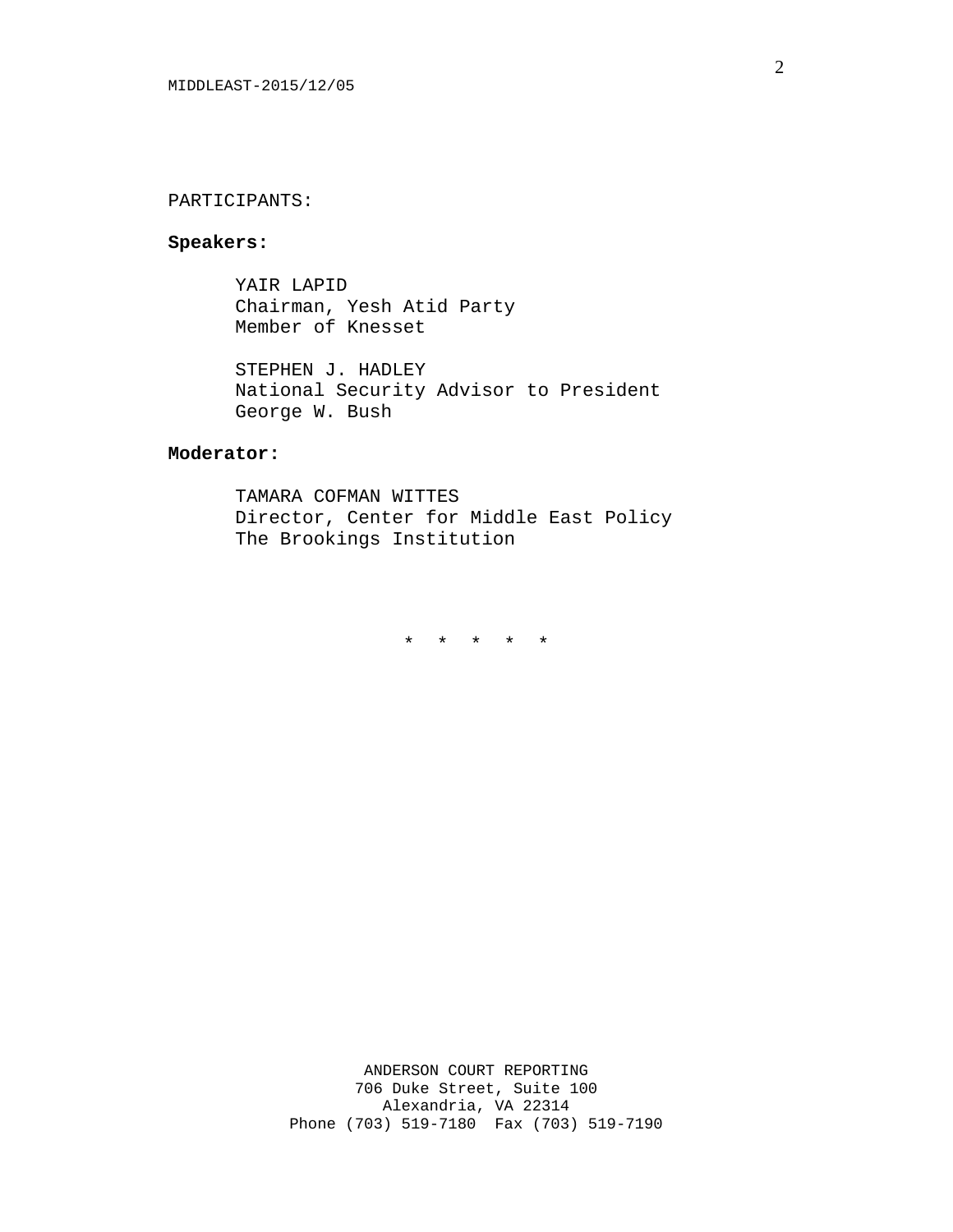## P R O C E E D I N G S

MS. WITTES: We have a treat for you now and I'd like to begin by noting that this session is on the record, so if you choose to make remarks when we open it up you will be on the record. Am I delighted to welcome you for a discussion. Now that we've figured out just what a mess the Middle East is we're going to talk about how to restore order and what Israel's role is in regional order.

Look, there's no question that the Middle East is facing upheaval of a historic nature. A breakdown of nation states, as we've seen in Syria, in Libya, and in Iraq increasingly, but also a breakdown of the state system and the regional order that the United States and Israel and our allies and partners relied on for a half century. The U.S. and its partners in the region used to lead a coalition that defended a status quo that benefited our interests. That was a coalition for the United States with some key regional anchors, including Israel, also including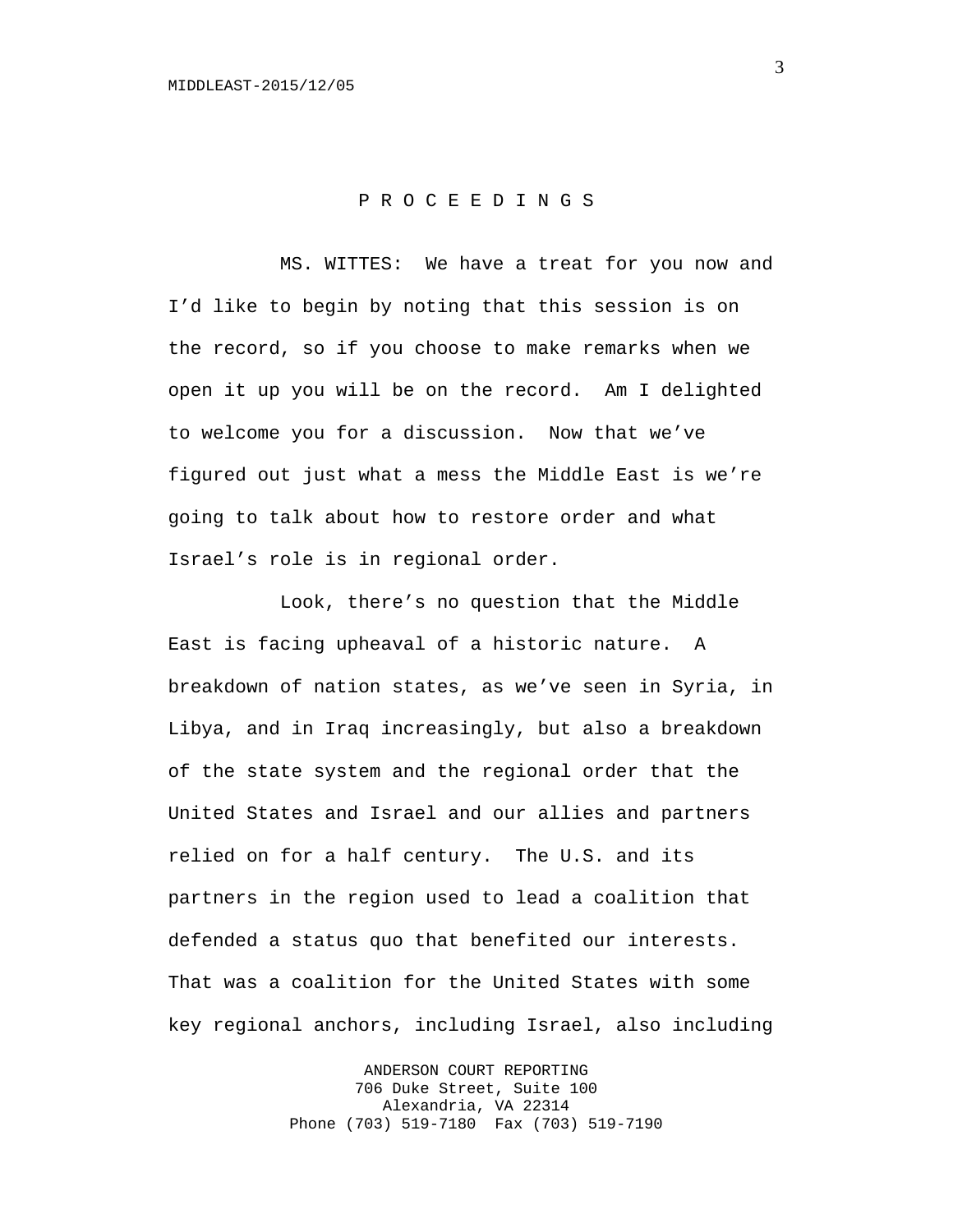Egypt and Saudi Araba.

Today there is no status quo order in the region to defend. That status quo is gone, and so all of the regional actors, and all of the external players are completing for influence to shape the future order of the Middle East. Now, for the first few years of this upheaval after 2011 Israel was able, to some extent, try and stand apart from what was going on around it. Taking a step back. It wasn't Israel's fight. In Israel some even saw a strategic advantage in the fact that the rest of the region was occupied with its own problems.

But we've seen increasingly that Israel can no longer stand apart from this regional chaos. The chaos is approaching its borders. Whether it is the affiliation of Ansar Bait al-Maqdi in Sinai with ISIS, whether it is contending factions on the Syrian side of the border up in the Golan approaching Israel and attempting terrorist infiltrations, or now this phenomenon of lone-wolf attacks against Israelis inside Israel.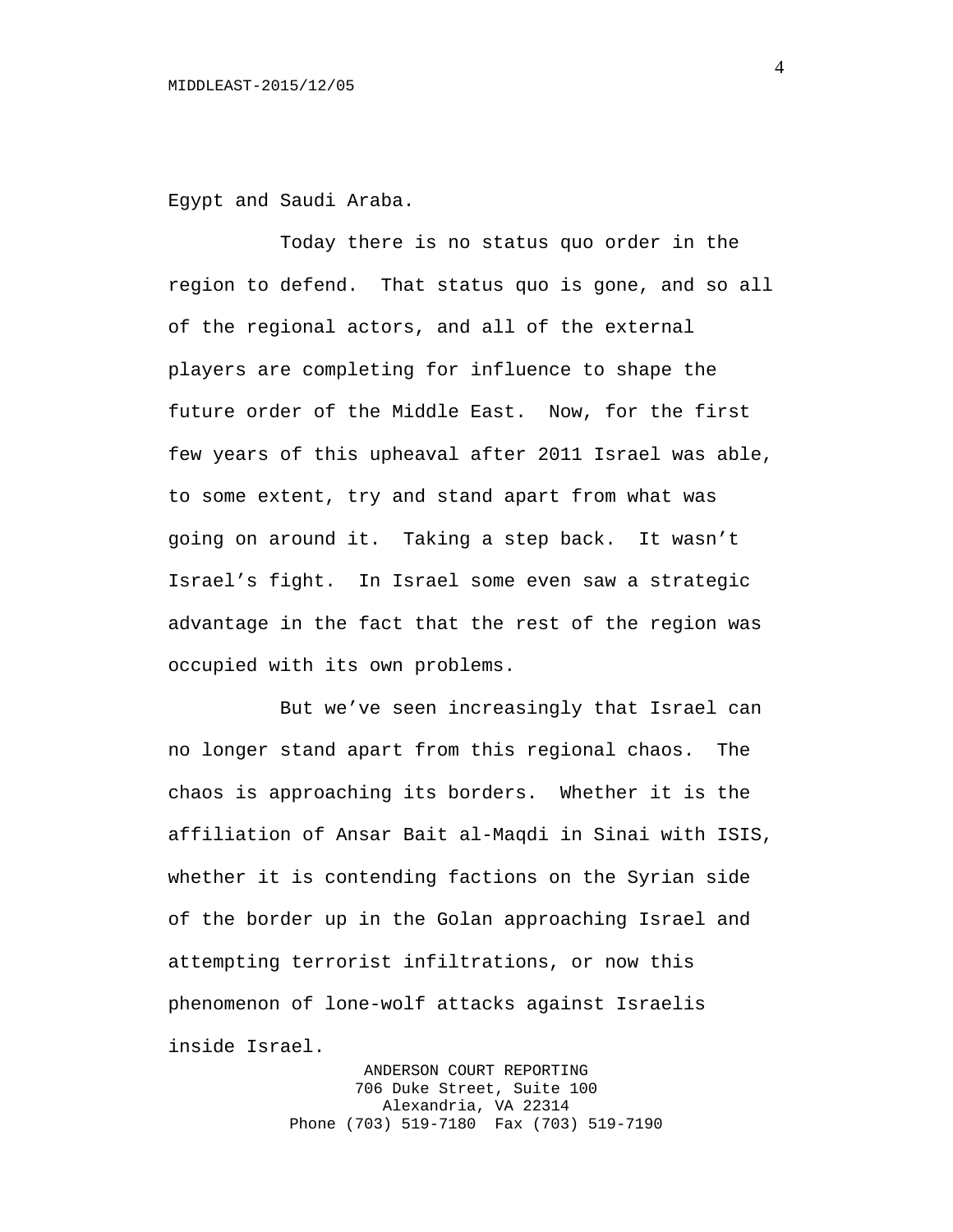So it's time to discuss what is Israel's role in helping establish regional order and how does Israel's remaining conflicts with some of its neighbors, particularly perhaps, the Palestinian conflict? How does that fit in? I'm delighted to be joined in this conversation with Knesset Yair Lapid, former finance minister and chair of the Yesh Atid Party, and by my friend, Steve Hadley, former national security advisor for President Bush. Thank you both for being here.

Yair, let me start with you. We heard last night from Defense Minister Ya'alon. His evaluation of what he called the regional geopolitics. He said he expected to see chronic instability in Syria for years to come, and he divided the region into three camps. He said there's a Shia camp which is now backed by the Russians, a Muslim brotherhood camp, he said, backed by Turkey and NATO ally, and a camp of Sunni Arab states who want U.S. leadership. It almost seemed as though, if you had to put Israel somewhere on that geopolitical map, it might be closest to the ANDERSON COURT REPORTING 706 Duke Street, Suite 100 Alexandria, VA 22314 Phone (703) 519-7180 Fax (703) 519-7190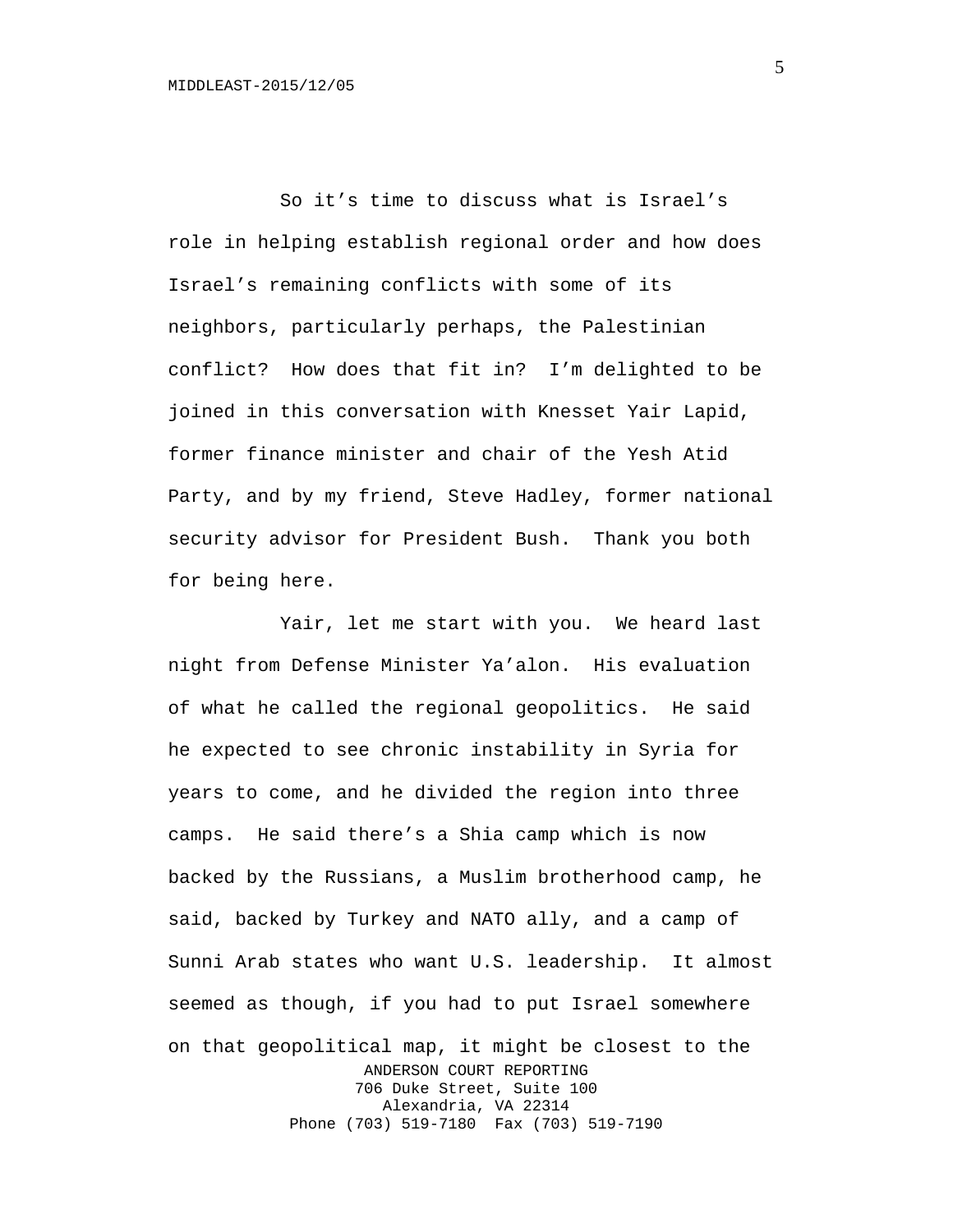Sunni Arab camp. So first of all, do you agree with that breakdown of the region today, and where do you see Israel's role within those three camps?

MR. LAPID: I think it's a bit schematic. Because I'm not sure, for example, the Kurdish-Turkish conflict falls exactly into those lines. I will also note the fact that we have within the region four countries, which is Turkey, Iran, Israel, and Egypt that have no existential threat to them due to the fact they have real historical roots. Unlike the (inaudible) kind of countries that their core existence as countries, as nation states is being threatened.

So I'm not sure I'm buying into it. Besides, if you want to ask yourself what is Israel's role you have to ask yourself, and I'm not sure we got an answer for this last night, what is Israel's strategy? Do we have a coherent strategy of where is it that we want to go? Because if we have a coherent strategy, to me, the only coherent strategy is how to separate from the Palestinians with the backing of ANDERSON COURT REPORTING 706 Duke Street, Suite 100 Alexandria, VA 22314 Phone (703) 519-7180 Fax (703) 519-7190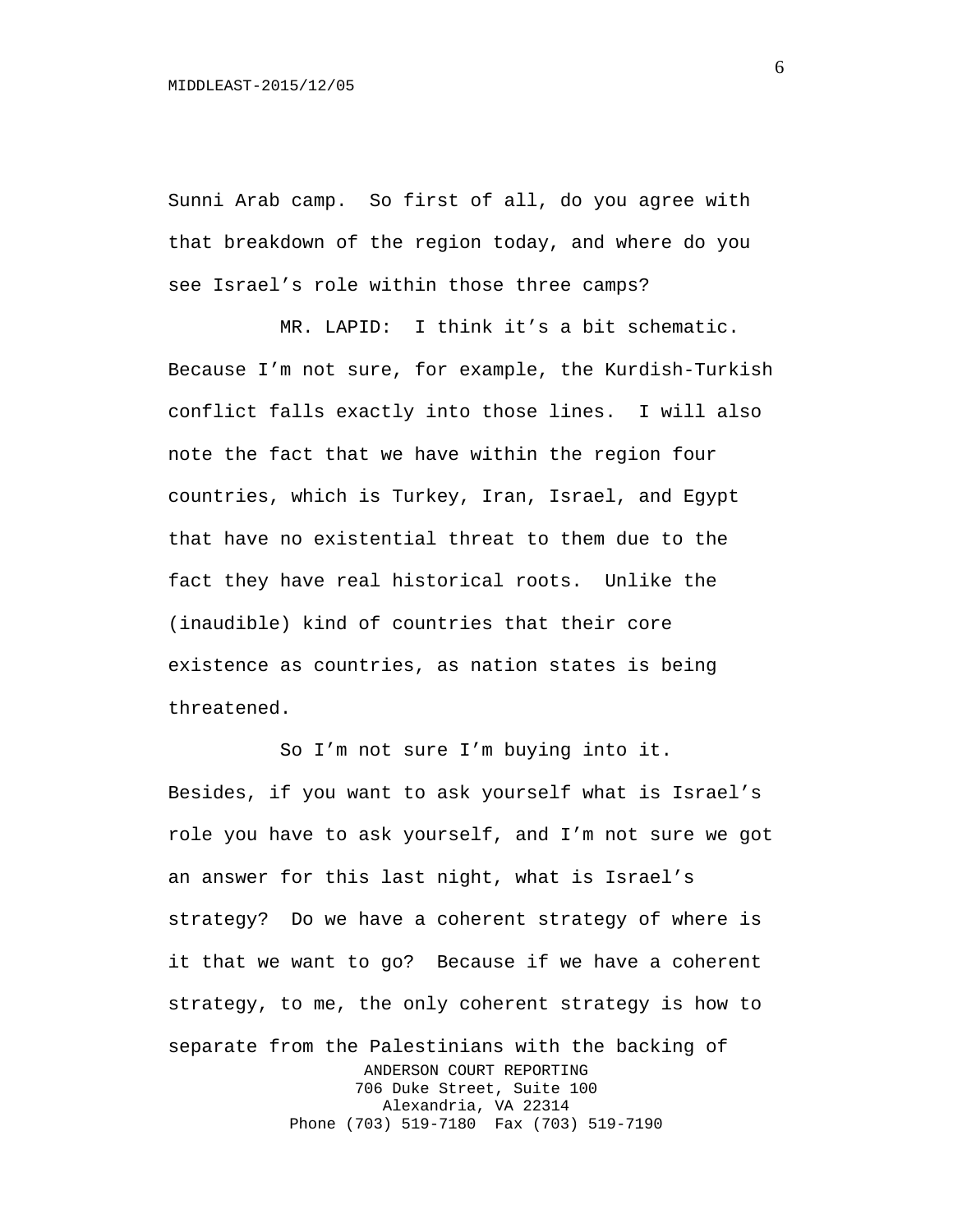what you call the Sunni. I don't want to call them more moderate countries, but let's say more conservative countries. Then you're going somewhere. Then everything that you ask yourselves about the region, is there a country called Syria anymore? Because you were referring to it as Syria, and last night you were referring to it. I don't think Syria as we knew it exists. Of course, Libya doesn't exist anymore.

But the basic question we need to ask ourselves, and we didn't get the answer from this government. I want to be very careful. I don't want to attack my government on foreign soil in English.

MS. WITTES: Are you sure of it?

MR. LAPID: No, I want to, but I won't. But the thing is we need to have a coherent strategy, and the only coherent strategy is how to separate from the Palestinians. Now, this is not a rewarding path. I mean, we think instinctively of making peace as this enlightening moment. This moment of some sort of grace, but it is not. Because peace is the end of the ANDERSON COURT REPORTING 706 Duke Street, Suite 100 Alexandria, VA 22314 Phone (703) 519-7180 Fax (703) 519-7190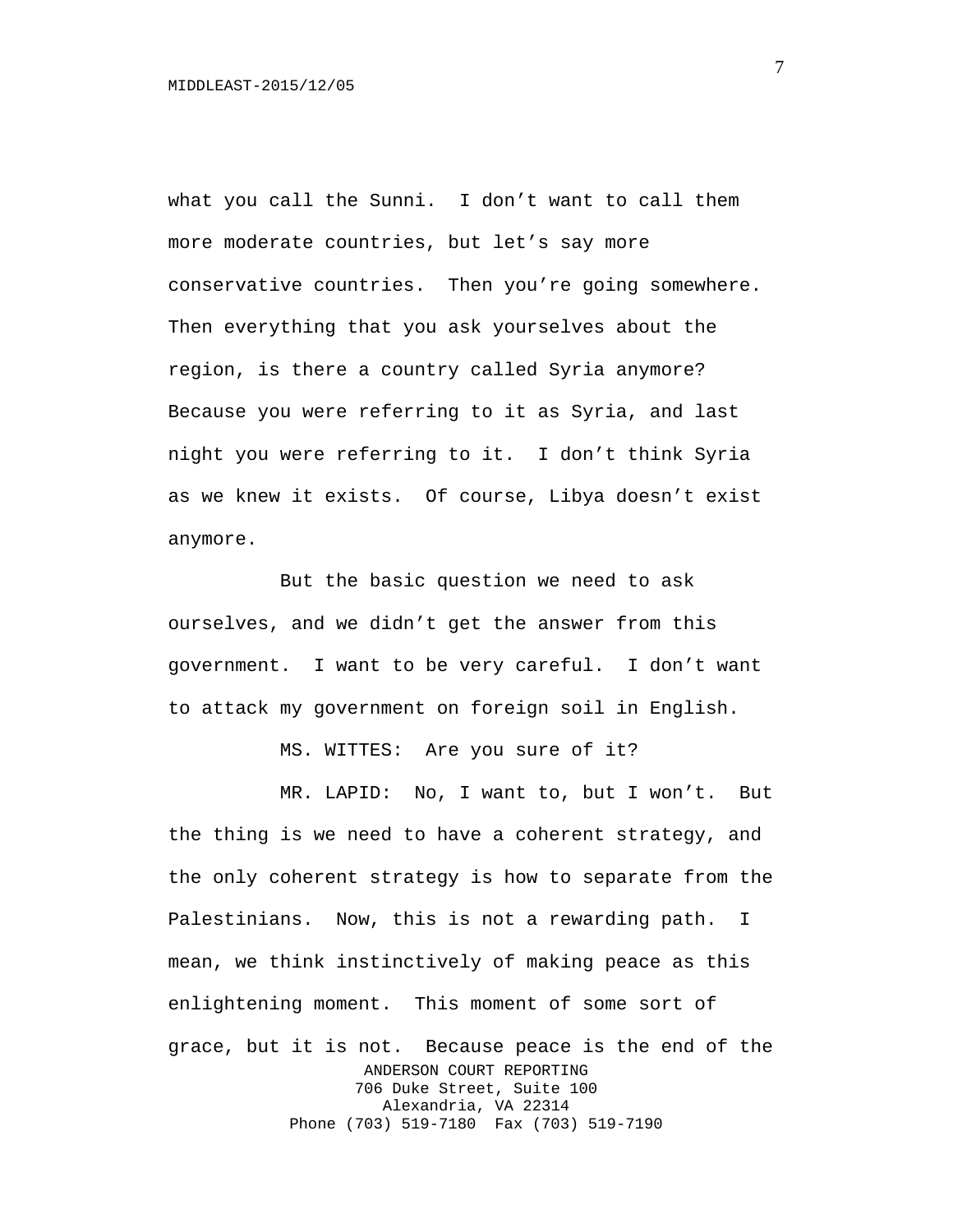process. In the beginning it's an arrangement or an agreement that is politically unrewarding. That is painful. That is technical. That is very nondramatic. But you have to go there because anything else is an existential threat.

I don't think we need to learn from what happened around Israel in the past four, five, six years. That now it's too dangerous to do anything. I think this is trying to find excuses not to do anything. I think what we have learned is that if you sit on your hands for too long and do not react to a situation that is tense bad things are going to happen. Therefore, we have to gather these countries, the Sunni countries, go to a regional summit. This is a plan I have introduced with the Israeli public a few months ago. Go to a regional summit from which will be the opening salvo for a regional process that will end up with us separating from the Palestinians.

In the beginning it's not breaking the wall like in the famous Reagan speech. It is building a higher wall in order to make it feasible for our ANDERSON COURT REPORTING 706 Duke Street, Suite 100 Alexandria, VA 22314 Phone (703) 519-7180 Fax (703) 519-7190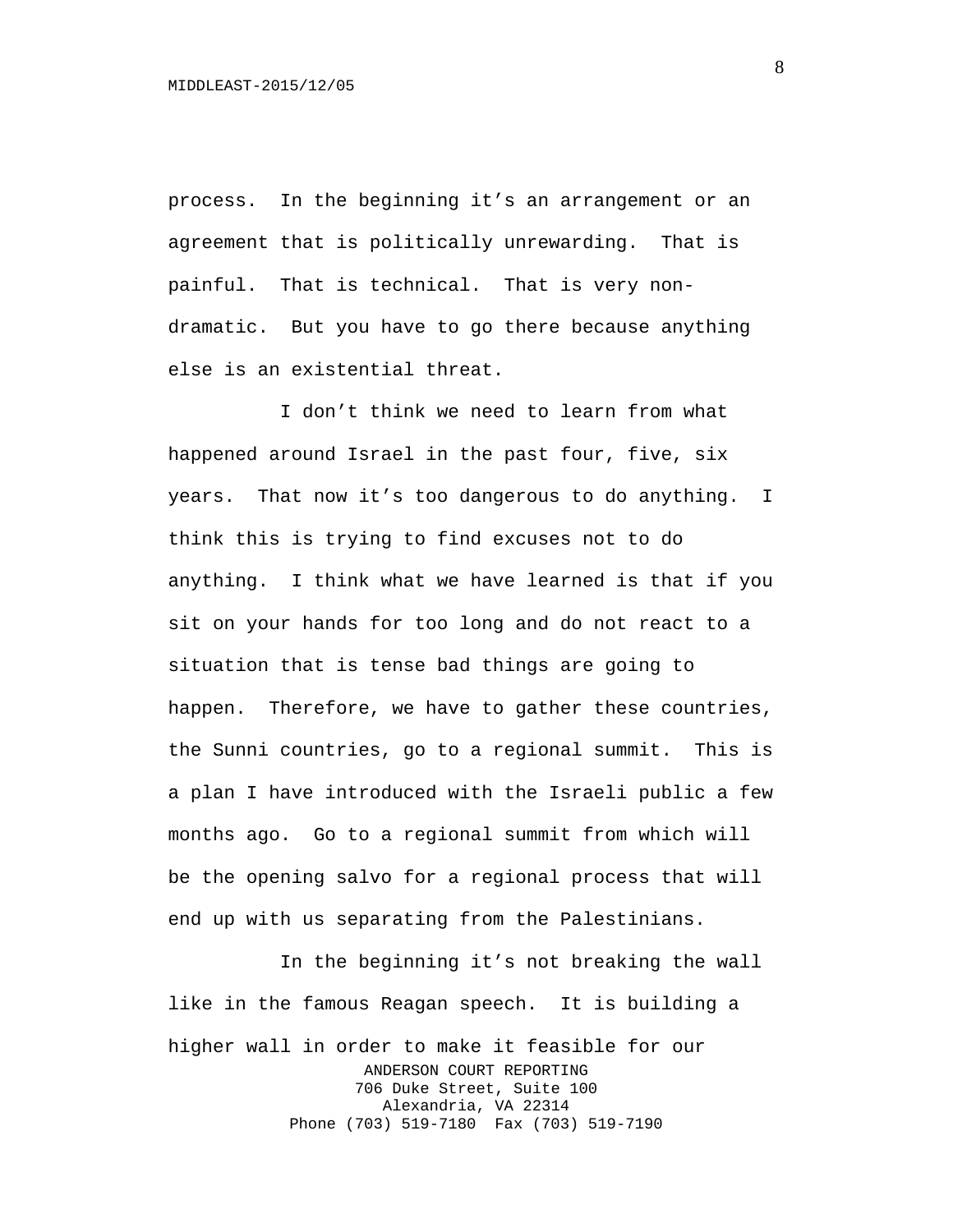children to have peace 10, 15, 20 years from now.

MS. WITTES: So you believe that Israel pursuing this path of separation from the Palestinians would help bring Israel closer to the Arab States? Would help cement a coalition on behalf of regional order?

MR. LAPID: I think it should start with them. I think this regional summit should happen either in Cairo, in Riyadh. I think of course you have to have the Egyptians, the Jordanians, the Saudis, the Gulf countries involved from day one. This will cement this.

We see all around the region that coalitions are being formed almost on a daily basis. Who could imagine a year ago a coalition like the one you have in Yemen right now. But this coalition is based on mutual interests and on mutual cause, and we need to have it from day one otherwise it won't work. It's not like we're going to have a separate from the Palestinians and then we're going to come to the Saudis and say you see how good we were. Let us all ANDERSON COURT REPORTING 706 Duke Street, Suite 100 Alexandria, VA 22314 Phone (703) 519-7180 Fax (703) 519-7190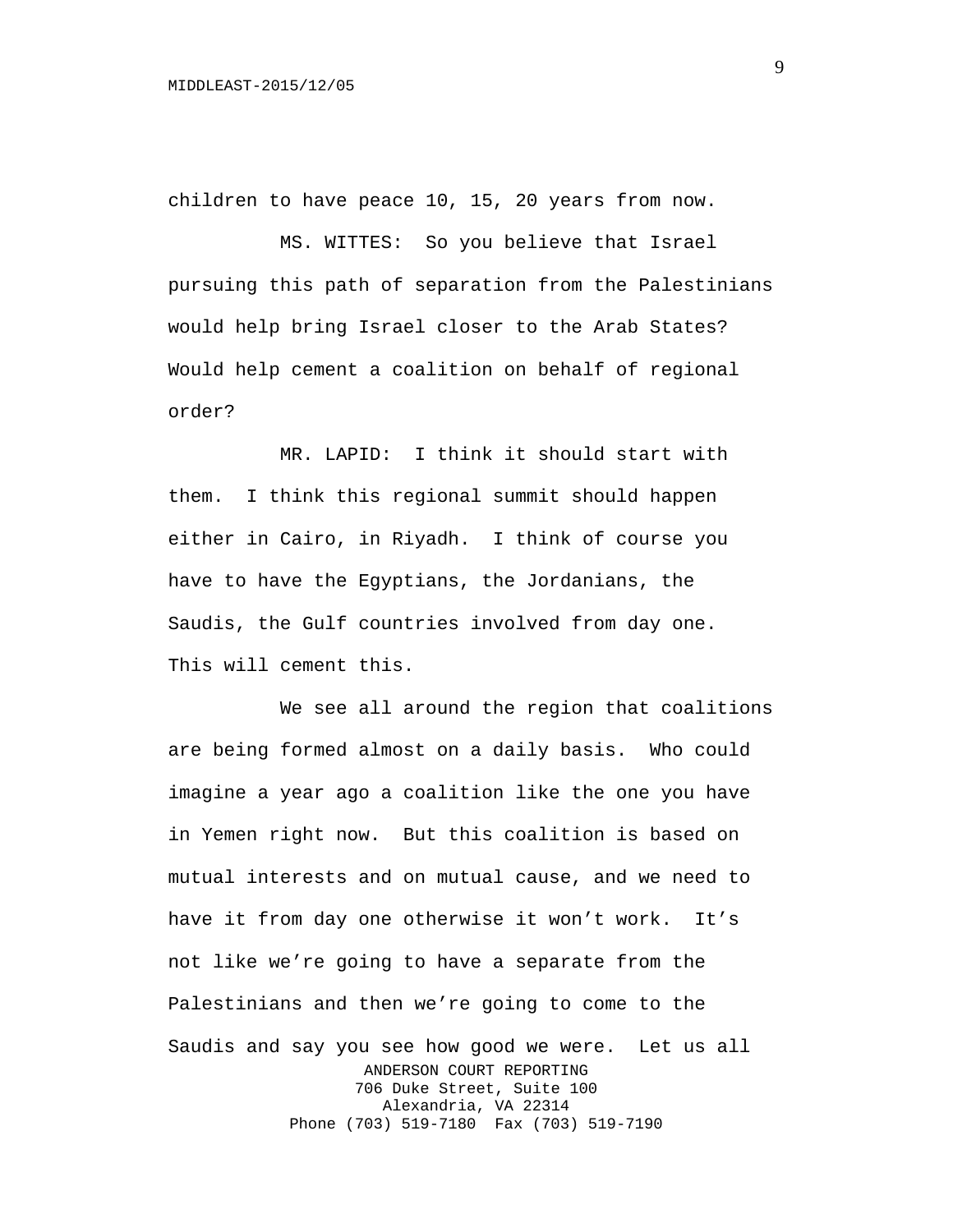unite and sing Kumbaya. We need to go from day one and make this process work with them.

MS. WITTES: Okay. So, Steve Hadley, you were involved in an effort to convene a regional peace conference, the Annapolis Conference, and to leverage common interest between Israel and Arab States on behalf of Israeli-Palestinian peace. What's your reaction to Knesset Lapid's proposal?

MR. HADLEY: Well, I think it's a very good one. I think there's a lot to like about it.

MR. LAPID: Can we wait a minute for this to sink in?

MR. HADLEY: But --

MR. LAPID: Yeah, I knew this was.

MR. HADLEY: Let me say a couple things I like about it. It recognizes that in all the challenges of the region there is also an opportunity here because there is so much dynamic and so many shifting perspectives and alliances within the region. I think that is a plus. It also recognizes that an Israeli-Palestinian peace should be and needs to be, ANDERSON COURT REPORTING 706 Duke Street, Suite 100 Alexandria, VA 22314 Phone (703) 519-7180 Fax (703) 519-7190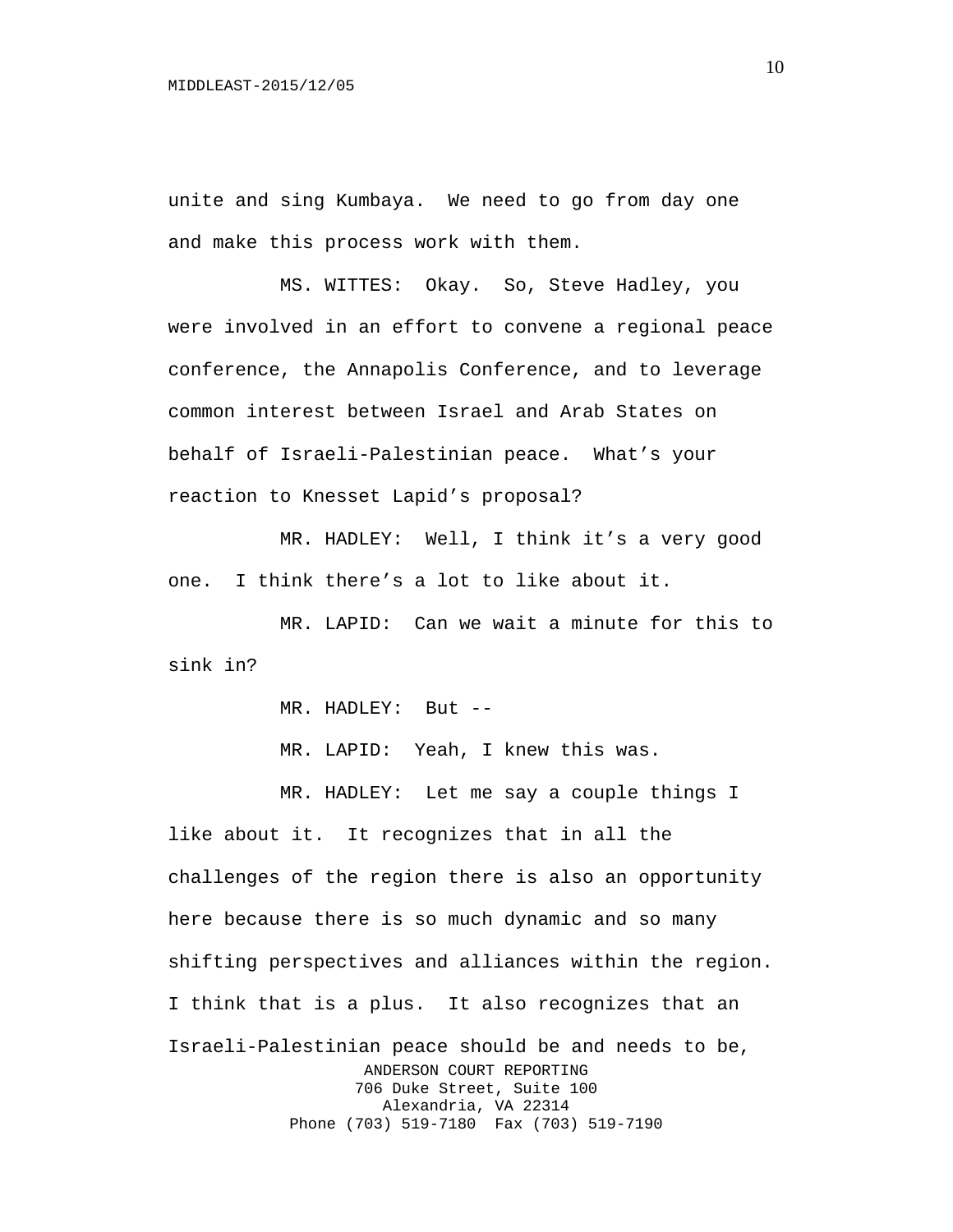if it's going to be sustainable and if it's going to be achievable, it's got to be embedded in a broader Arab-Israeli reconciliation. That's exactly right. Thirdly, I think it's right that it tries to take advantage of the emerging convergence of interest between Israel and the Sunni Arab States. So I think there's a lot to like about it.

The problem, I think, as you think about this proposal is how it plays within this broader dynamism of what is going on in the Middle East. You have so many problems to solve. There's the Israeli-Palestinian problem. There's the problem of ISIS. There are problems of how do we end these civil wars. There's problems of how do we construct a vision for the Middle East that gives the people in the Middle East, particularly in the Sunni communities in places like Iraq and Syria, a prospect for achieving security, prosperity, self-respect, and dignity that is a more compelling vision than what ISIS is providing.

> Well, you know, the challenge of the Middle ANDERSON COURT REPORTING 706 Duke Street, Suite 100 Alexandria, VA 22314 Phone (703) 519-7180 Fax (703) 519-7190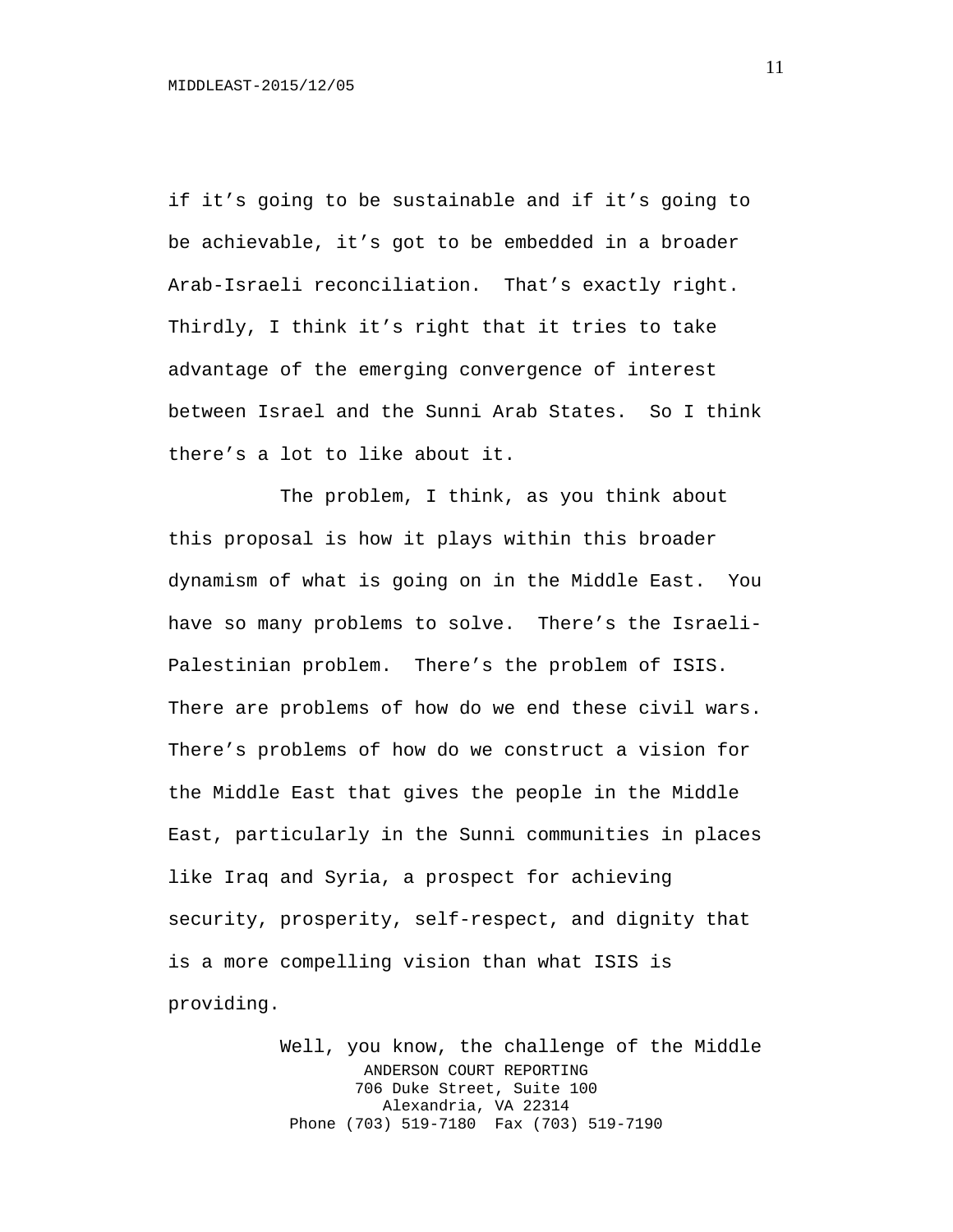East today, and it's probably the hardest problem I think any of us have dealt with in this room, is all of those things are going on at the same time. So the question is prioritization and sequence and where you order these things, where you put them. I think in diplomacy the shortest distance between two points is rarely a straight line. I think going right now to some regional conference on Israeli-Palestinian people may not be the way to get where Yair Lapid wants to go.

What I would be thinking about, and it's something we ought to talk about here, we have an international process admittedly insipient going on in what is being done in Vienna. And it is --

MS. WITTES: On the Syrian conflict.

MR. HADLEY: It is a framework in which all stakeholders from within the region and outside the region are coming together. They're trying to talk about humanitarian assistance. They're trying to talk about a framework over time that would wind down the civil war in Syria. Hopefully, they will increasingly ANDERSON COURT REPORTING 706 Duke Street, Suite 100 Alexandria, VA 22314 Phone (703) 519-7180 Fax (703) 519-7190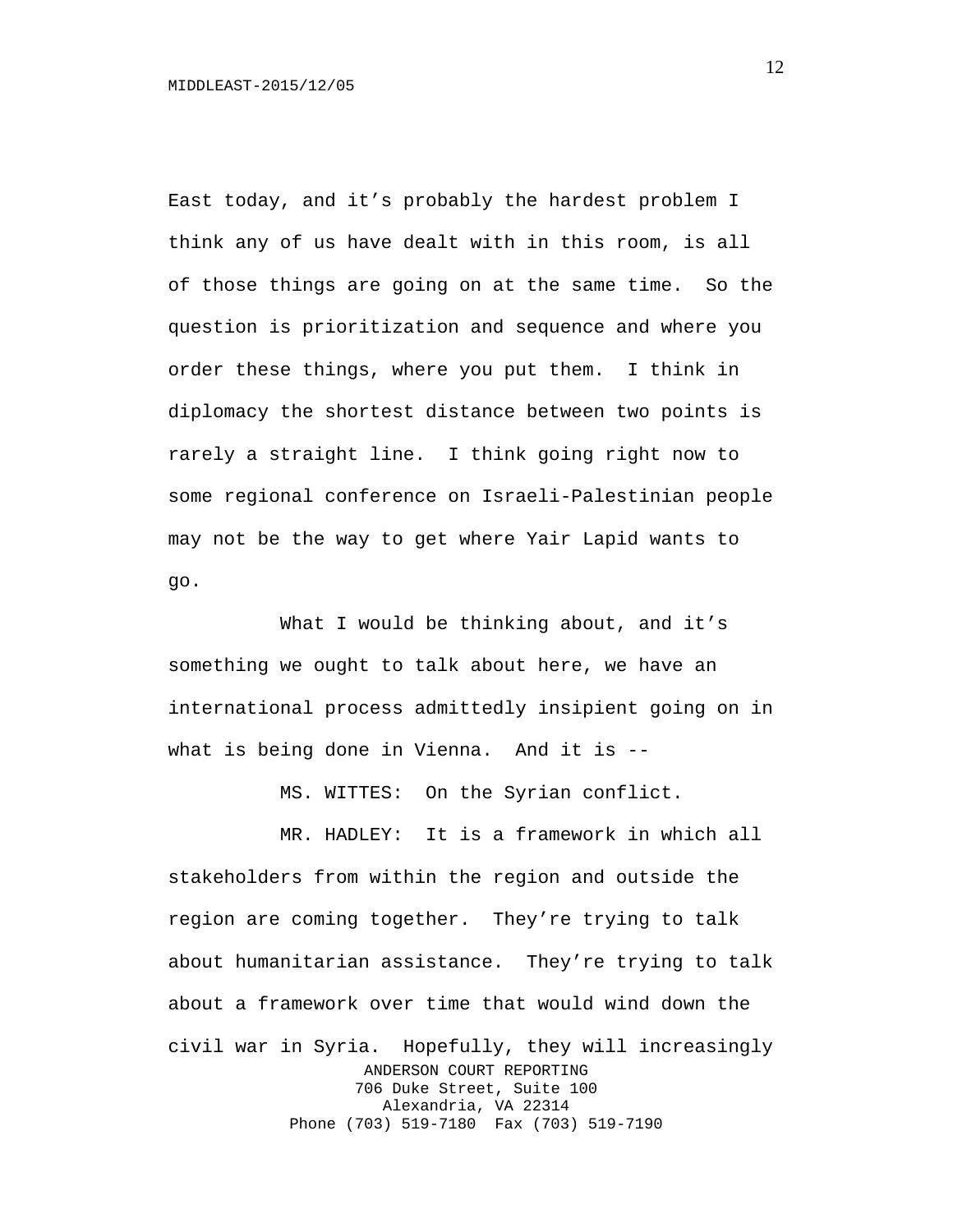talk about coordinating efforts against ISIS.

Well, if that process gets some momentum to it I think ultimately it could become a vehicle for getting a framework in the Middle East, involving all stakeholders, as Tony Blair said, to address and develop strategies on the political, economic, diplomatic, and all the rest. That's where we ought to be heading. At some point as Vienna gets some momentum the question is whether there could be a subgroup of relative Arab States and Israel beginning to talk about how to begin to make progress in winding down the confrontation between Israel and the Arab States, and also the contours of an Israeli-Palestinian peace.

I think that's where you get to your conference. I think if you announce it tomorrow it looks incongruous given all that's going on in the Middle East. But if it can be an outgrowth of a Vienna process that begins to get momentum. I think that may be the framework for achieving what you're talking about.

> ANDERSON COURT REPORTING 706 Duke Street, Suite 100 Alexandria, VA 22314 Phone (703) 519-7180 Fax (703) 519-7190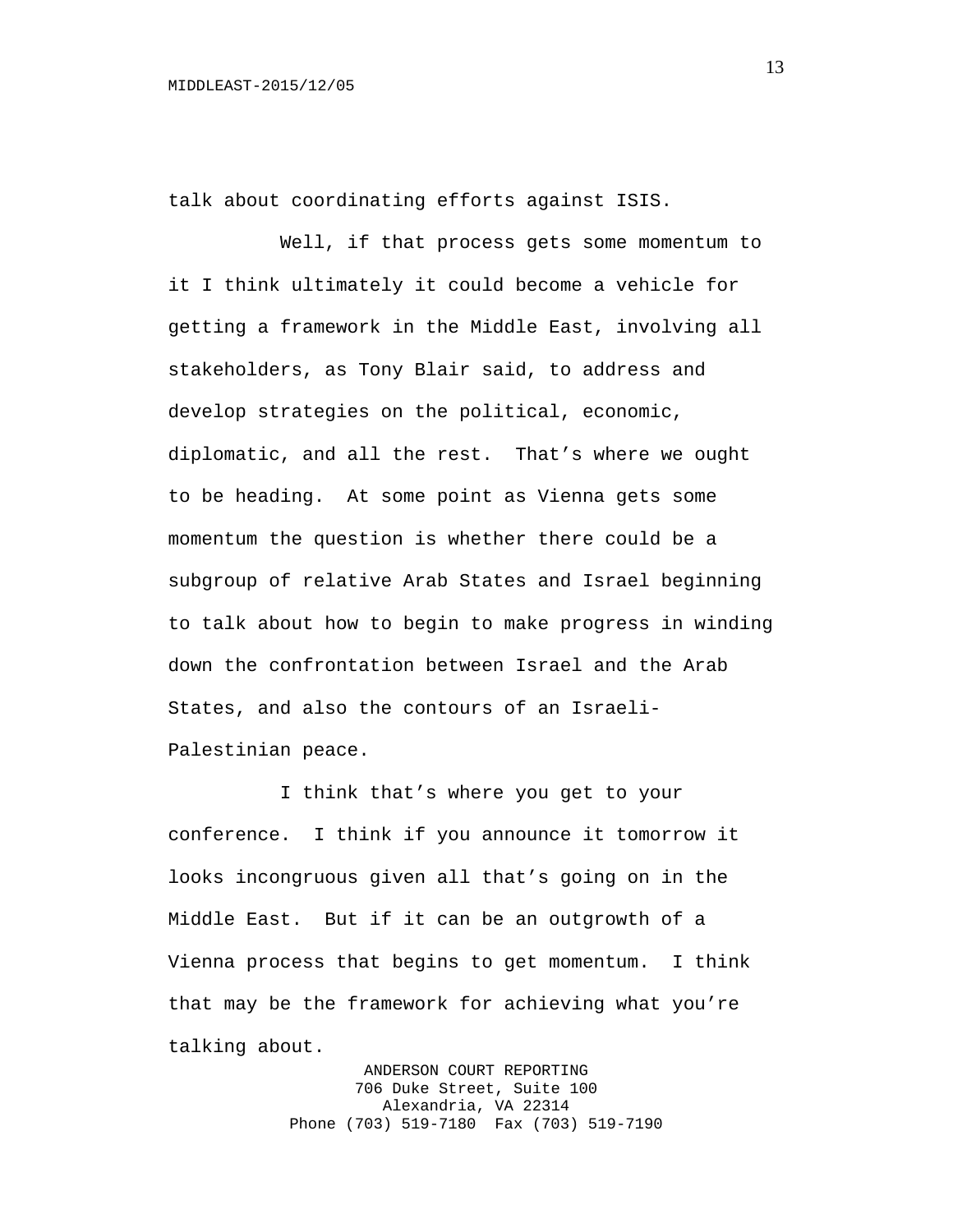MS. WITTES: Okay. So you're both talking about trying to establish some anchor of stability in a deeply unstable region. Steve, you just made the case for making Syria, or rather solving the Syrian conflict, focusing on that as the first necessary anchor of stability.

Last night Defense Minister Ya'alon said, look, we don't need to prioritize solving the Israeli-Palestinian conflict. Not only, as you said, Yair, because it's too risky right now with everything that's going on, but also because, look, the rest of the region just isn't that concerned about it. So, Steve, do I read you correctly that you would agree with that? That for the Arab States Palestine's not the priority. Syria's the priority and if you want to get their attention that's where you need to start?

MR. HADLEY: I think if you're going to begin to get some stability in this region you've got to start with the civil wars. You've got to resolve the civil wars. That requires you to start constructing legitimate states to bring stability ANDERSON COURT REPORTING 706 Duke Street, Suite 100 Alexandria, VA 22314 Phone (703) 519-7180 Fax (703) 519-7190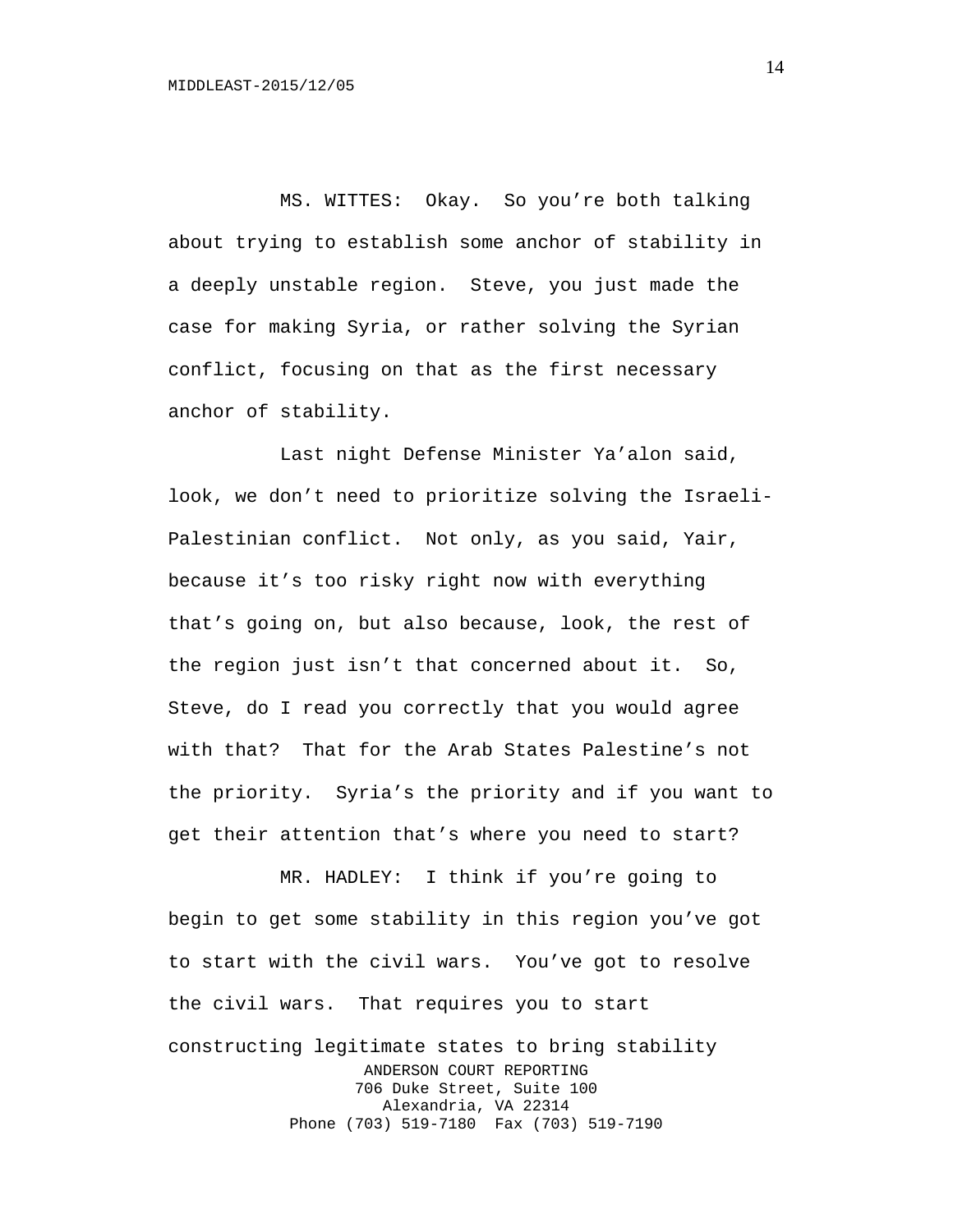there. I think you won't defeat ISIS until you've resolved the civil wars. So I think that is the priority.

For the moment, people are not seized with the Arab-Israel issuing, settling that issue as a priority. That may change, depending on what happens in Gaza and the West Bank. If, god forbid, you got a lot more violence and you began to see ISIS showing up in some way that will be a game changer, and that will change everybody's calculus. But I think for the moment it is not priority. But in the end of the day, if you want a comprehensive strategy for bringing stability, prosperity, and a better vision to the Middle East at some point you're going to need to get to the Israeli-Palestinian issue.

Yair Lapid has suggested a way to proceed. I'm trying to put that in the context of a broader strategy of the Middle East in some notion of sequence. I think you need to make progress on these other issues before you're going to have an opportunity for the kind of process that Yair talked ANDERSON COURT REPORTING 706 Duke Street, Suite 100 Alexandria, VA 22314 Phone (703) 519-7180 Fax (703) 519-7190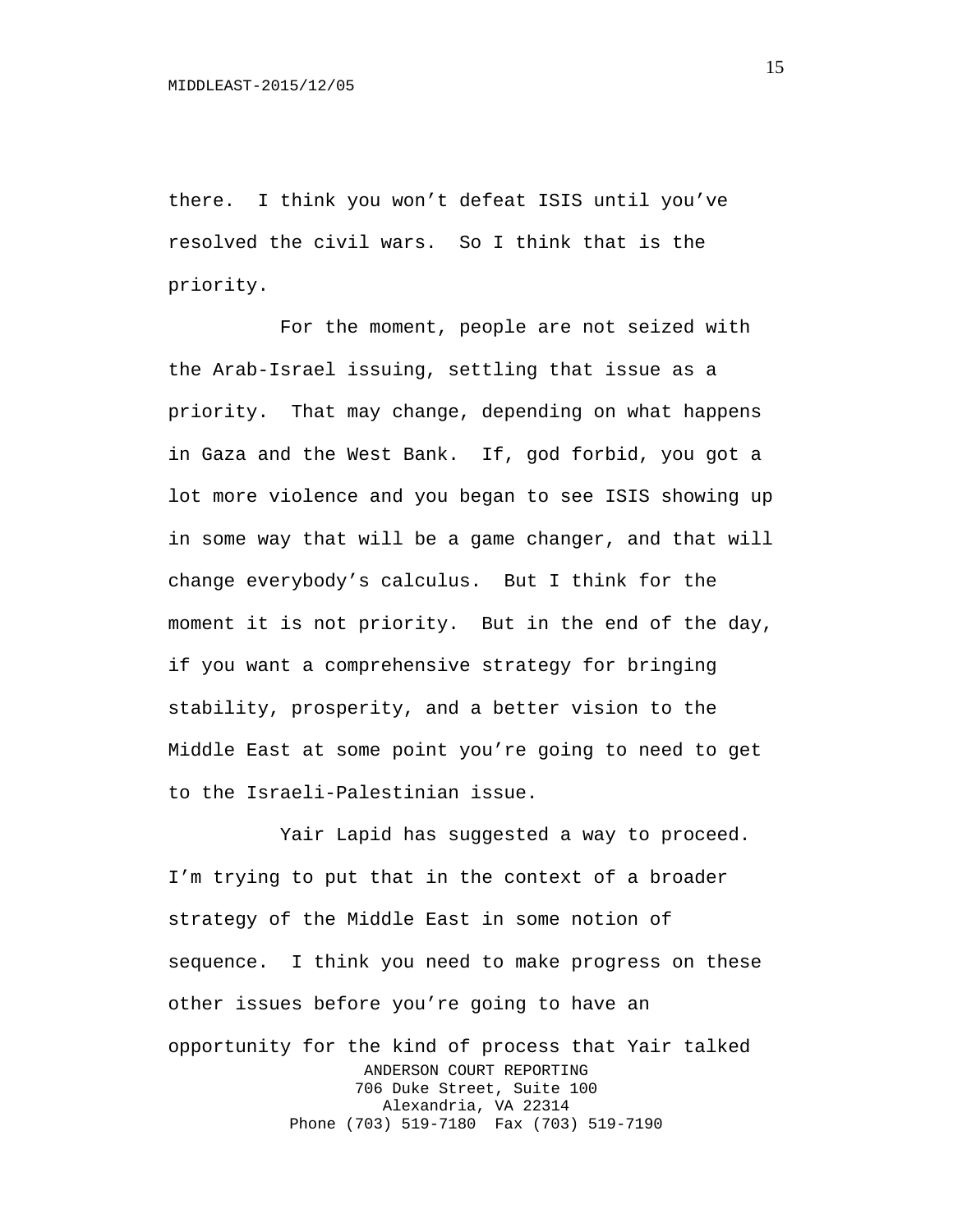about which I think we need to get to, but I don't think you start there tomorrow.

MR. LAPID: Well, first of all, you're talking about the American priorities. I'm talking about Israeli priorities. The Israeli-Palestinian conflict is not the number one priority. It is the priority. We have no other priority. It is not like we need to try and separate from the Palestinians as an outcome of this imperfect storm we have in the region. This is Israel's goal and this is where we should go, and we should go there now because anything else is an existential threat to Israel.

Now, I understand the fact that from your former and current position you say maybe this is not the best timing. But I'm telling you because of this imperfect storm we need to go there as fast as possible because this is also a window of opportunity. But even if it wasn't I would still be sitting here telling you this is where we need to go if we will not separate from the Palestinian within the next decade. If we want to separate from the Palestinians in the ANDERSON COURT REPORTING 706 Duke Street, Suite 100 Alexandria, VA 22314 Phone (703) 519-7180 Fax (703) 519-7190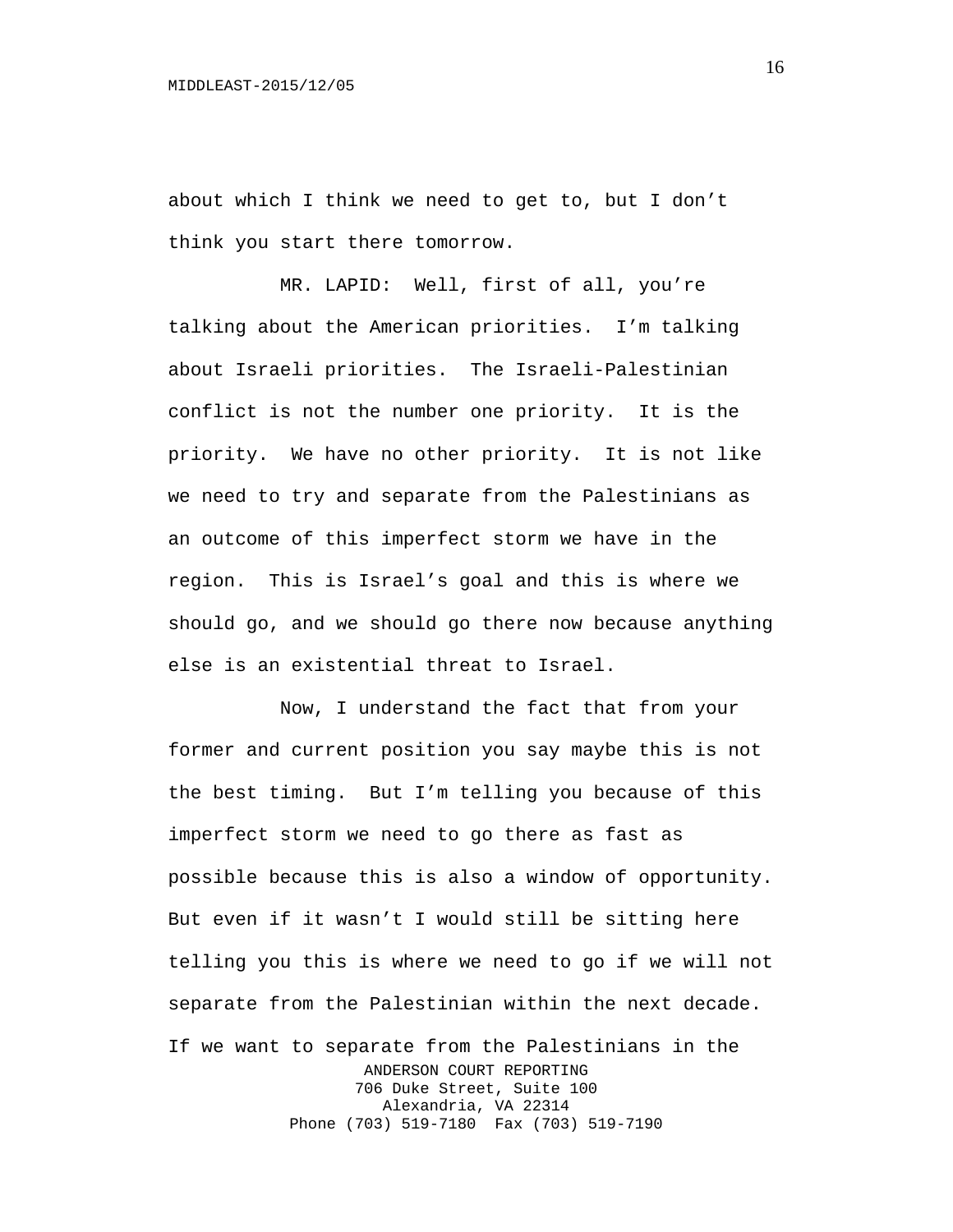next decade you have to start yesterday. Then Israel is under the worst existential threat it has since 1948.

I'm not saying that this is an intellectual game you're playing with me. I understand what the position you're talking from within, but I'm telling you this is not Israel's best interest. Israel's best interest is to start tomorrow and use the current situation in the Middle East as an Archimedes' lever in order to go to this regional summit.

MR. HADLEY: I'm actually trying to be your friend here.

MR. LAPID: You ask my friends, it's not an easy task. There's so many of them around here.

MR. HADLEY: If I thought you could get there tomorrow, starting yesterday, I would be in your corner. I think we agree on the importance and the urgency and the (inaudible) and all the rest. I'm trying to figure out given all the things going on in the Middle East today and all the other distractions how could you construct a realistic path so not only ANDERSON COURT REPORTING 706 Duke Street, Suite 100 Alexandria, VA 22314 Phone (703) 519-7180 Fax (703) 519-7190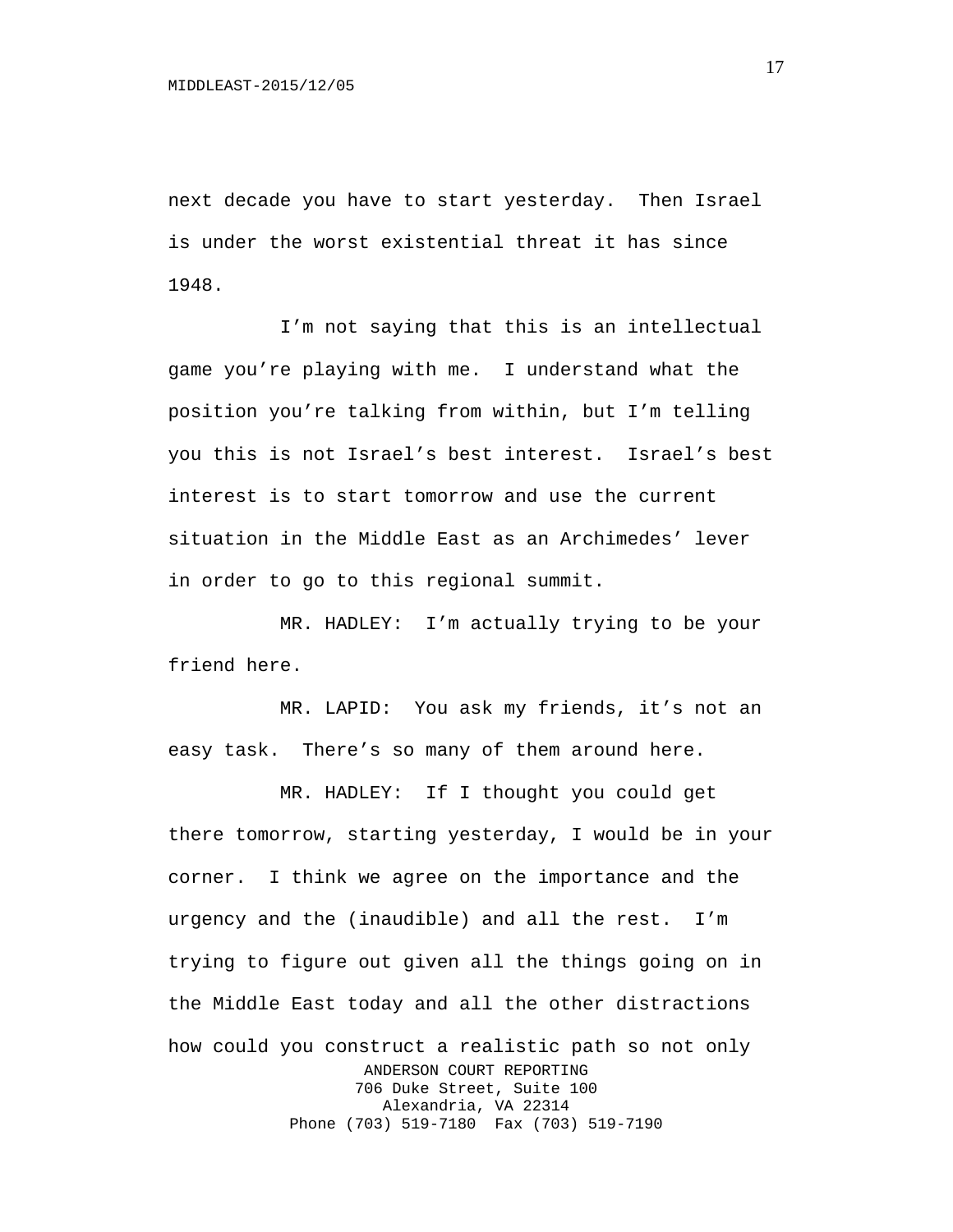is Israel ready to go there, but the other Arab States are ready to go there?

MR. LAPID: I want to comment in a sentence. This is what leadership is about. The problem with historic examples is the fact that everyone has one which is, in a nice way, suitable to what you meant to say. If you go back, November 19, 1977, a plane is landing in the Ben Gurion airport and the door opens, stands there, President Sadat. You know, the (inaudible) plane. Ten days before nobody thought this is possible. Five days before the Israeli commander in chief went to the government and said, this is some sort of a plot by Sadat in order to start a new war. Menachem Begin was smart enough to ignore it.

So I'm telling you I understand what you're saying, but I'm telling you that Israeli future leadership should go there now, not wait for the right circumstances to happen. How do I know that? Because we've been waiting for the right circumstances now for 40 years. Enough is enough. We have to go there now. ANDERSON COURT REPORTING 706 Duke Street, Suite 100 Alexandria, VA 22314 Phone (703) 519-7180 Fax (703) 519-7190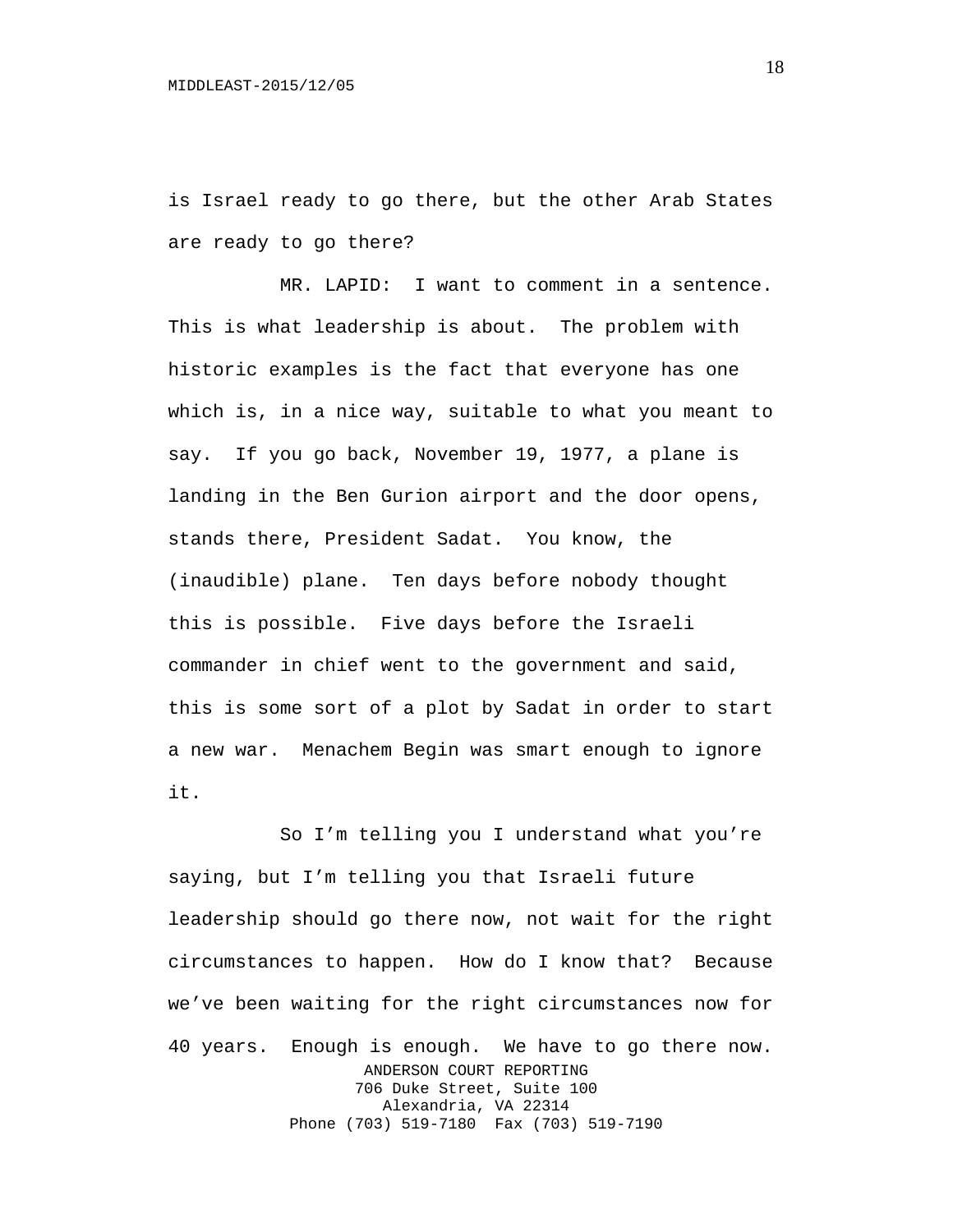MS. WITTES: Yair, I want to pin you down on where it is you plan to go? You said you want to convene a regional conference in Cairo or Riyadh. You talked about the Arab governments you would like to see support an Israeli effort to separate from the Palestinians. There's one government you didn't talk about with any specificity which is the Palestinian Authority, your negotiating partner.

MR. LAPID: Yes.

MS. WITTES: Part of the challenge of this regional chaos is that they do not have the attention of the Arab States. They're undergoing their own political upheaval. When you talk about Israeli separation I assume you're talking about something that's negotiated, so talk to me about your Palestinian partners.

MR. LAPID: I never meant it to sound like we are going to ignore the PA. Actually, if you want to embody you have three tables. You have the bilateral table that cannot stand there by itself. Since the Oslo Accords there were 11 bilateral rounds. ANDERSON COURT REPORTING 706 Duke Street, Suite 100 Alexandria, VA 22314 Phone (703) 519-7180 Fax (703) 519-7190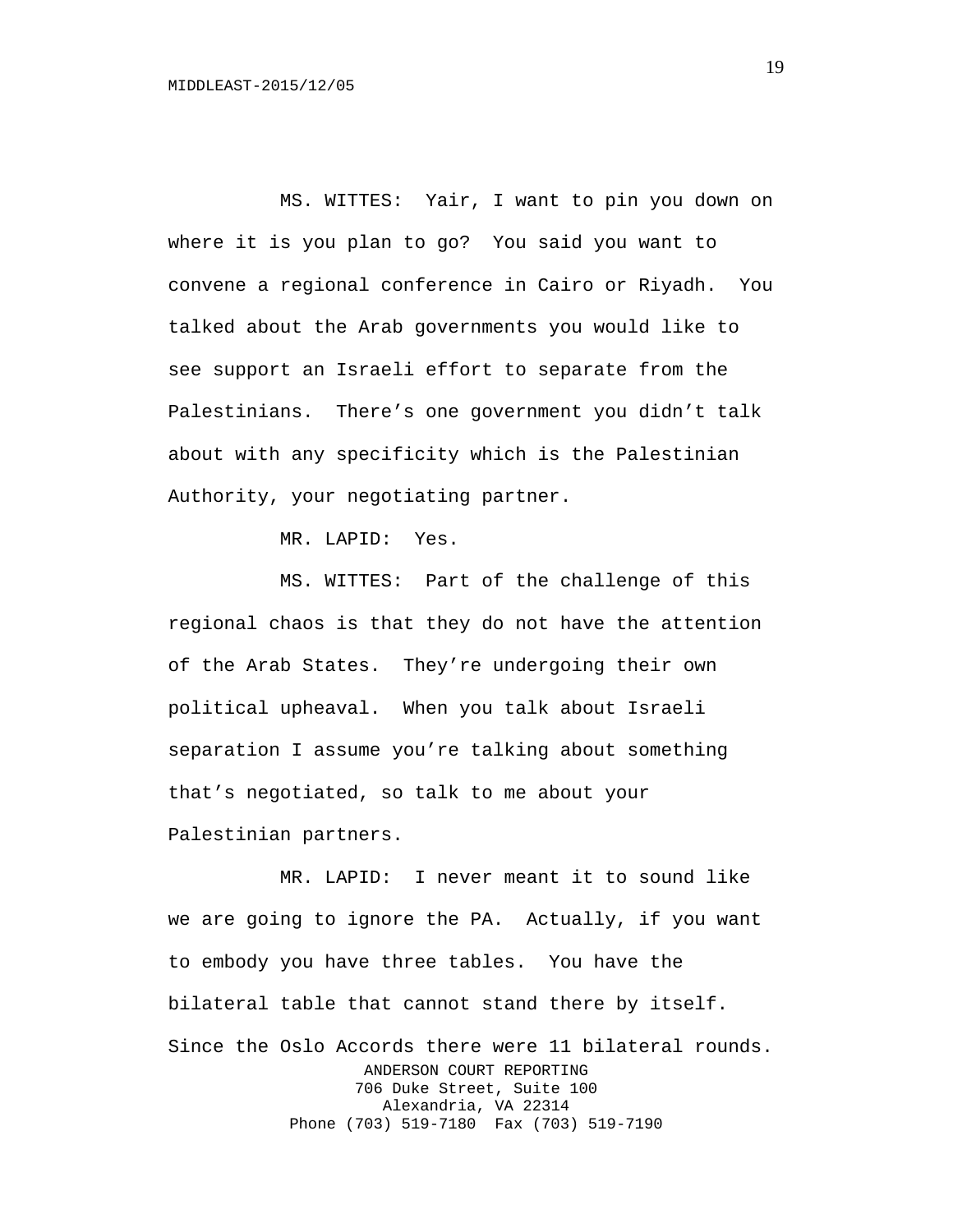They all came out to nothing. But you need to have a bilateral table. You need to have an Israeli-Arab table, and you need to have in between an administrative table. That will be something of the sort that happens now in Vienna or at P5+1 sort of media. So you have the enablers, you have the mediators, and you have the players themselves.

But, yes, we need to talk to the PA. If not for anything else it's because the core of my plan says that the security coordination will have to stay for the first 10, 15, 20 years because we have to make sure, A, that the wall is higher, and B, that the idea is still capable of doing anything it needs to do on the other side of this wall in order to prevent Hamas'tan from being built in the West Bank.

MS. WITTES: Steve, let me ask you from your perspective as a former senior American policymaker, if an Israeli government comes to you and says, we want to withdraw the civilians, but the IDF needs to be able to operate. Can you get the Arab States on board for that?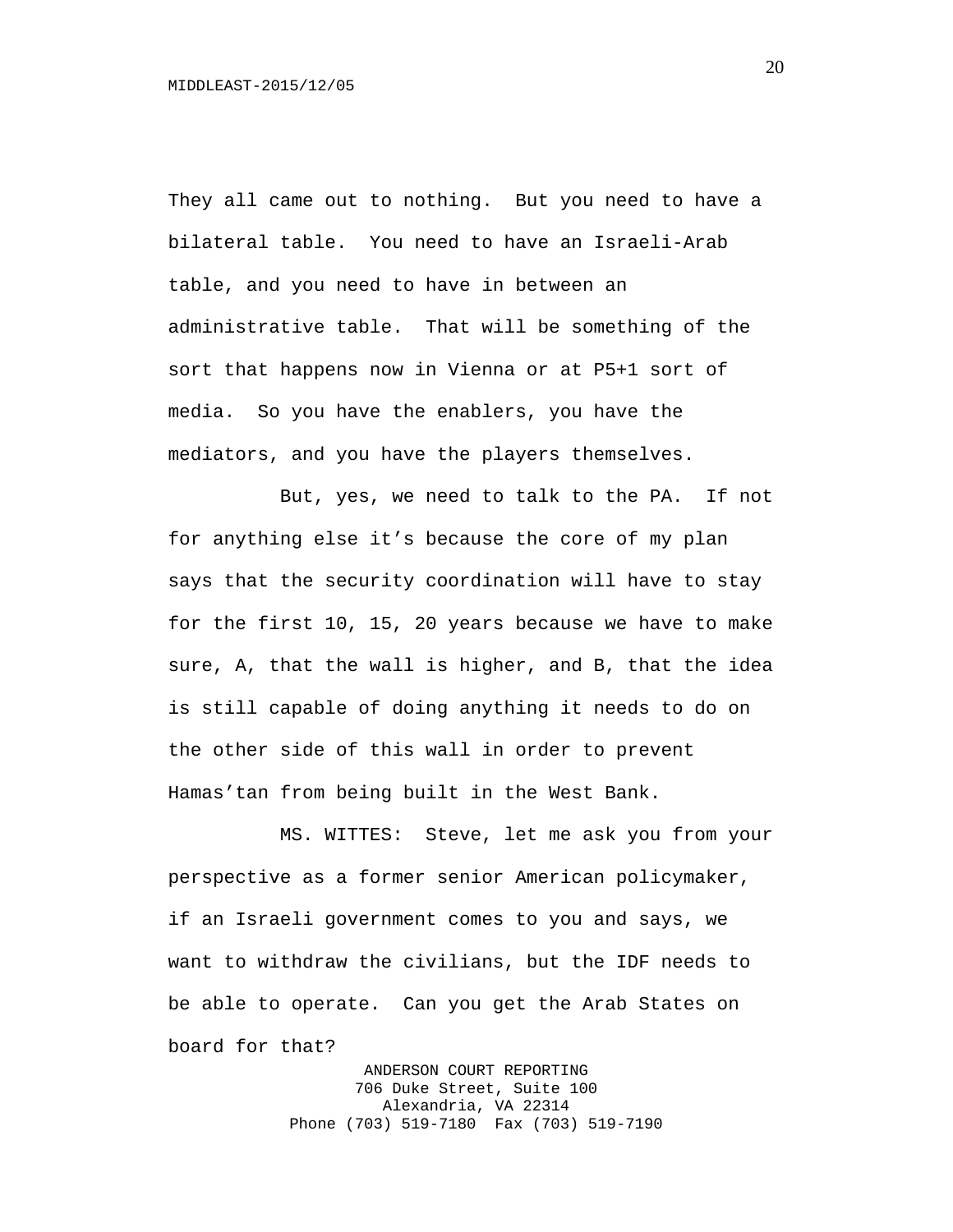MR. HADLEY: It's tough. I want to answer that question, but I want to put it in the broader. I want to go back to where I began. I think this is an interesting concept. I think it forces us outside the mold to try to think about how we would go in this direction. I think how could you energize? How could you bring the attention of the Arab World and the rest of the international community on this problem? It seems to me there are three things you could do.

One, leadership, obviously, is critical. An Israeli leader could come forward with a plan, not just an offer of negotiation, but a real plan that is so credible and concrete. Now, the problem with that is there have been two real plans offered to the Palestinians and they turned them both down. As we play this mind game here, one is a plan. One is a dramatic visit of a country or a leader of an Arab country to Israel or a dramatic visit of an Israeli leader to an Arab country.

I don't know where you go and I don't know the leader that comes. Egypt, is that strong enough ANDERSON COURT REPORTING 706 Duke Street, Suite 100 Alexandria, VA 22314 Phone (703) 519-7180 Fax (703) 519-7190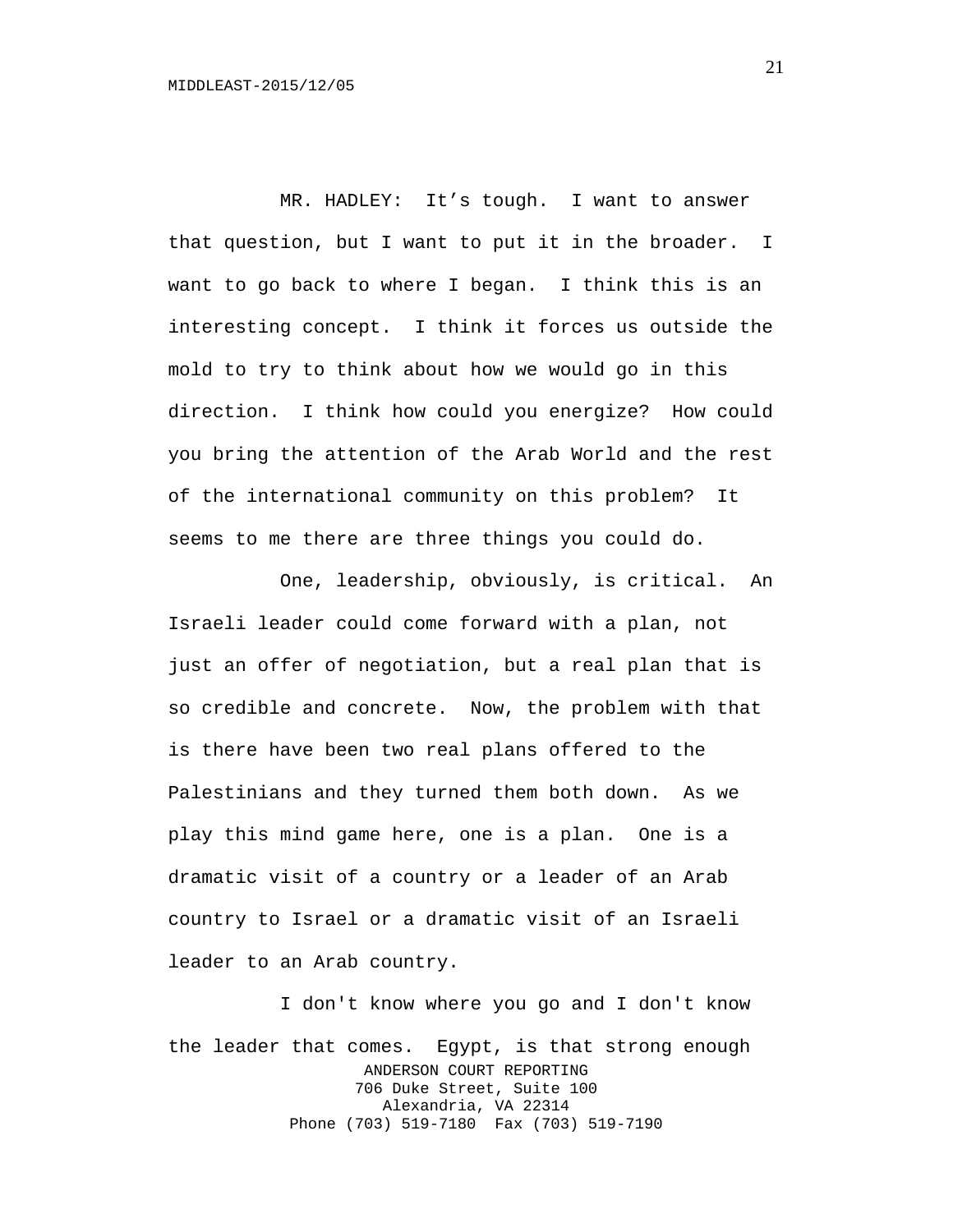to support an initiative to try to make peace among the Arab World in Israel? Is Saudi today? I just don't quite see where it comes yet. On the issue of separation it's a tough one. As a negotiating matter to say we're going to separate on the civilian side, but remain integrated on the military side, and the IDF is going to be present.

The problem for the Palestinians is a face issue, a dignity issue, but that is an ongoing stick with which Hamas will beat any Palestinian leader, as long as that occurs. So I think on the other hand, certainly the security requirements of Israel require that kind of presence for a long time. So I think the only way you're going to get it as an outcome is if it is phased and for a period of time, acknowledges a period of time, and a period of time that we end not because of some arbitrary timetable, but because of some benchmarks on the ground that would lead Israel to conclude that it was going to be secure if it begins to gradually pull out of --

> MR. LAPID: So benchmarks of execution not ANDERSON COURT REPORTING 706 Duke Street, Suite 100 Alexandria, VA 22314 Phone (703) 519-7180 Fax (703) 519-7190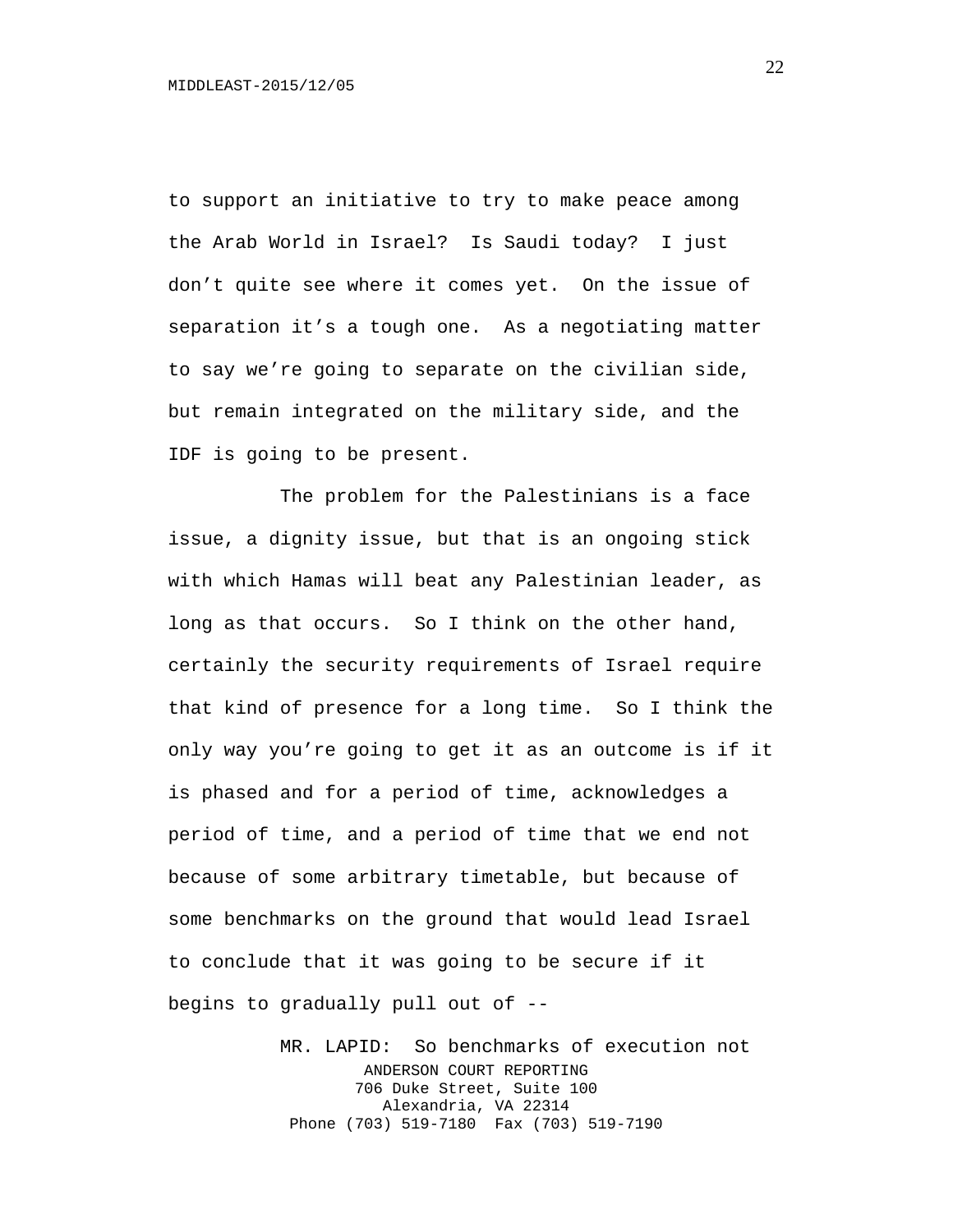only of timetables?

MR. HADLEY: Not timetables. Execution and facts on the ground that would allow to a sort of phased withdraw. I think that's the only way it works. But if it is the IDF needs to be on the West Bank until the end of time that won't go.

MR. LAPID: Well, I want to add one point to what Stephen has been saying. The fact of the matter is the Palestinians do remember what happened in 2006 and 2007. They know that the risk of not having the IDF there is that Hamas will take over, and they don't want to be thrown out of rooftops again as they were in 2007. Therefore, they will never admit it on day one of negotiations because they are good negotiators. But when you speak privately to lots of them they will tell you, we understand this should be for, so they will tell us a timetable and we will tell them execution, and then you have to ask yourself who's going to referee. But still, it is something that was not denied on the doorstep by the Palestinians.

> MS. WITTES: Gentleman, I am going to open ANDERSON COURT REPORTING 706 Duke Street, Suite 100 Alexandria, VA 22314 Phone (703) 519-7180 Fax (703) 519-7190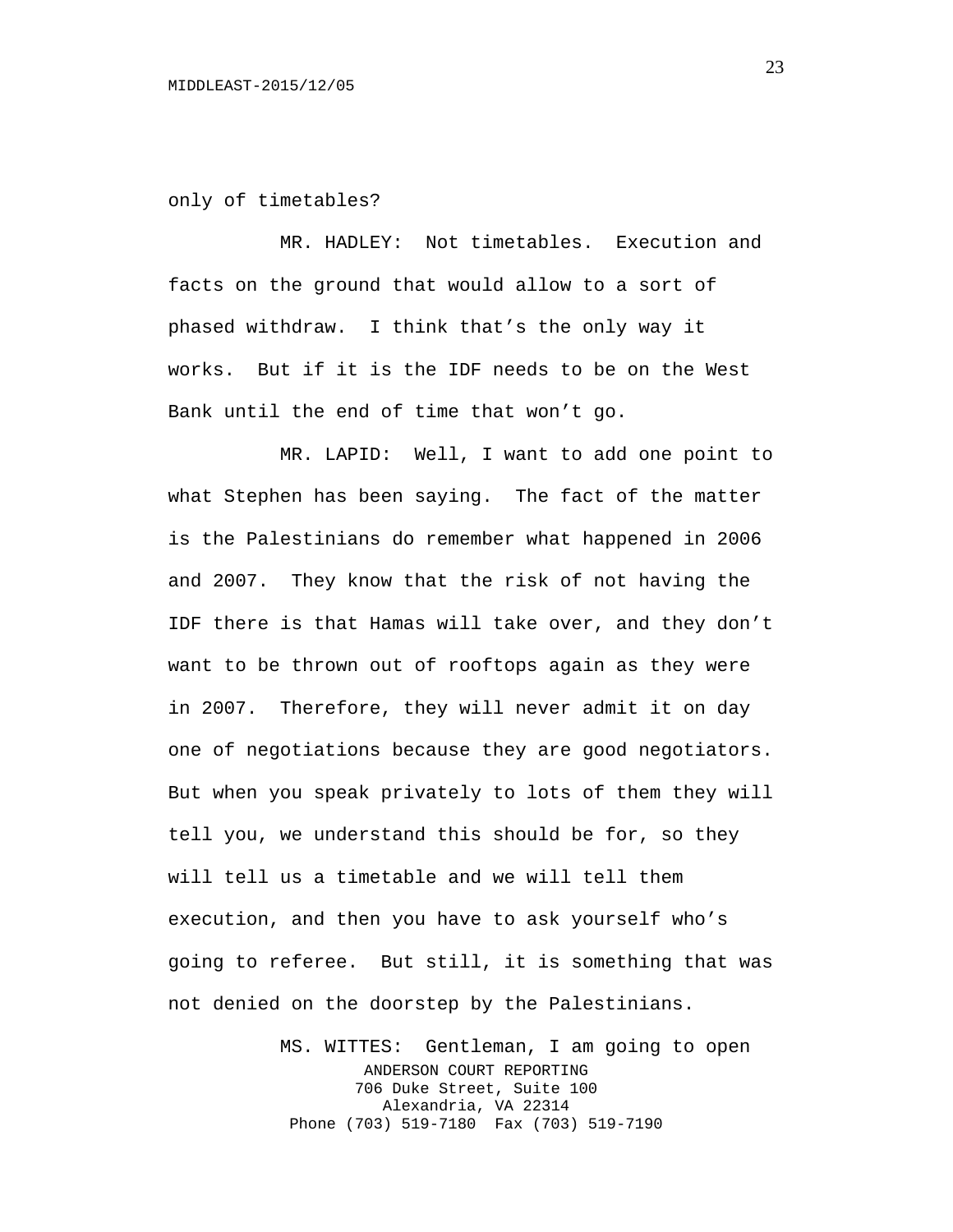up this conversation to the rest of the room because I see tent cards going up which means you have done your job in provoking some discussion.

MR. LAPID: No, it means the Israelis knows its own record.

MS. WITTES: Okay. But I'm going to start with an American, Martin Indyk.

QUESTIONER: Well, three cheers for Yair. I say that because even though I may have disagreements with the details, it is so refreshing to have an Israeli leader put an idea on the table. It's critically important because for Israel to take the initiative in trying to solve its problem with the Palestinians is what we in Washington need more than anything else. Whenever Israel takes an initiative that's credible the United States will get behind hit. That's our responsibility, but it makes everything else much easier, so.

MS. WITTES: Martin, can I just follow up with you there. Any initiative?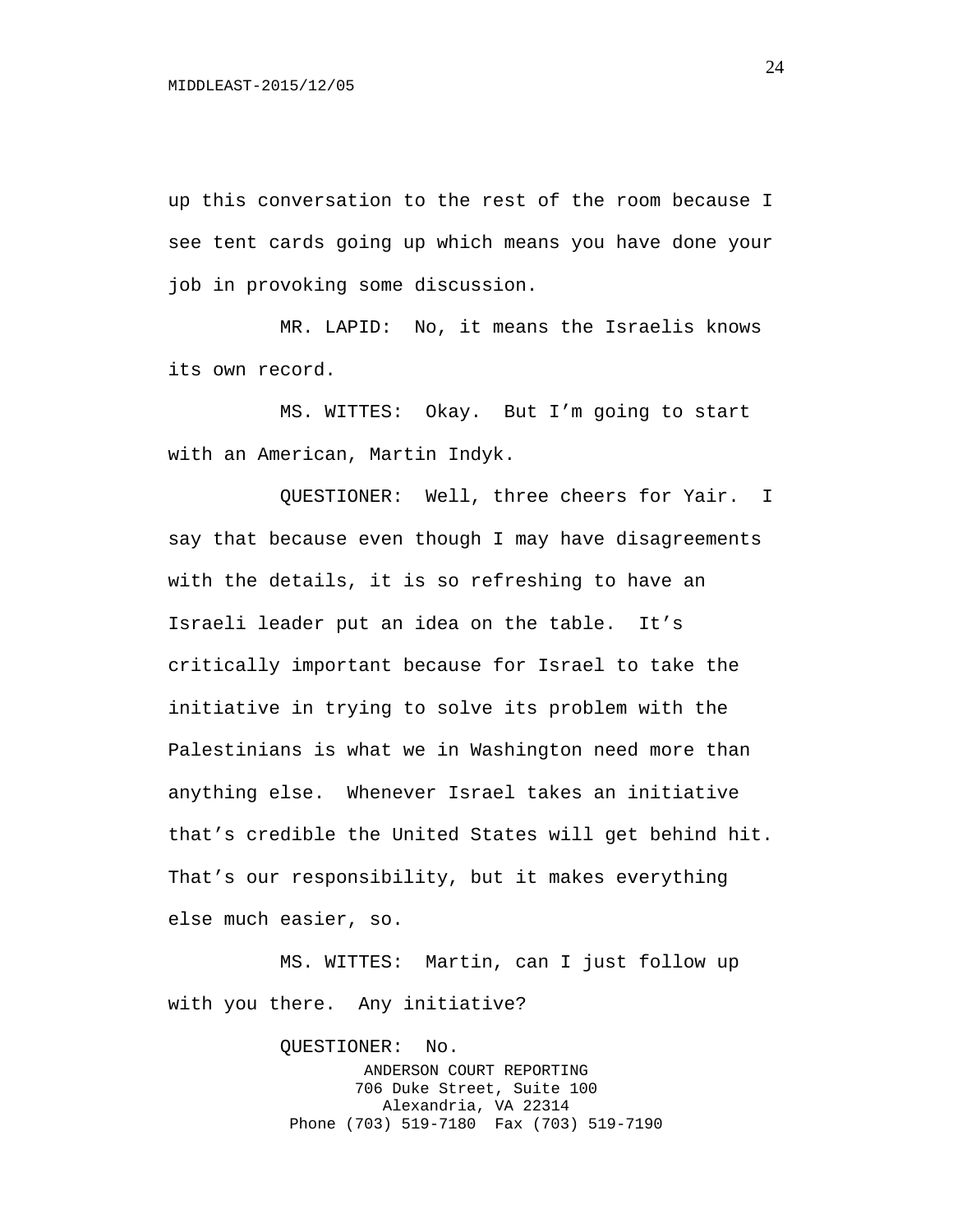MS. WITTES: Any Israeli initiative? QUESTIONER: No, credible initiative. MS. WITTES: Okay.

QUESTIONER: Credible initiative. So that's point number one. Our colleague Natan Sachs has written a whole article now about how anti-solutionism has become the default policy of the Israeli government, and that is basically that you don't take an initiative. You just sit and wait. That is really problematic from an American point of view.

Secondly, Tom Friedman is here. I'd love to hear his reaction to this. He just spoke to the new Saudi leaders, spent quite a bit of time with them. But it's a new Saudi leadership and we're used to the Saudis being the caboose on the peace train. Never willing to actually take a lead role on this issue, rather to wait for everybody else to do it, to put an idea out there, but it has no mechanism for implementation and basically they'll sit and wait. But this is a different leadership there. Maybe they can be challenged in a way, privately first, that can ANDERSON COURT REPORTING 706 Duke Street, Suite 100 Alexandria, VA 22314 Phone (703) 519-7180 Fax (703) 519-7190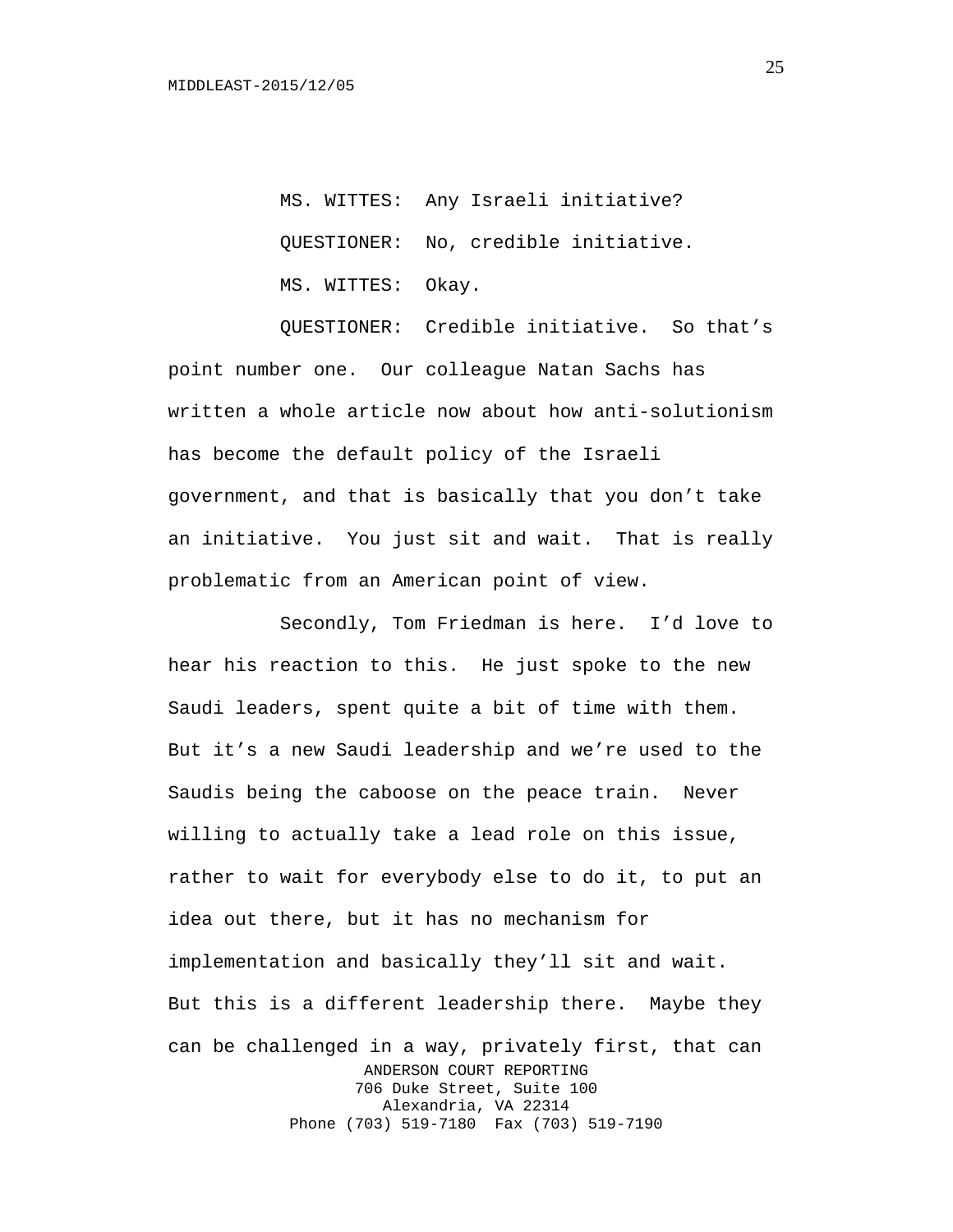produce a different reaction. So I think it's still worth trying.

So the problem that I have with Steve's reaction, although it's logical and in a way correct, that you've got to try to put it in a regional context and therefore put it into what's happening with Syria and Vienna is that the chances that Vienna's actually going to go somewhere in any reasonable timeframe is practically non-existent, at least in my point of view. So you're therefore holding back something that might actually have a chance of lubricating the Syrian process. If we had an Israeli government that was coming forward with such initiative I would grab it.

MS. WITTES: Before you respond, if I may, I'm going to bring in Tzipi Livni and then Tom Friedman to respond to Martin's question. Tzipi?

MS. LIVNI: The last time I think that we had the Arab world supporting the peace process was in Annapolis. They were invited. They were there and they supported the efforts in order to achieve peace. I want to continue your remark that in a way when I ANDERSON COURT REPORTING 706 Duke Street, Suite 100 Alexandria, VA 22314 Phone (703) 519-7180 Fax (703) 519-7190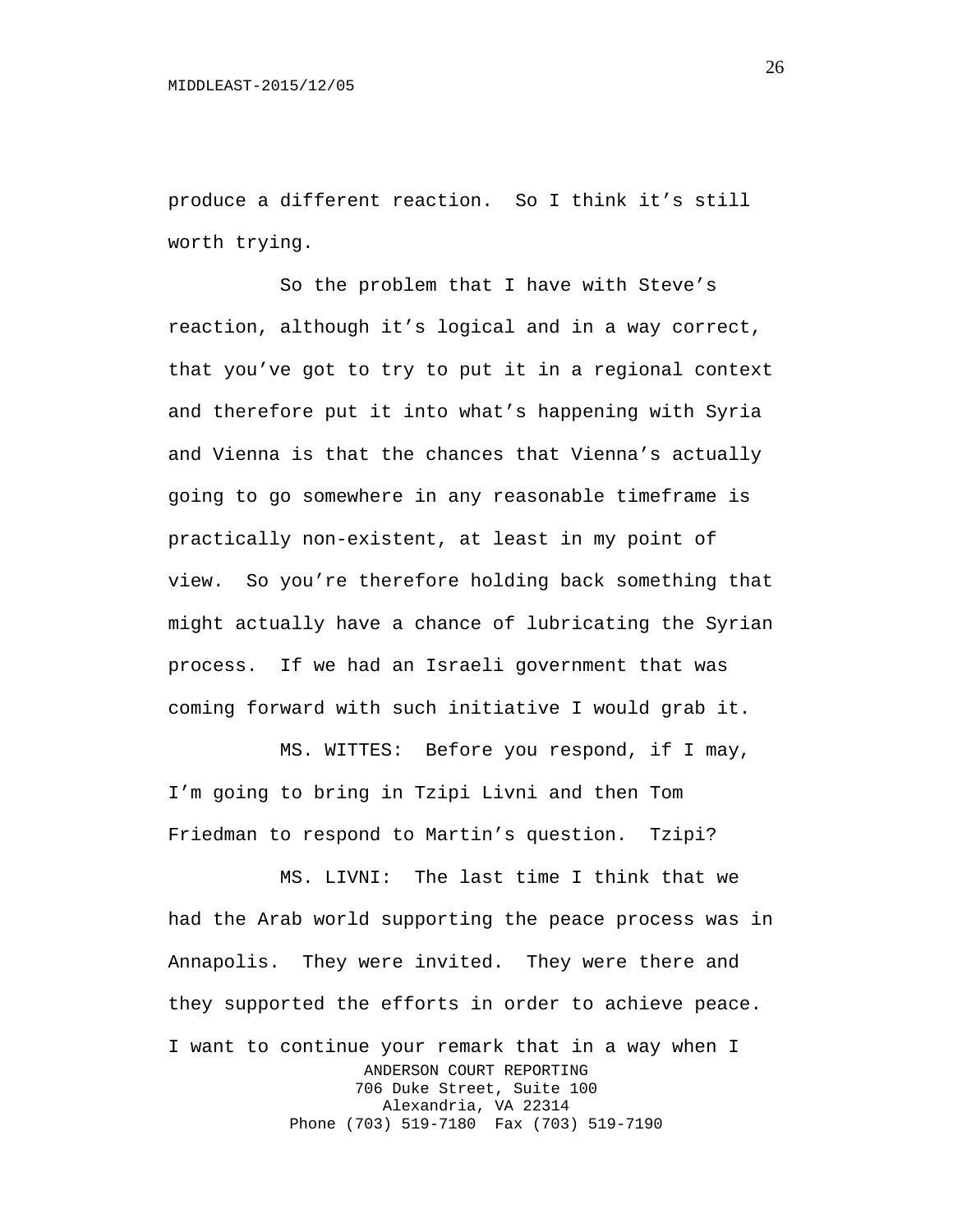listen to it, it sounds like let's separate from the Palestinians and negotiate with the Arabs. In the end, the glass ceilings of the relations between Israel and the Arab world is the Israeli Palestinian conflict. It can be not their first priority, but when it comes to relations with Israel this is the glass ceiling. So I know that in Israel to talk about Palestinians it's not rewarded politically. It's better to speak about the Arabs. It's more romantic. They are rich. We have no real conflict with them, I'm talking about the moderates or the pragmatics. They don't use talk against us. We don't have disputes on borders. But talking about tables the right things to do is to have different circles but not one with the other, but the inner circle is the Israel Palestinian conflict need to be negotiated with the PA, with the Palestinians. Because I was there in the past, and I not negotiated but I asked the Arab representatives of the Arab League, it was 2008, I believe, they were invited to Jerusalem. They were there. I met them in Cairo and I said whether they ANDERSON COURT REPORTING 706 Duke Street, Suite 100 Alexandria, VA 22314 Phone (703) 519-7180 Fax (703) 519-7190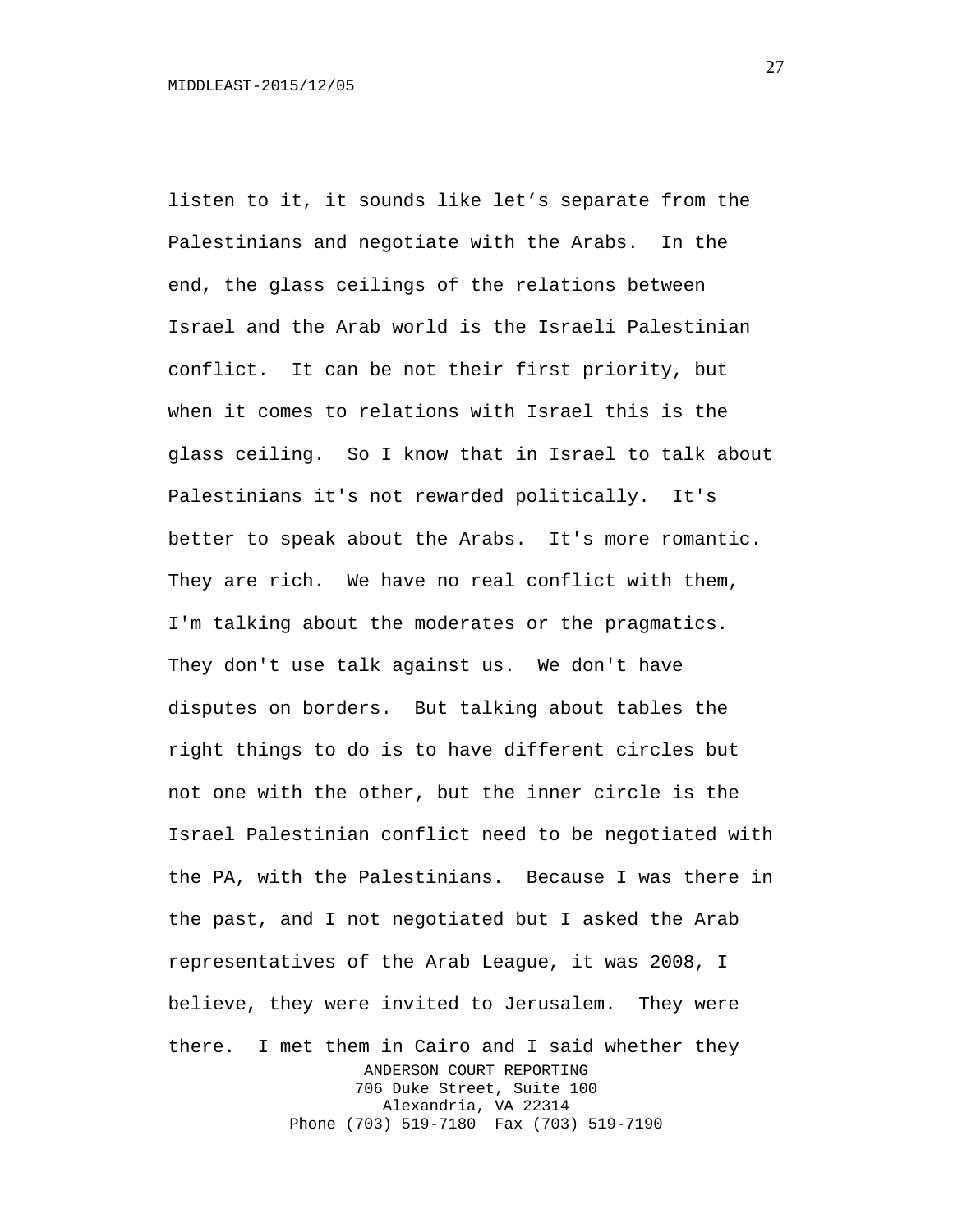would like to negotiate the Arab Peace initiative. Well first I asked whether it's negotiable and they said it is. And then I asked if we can negotiate this with them and said no thank you. You should negotiate this with the Palestinians and we will support any outcome that you would reach with the Palestinians. So in order to end the conflict with the Palestinians, we need to deal with the Palestinians also. Unless, attractive stuff like security, also borders, also settlements, also all the core issues that are on the table, and these are the core issues that are on the table between us and the Palestinians and then the Arab world can come.

I don't say that it should be first and later, because when the Arab world support a process, when the Arab world support any decision, maybe even pushing sometimes the Palestinians to make the right decision, this can help any Palestinian leader to make the right decisions. But just speaking about regional conference, Arabs, it's nice, but without the Palestinians we cannot do it.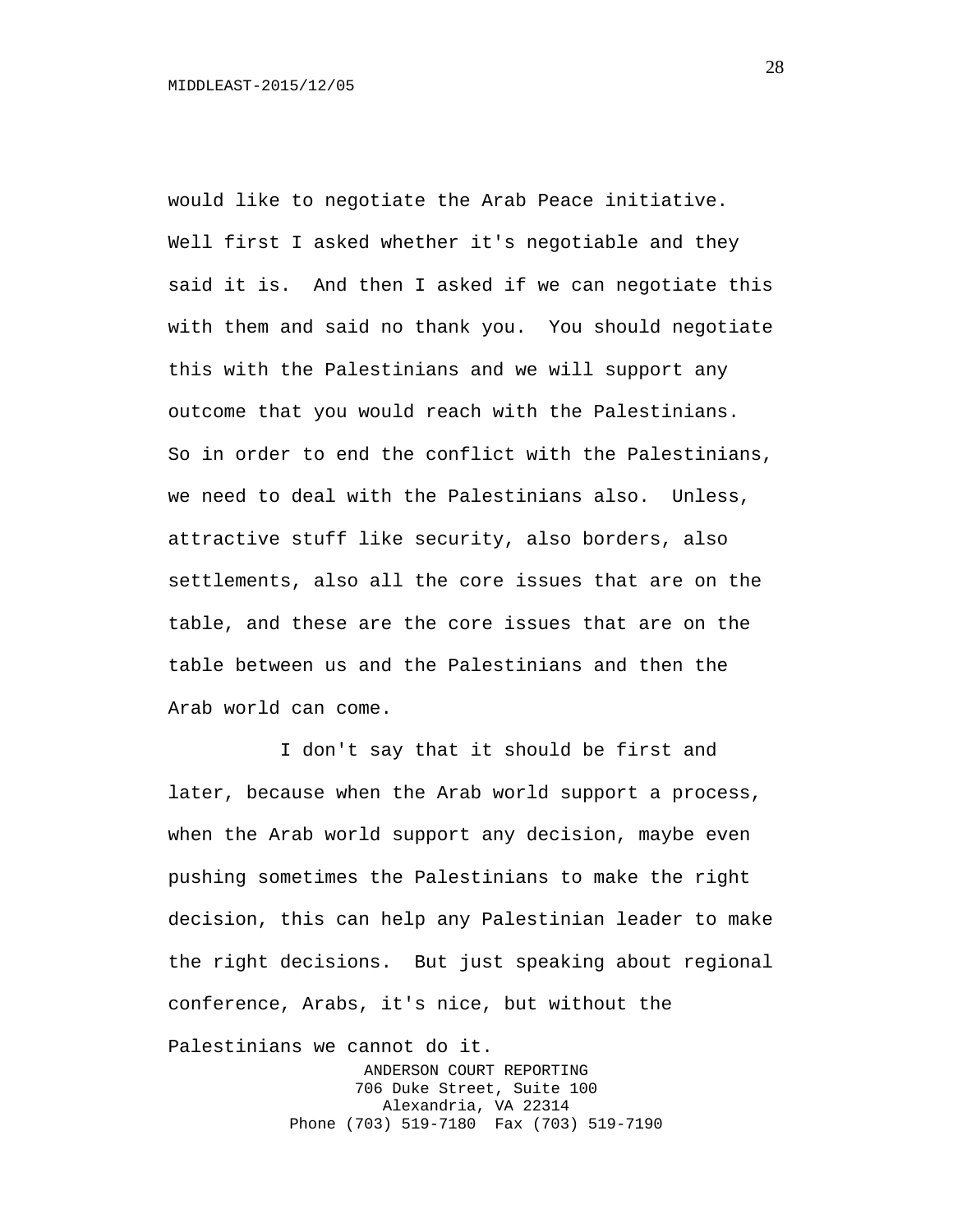MS. WITTES: Thank you, Tzipi. And Tom, you published a column recently. You just got back from Riyadh, spent time with the crown prince the deputy crown price and defense minister. How do you think the Saudis would react to the kind of ideas we're discussing here?

MR. FRIEDMAN: Well the first thing I can tell you is that I've heard the term Israeli and Palestinian mentioned a lot more this morning than I did in four days in Riyadh. So --

MS. WITTES: Did they mention it at all?

MR. FRIEDMAN: I heard it almost never. And I don't want to suggest that they don't care anymore, but I will tell you their focus is elsewhere. I'll just make a few very quick observations. They are terrified of one thing: that ISIS attacks Israel. Because if ISIS opens up a front against Israel your Sunni alliance is going to go out the window. So in the previous panel people noted that ISIS, their guns are focused not toward Israel right now. If that changes that is something Saudis and the Gulf Arabs ANDERSON COURT REPORTING 706 Duke Street, Suite 100 Alexandria, VA 22314 Phone (703) 519-7180 Fax (703) 519-7190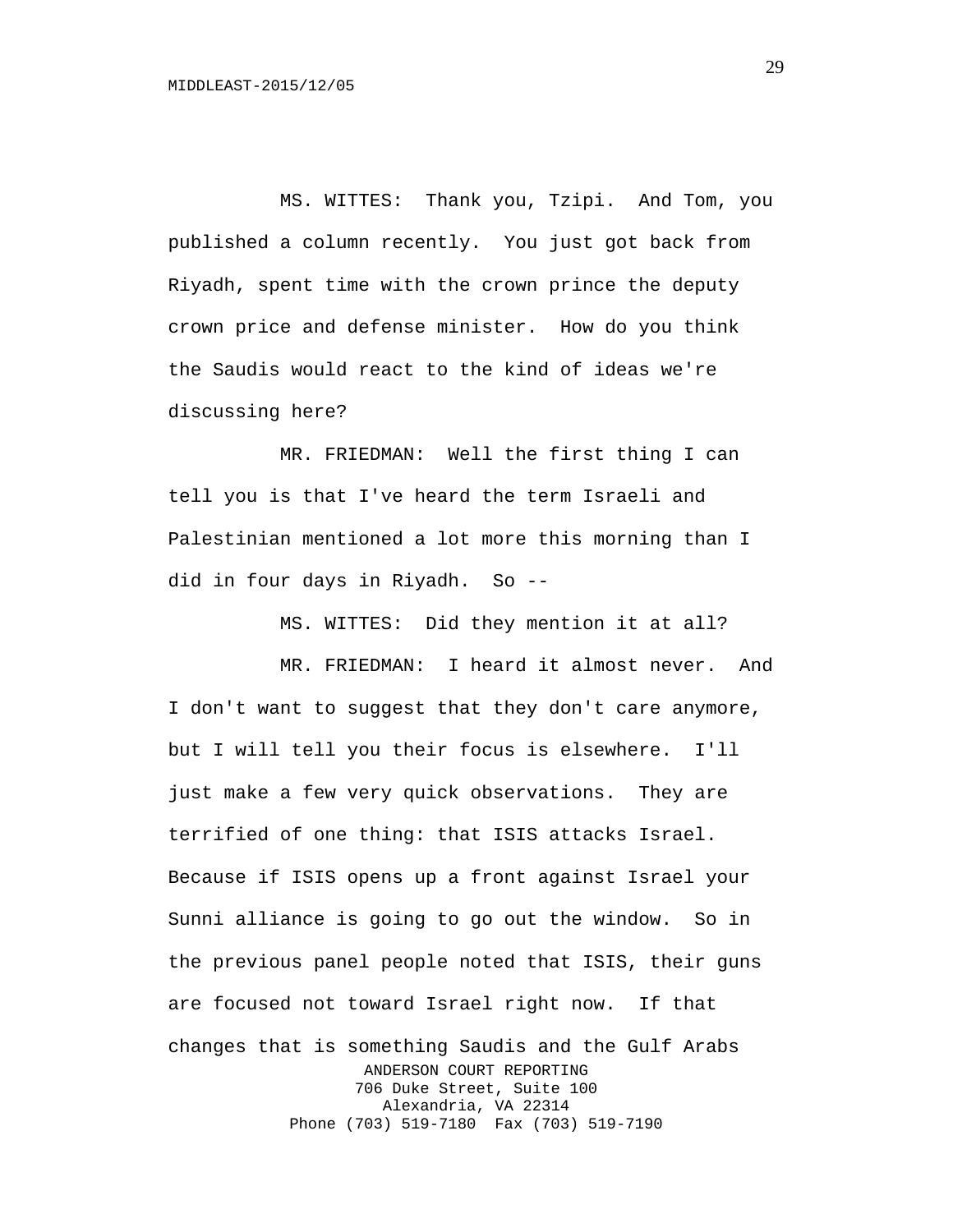are terrified of. If these guys actually make the Palestinian issue and fighting Israel one of their lead messages. So the idea that Israel has time and not to worry about the Palestinian thing, and to Martin's, I think excellent point, you know, everyone in this country is starved for a creative Israel idea. We feel we are watching a country committing suicide with all the best excuses and explanations. And people are starved for someone who offers us some Israeli creativity about something other than why Israel can, must, and doesn't need to do anything.

Back to Saudi Arabia. (Applause) Thank you. Just had to get that off my chest. Sorry. That had nothing to do with Saudi Arabia.

MR. LAPID: We are all here for you.

MR. FRIEDMAN: Yeah. I appreciate that. So I would tell you a lot of talk about crowned prince Muhammad bin Salman, you know, very disparaging of him. Don't buy it. First of all, I'll tell you two things about him. One, if he didn't exist the Saudis would have had to invent him. And I'll tell you why. ANDERSON COURT REPORTING 706 Duke Street, Suite 100 Alexandria, VA 22314 Phone (703) 519-7180 Fax (703) 519-7190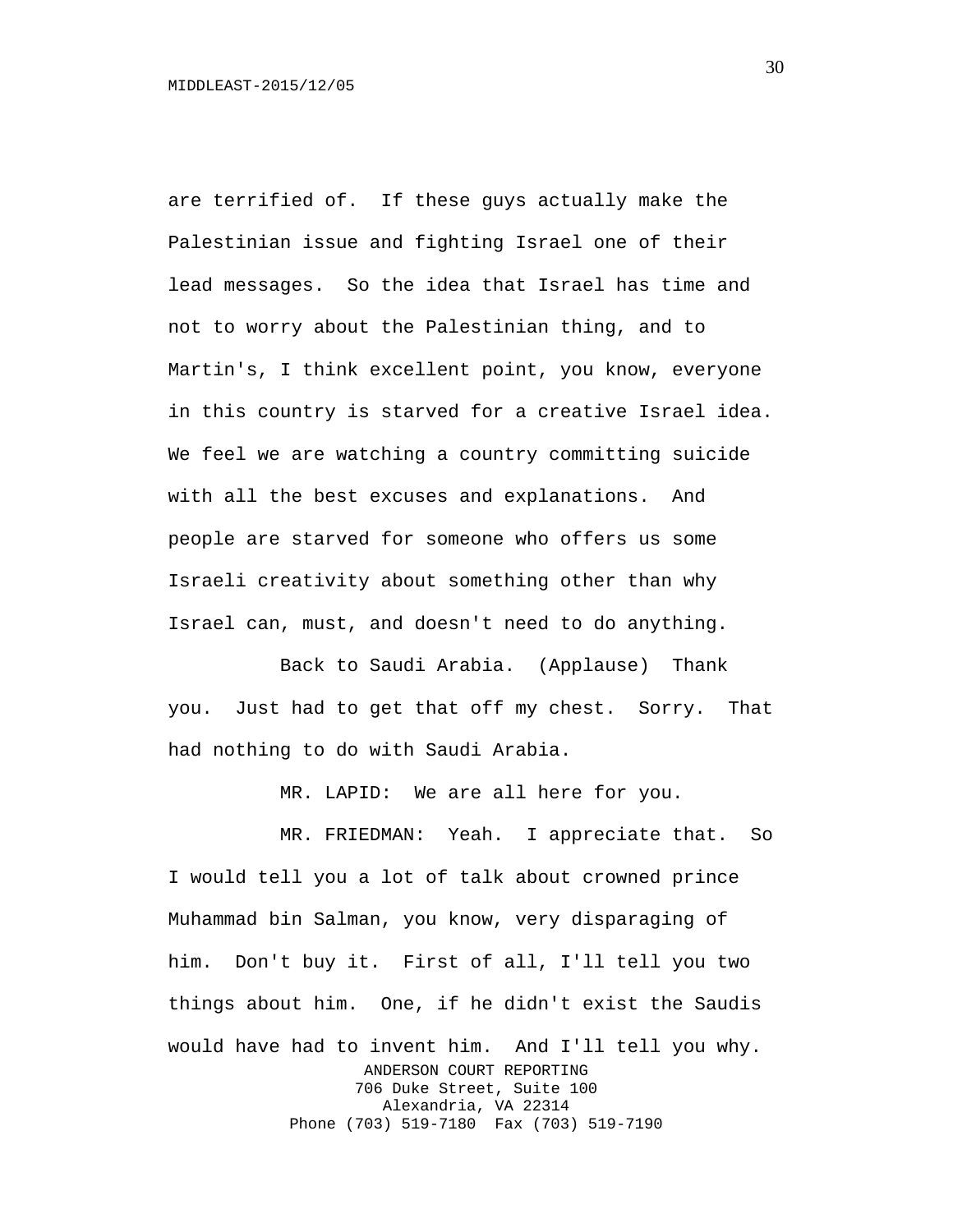And the other is that he is so much more Mackenzie than Wahhabi. And those two things are connected, all right

Why are they connected? They are looking at a world for the near future, and maybe beyond, of \$30 to \$50 a barrel oil. That's their working assumption. And if it changes, something wonderful, great. But that's the future they're looking at. They burned through a fifth of their financial reserves this year. Five times one ends up as zero for them. So they know that's coming. That's one trend he's looking at.

Second trend, well, pal, crown prince Abdullah then King Abdullah, who is a real subversive in his own way. Back in 2004 said, you know what, any Saudi who wants to study abroad, I'll pay for it. Today post 9/11 there are now 100,000 Saudis studying in institutions of higher education in America and another 100,000 in Europe. Thirty thousand come back every year with Western education, looking for jobs. And the third trend is, because of the budget constraints they're looking at they have to cut ANDERSON COURT REPORTING 706 Duke Street, Suite 100 Alexandria, VA 22314 Phone (703) 519-7180 Fax (703) 519-7190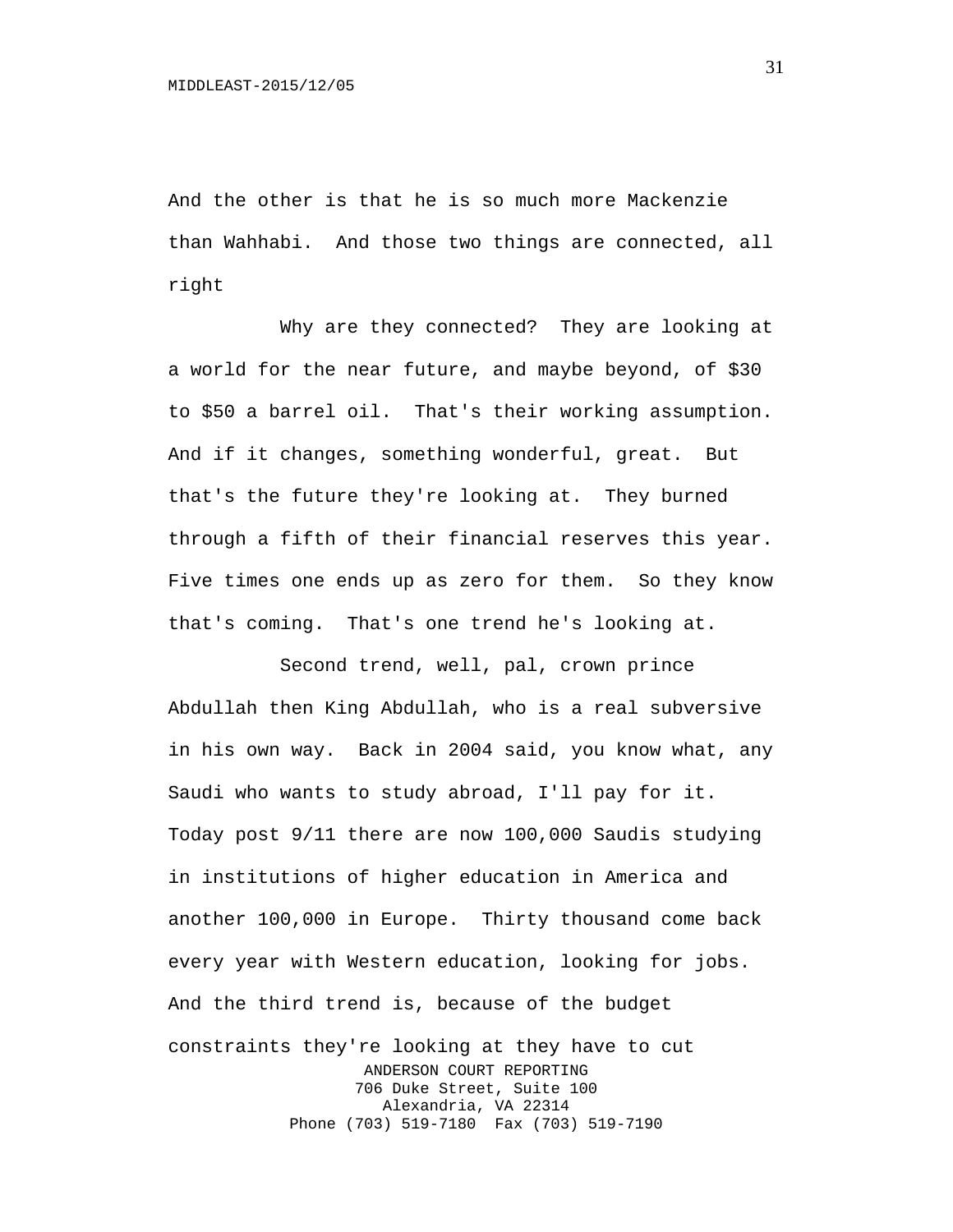subsidies on oil. They basically burn in the summer 500,000 barrels of oil a day, of their own oil that they should be selling, and because they subsidize all these things, they're going to have to cut subsidies and raise taxes. Now, we have a --

MS. WITTES: Now, Tom, does that make them more interested in Israeli Palestinian peace, or more worried?

MR. FRIEDMAN: I'll get to that. Let me just loop, make one more loop here. As I said to the Crown Prince, you know, we have a motto in our country, no taxation without representation. And you've lived by the motto, no representation without taxation. Okay. Which is if I don't have to tax you, I don't have to represent you. Well the flip is now true. So what you're seeing is a government that understands this. A generation that understands this. And they are slowly trying to shift the basis of their legitimacy from piety and family to performance.

When you're in the middle of that big a shift, that has enormous domestic legitimacy ANDERSON COURT REPORTING 706 Duke Street, Suite 100 Alexandria, VA 22314 Phone (703) 519-7180 Fax (703) 519-7190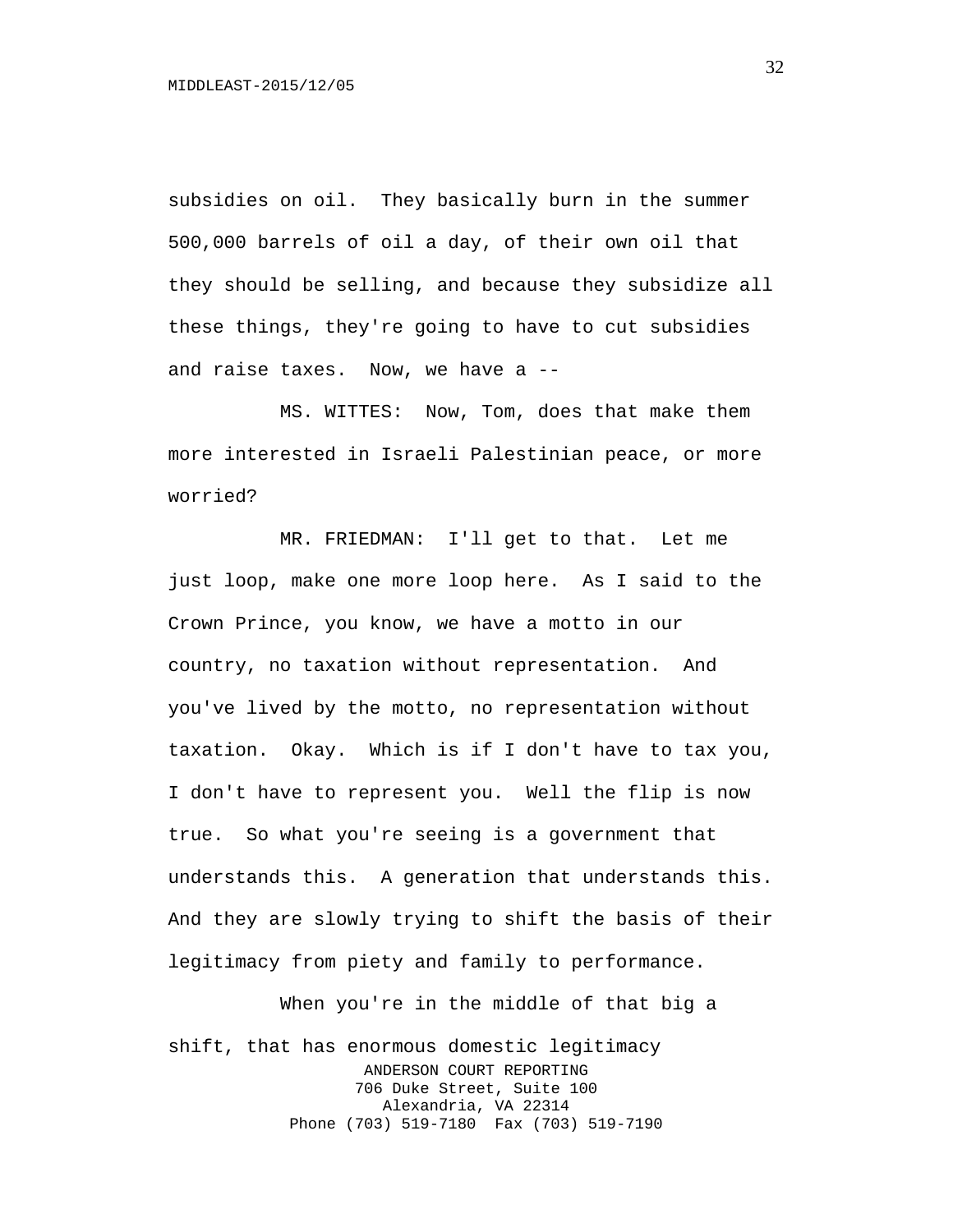implications, the idea that you're going to get in front of the Israeli Palestinian parade, they will be what we used to say about Lebanon, we don't know who the first Arab country that will make peace with Israeli, but we know who the last will be. We used to say that about Lebanon. I would tell you that about Saudi Arabia. They're so domestically focused, this touches to the very core of the legitimacy of the regime, so the idea that they will lead this parade is I think a little unrealistic and I go back to where I started, they are terrified that ISIS makes Israel target number one. That has huge problematic implications for them.

MS. WITTES: Okay, so that suggests that there is some urgency for Israel in trying to create a moderate constituency, build up moderation among the Palestinians to prevent ISIS from finding that foothold, but at the same time you can't necessarily count on a lot of support from the Gulf there.

MR. LAPID: Well first of all, I mean people that Tom is talking about, I mean bin Salman he's ANDERSON COURT REPORTING 706 Duke Street, Suite 100 Alexandria, VA 22314 Phone (703) 519-7180 Fax (703) 519-7190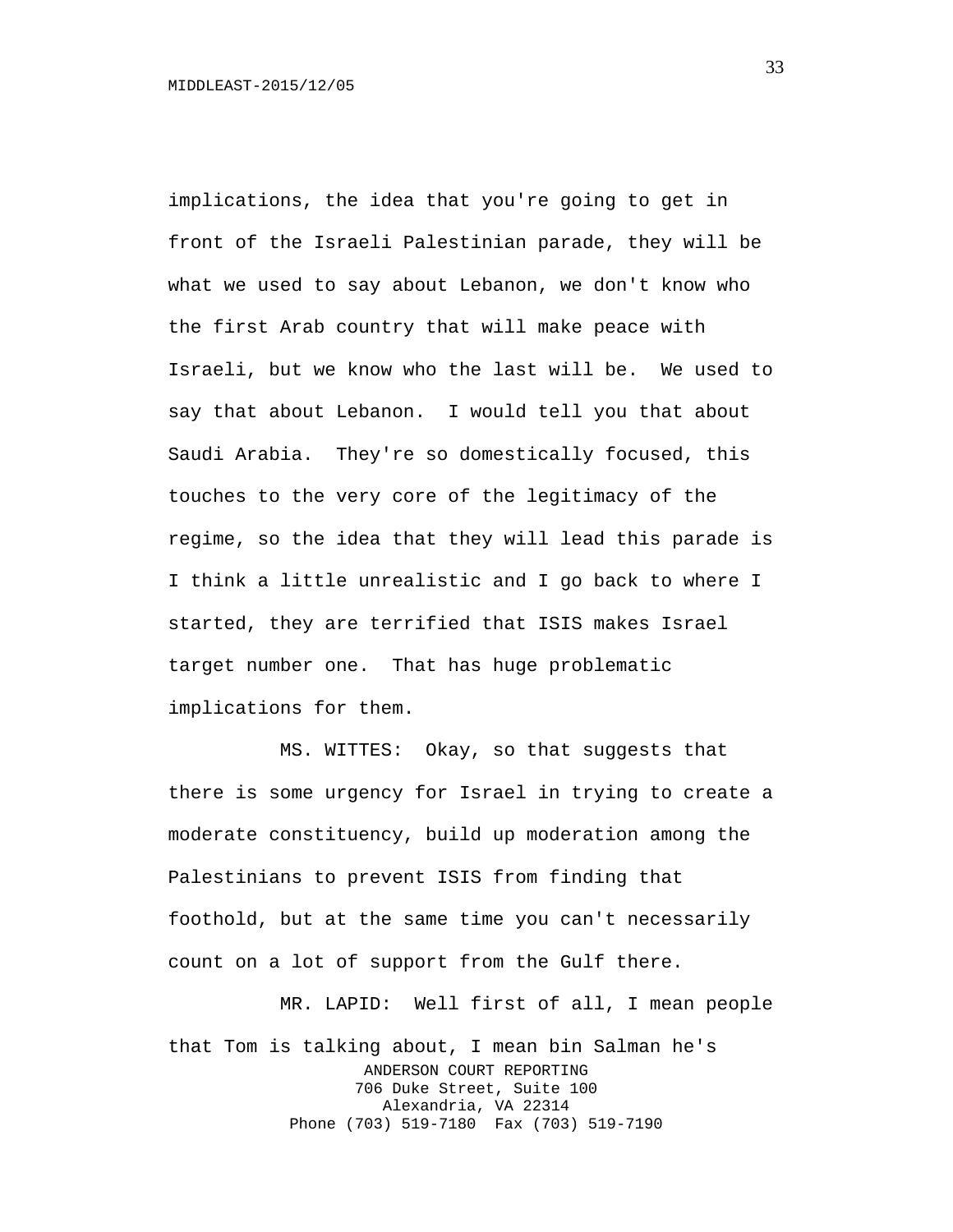what, he's 30 years old, right? Thirty years old and bin Nayef?

MR. FRIEDMAN: He's 52.

MR. LAPID: He's 52. They are young people. So I wouldn't underestimate their ability to open up to new ideas. But the thing I want to say most (inaudible) is there's always a political risk in putting up a plan. I mean you put out a plan, people will attack you. People will tell you they don't like it. They will find a flaw. And I was saying, yes, this is the idea. You like it. You don't like it. Here is a plan. Here's something to do. Do we agree on the principle that says that we need to do something because as Tom was saying we are now at an existential risk that, I don't want to say the country's committing suicide. This country's not going nowhere. We're not committing suicide. Israel is going to live forever. Yet, we need to make sure we're doing something dramatic now.

And when you're saying something dramatic it's risky. People are going to attack you. And I ANDERSON COURT REPORTING 706 Duke Street, Suite 100 Alexandria, VA 22314 Phone (703) 519-7180 Fax (703) 519-7190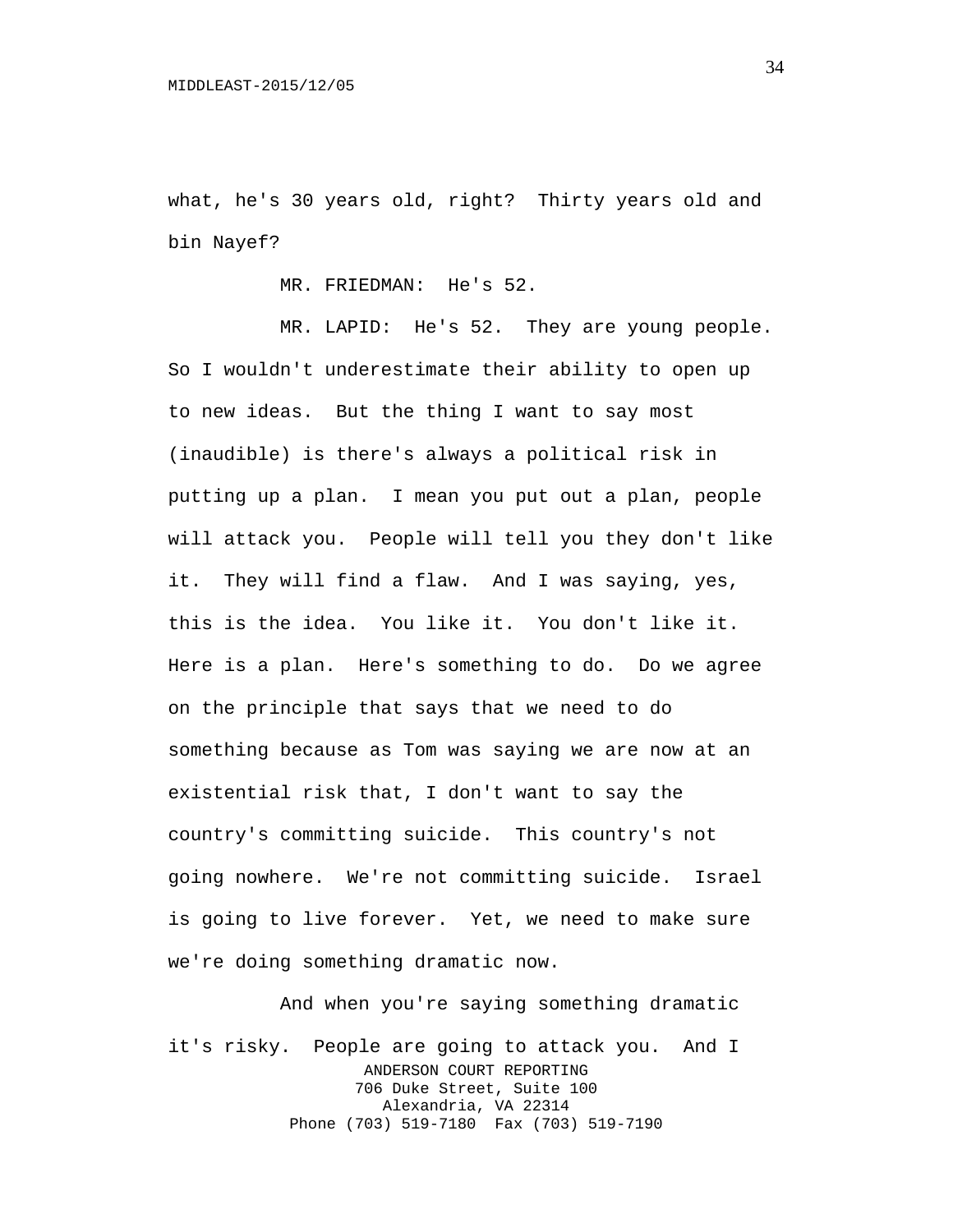say go for it. Attack the concept. But we need to discuss something. Right now we're discussing two things. Either a) the possibility of doing nothing; b) the possibility of doing the things we did before. None of them are going to work. That much we know. So we need to go somewhere else. And this is why I put out a plan that says we have to go  $-$ - we are here, I want to go there. This is the strategy. This is what we want to do.

MS. WITTES: Thanks. Okay, Steve, you've spent the last months immersed in the question of how to help American partners in the region stabilize this region. And you just heard from Tom how domestically focused some of our key partners are. Is there more of a role the United States could play here in shaping the environment in a way that would allow Arab Israeli diplomacy to move forward?

MR. HADLEY: Yes. The problem, I think is, in response to Martin, look we've now had three administrations, two democratic, one republican go way down the road in a peace negotiation and all three of ANDERSON COURT REPORTING 706 Duke Street, Suite 100 Alexandria, VA 22314 Phone (703) 519-7180 Fax (703) 519-7190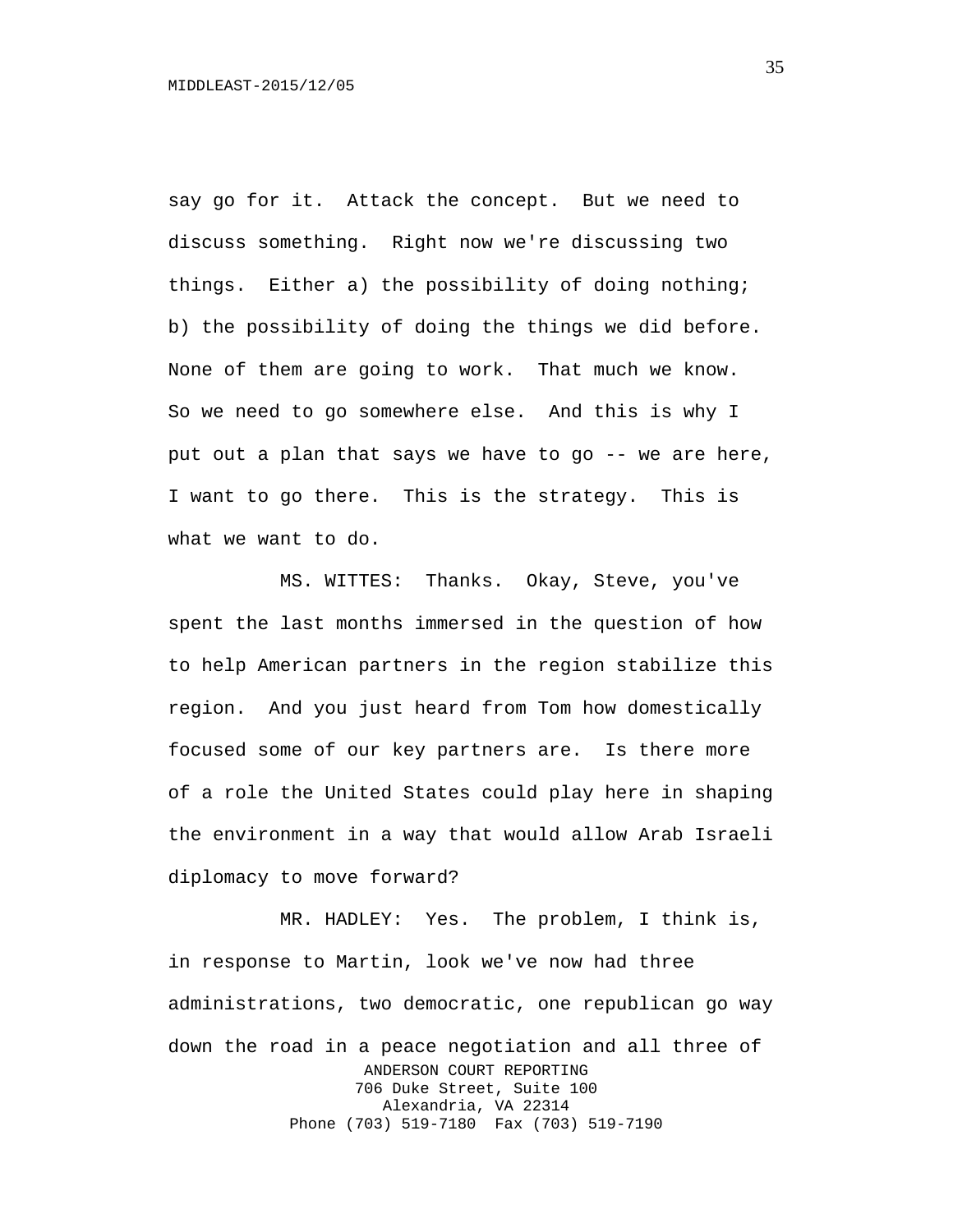them, for different reasons failed. You know you can't keep going down this road and failing. So what I'm trying constructively to say is good that you've opened the debate. If we're going to do this a fourth time, can we structure it in such a way this time that we can succeed? And simply getting to the table and talking does not generate success. The question is can we use the turmoil in the region to structure a set of incentives, positive and negative, so that this, and a scenario by which ultimately we get to a successful outcome. And that's why I say you need to look at it in a broader concept. In a broader construct of what is happening in the region and can you generate some initiative on some of these others issues, civil wars, ISIS, and the like, to put some positive negative pressure on folks, so that this time you might succeed?

It is going to require leadership. It always does. And you have talked about where and how to have Israeli leadership. Tom's put his finger on the problem. Giving the problems that each of the ANDERSON COURT REPORTING 706 Duke Street, Suite 100 Alexandria, VA 22314 Phone (703) 519-7180 Fax (703) 519-7190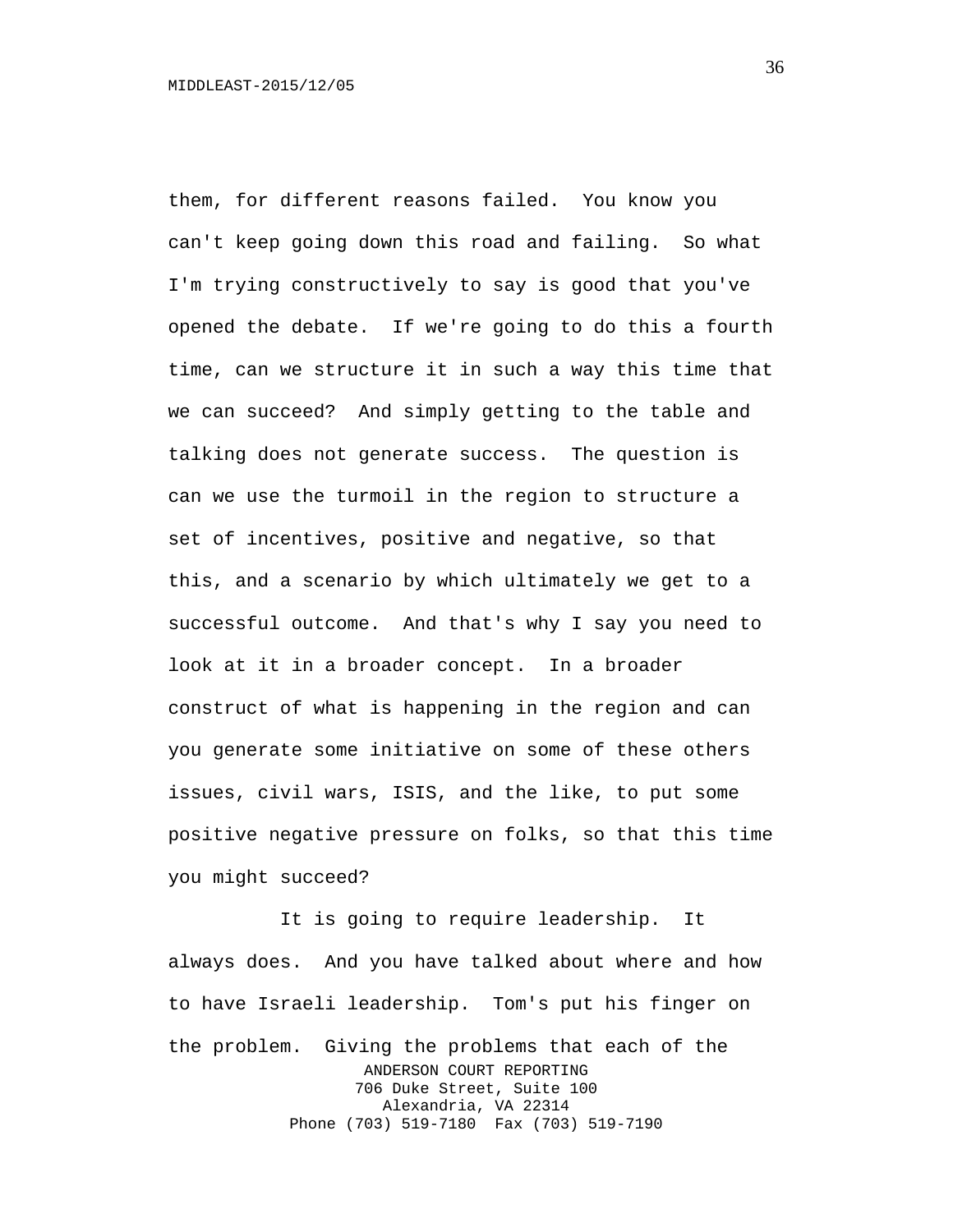major Arab countries have, who is the one who is in their interest today to step forward on this problem? And I don't see them. Now that doesn't mean we can't come up with one. But we ought to be putting some intellectual interest in trying to game this out as to how to get done.

Another thing --

MS. WITTES: What about the Jordanians,

Steve?

MR. HADLEY: -- that is even -- much too weak.

MS. WITTES: Much too weak.

MR. HADLEY: The other thing though that

Israel can do now, and it is always, and I'm going to get a little heated about this, it is always the piece of the puzzle that never -- nobody commits to. But in addition to the negotiation track, there is what happens on the ground to make life better for Palestinians, to step back some of the military presence while still safeguarding Israeli security. Getting more economic activity going, dong some ANDERSON COURT REPORTING 706 Duke Street, Suite 100 Alexandria, VA 22314 Phone (703) 519-7180 Fax (703) 519-7190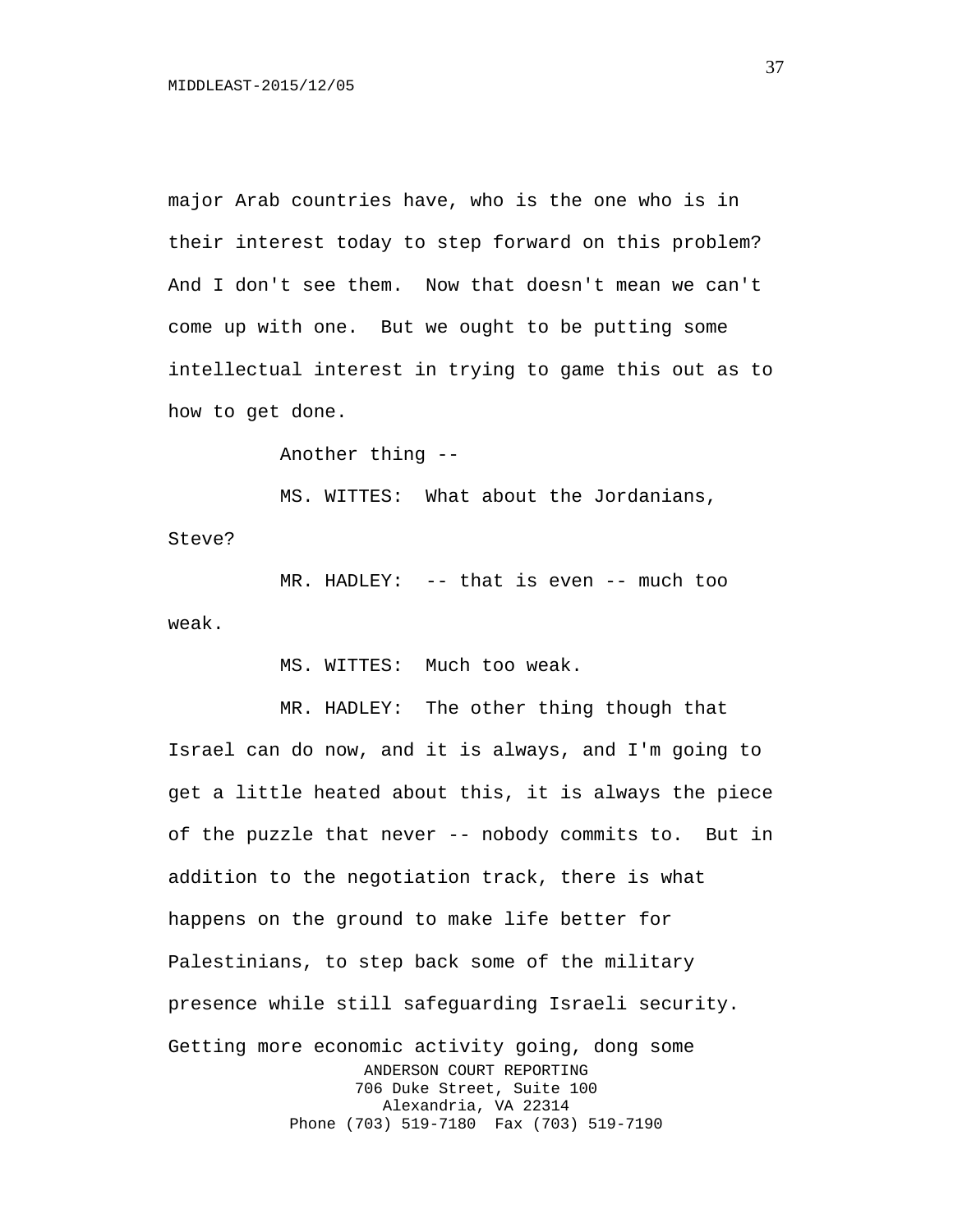transfers from Area C to Area A, things like that, that can both empower Palestinians, give the Palestinian people some hope. I think make it more likely that a negotiation would succeed. But even more importantly in today's environment, make it less likely that ISIS can get a foothold in the West Bank and Gaza and create the nightmare that Tom talked about. That is something we always say we're going to get to and we never get to. And that's over three administrations. And if there is a priority for vision and leadership from the Israelis, it is what they can do on the ground for Palestinians now.

MS. WITTES: Thank you. I'm going to take it back out to all of you. I have Donna Vice, Phil Gordon, Ilan Goldenberg, David McCusky, and we'll see how far we get. Please do try to stick to your two minutes. Donna?

QUESTIONER: First of all, thank you, it's a great honor to be here again. And it's, as usual, very fascinating and enlightening. Yair, you mentioned the fact that you're not going to speak on ANDERSON COURT REPORTING 706 Duke Street, Suite 100 Alexandria, VA 22314 Phone (703) 519-7180 Fax (703) 519-7190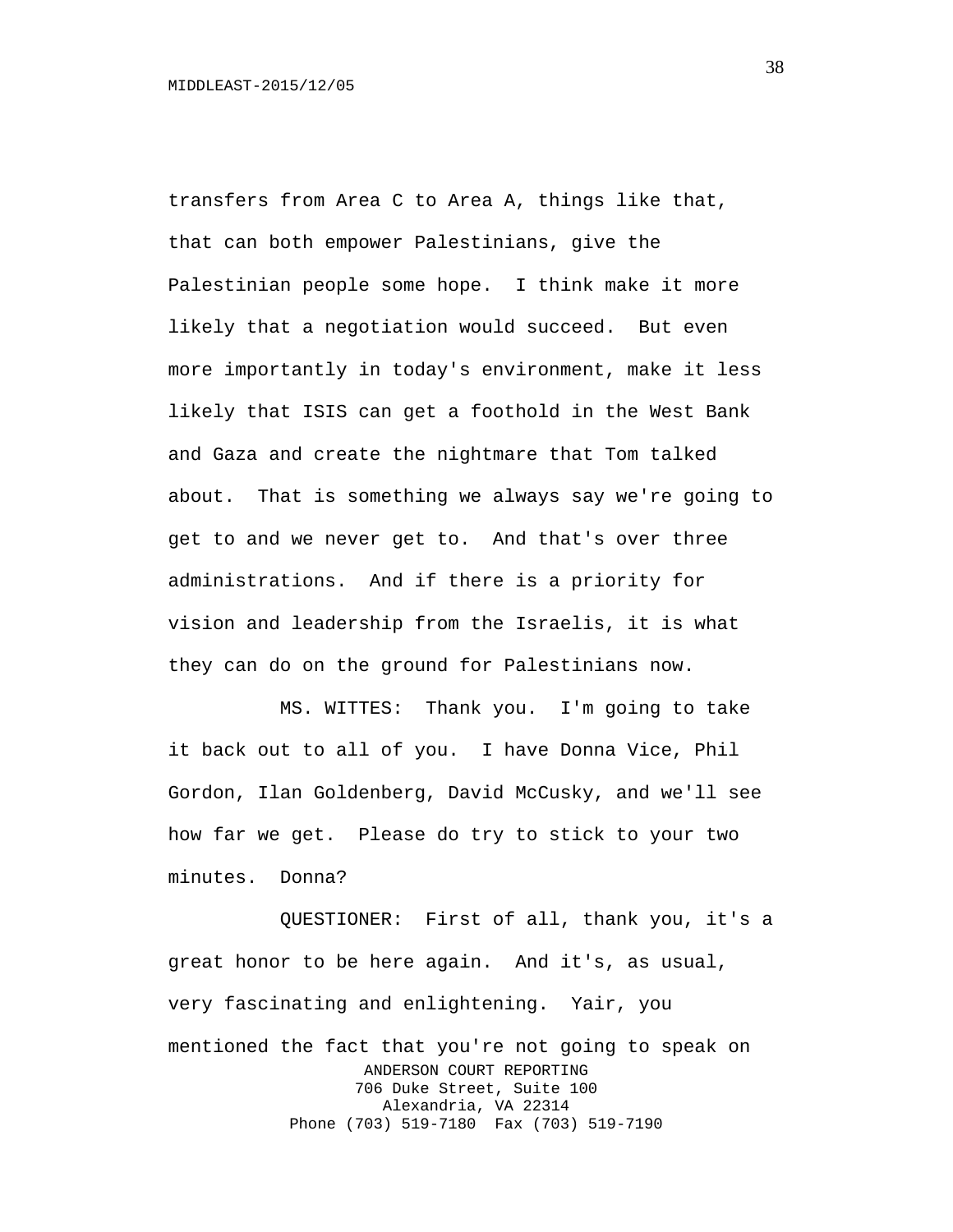foreign soil in English against the government, but it is a different discussion in English than it is in Hebrew. And what you're practically saying is let's build a wall, a higher wall. And if you want to build a wall you're gonna have to draw a map. And when you draw a map you're gonna have to make decisions regarding facts on the ground. So I wanted to know if you think it's still possible to draw a line and separate between the Jewish majority and the Arab population, taking in consideration that fact that we have over half a million Jews in the territories including Jerusalem? And b) would you go as far as saying that if you do not find a partner you will go unilaterally? And you know that to the Israeli public it's a very hard point to sell these days unilateral acts. And if you could talk about Jerusalem?

MS. WITTES: Okay. And hold that thought, if you would. Phil Gordon.

QUESTIONER: I just have two things. One on Palestinians for Yair, and briefly on Iran for Steve. I think like the other Americans here, the reaction to ANDERSON COURT REPORTING 706 Duke Street, Suite 100 Alexandria, VA 22314 Phone (703) 519-7180 Fax (703) 519-7190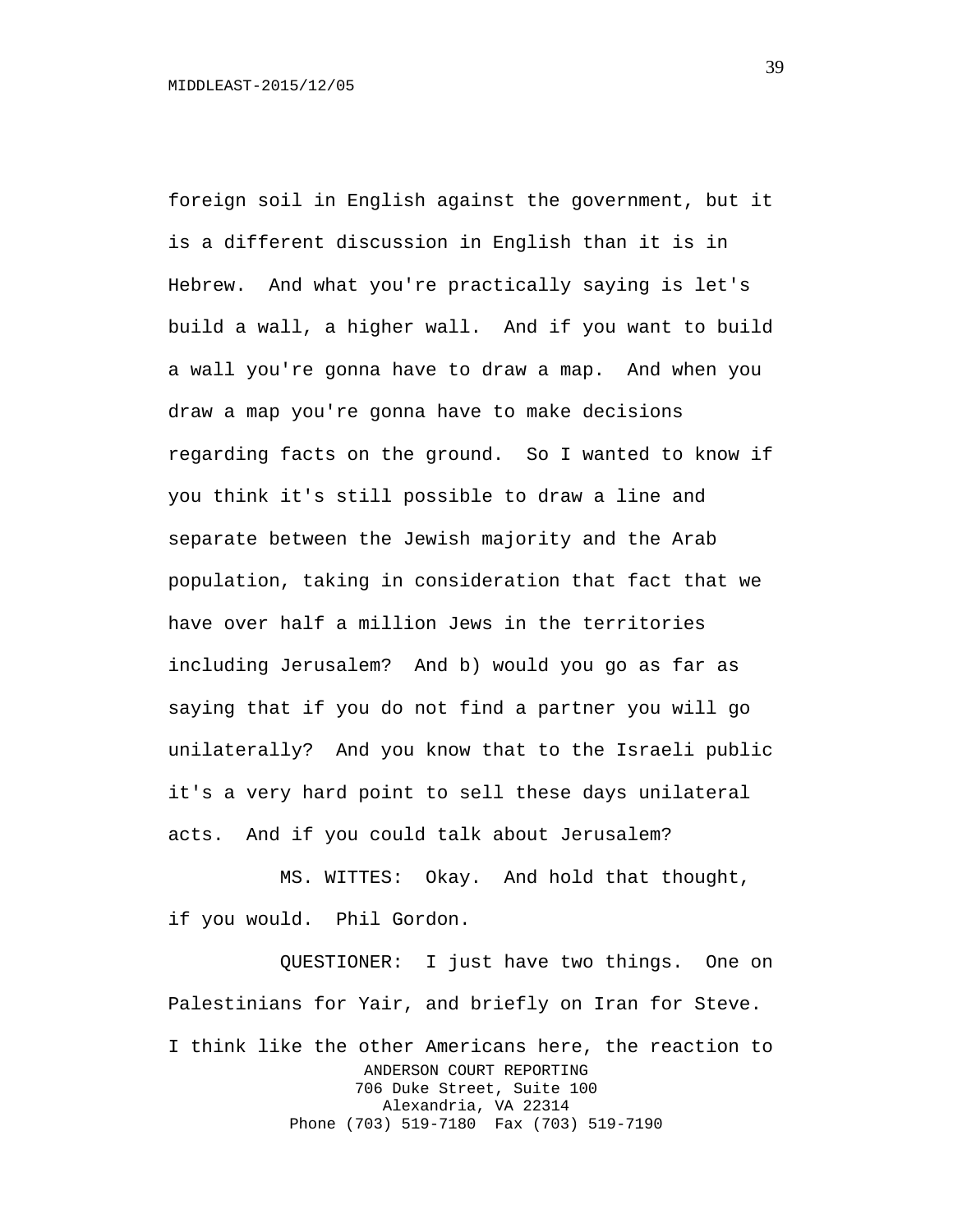your proposal, I also applaud it and I think we all applaud the initiative on this issue. And the fact frankly that you identified it as such a core issue. We so often hear from Israelis, he heard last night, that Iran is overwhelming. The top priority and jihadism is another. But to identify this as a core Israeli national security interest in itself is welcome. I guess though my reaction is like Steve's, which I would describe as "yes but." I don't think anyone here disagrees with the notion of outreach or integrating the Arabs, but the question is what problem are you trying to solve. You know when we went at this year with Martin, Secretary Kerry, this was part of the initiative and Secretary spent a lot of time with the Arab countries, but what we found was they weren't the problem. There was nothing in the initiative that they were particularly opposed to. But not only were they not the problem, they weren't the solution. Because any time that, you know, if the notion was that the Palestinians are worried about the reaction in the Arab world, that's not what we ANDERSON COURT REPORTING 706 Duke Street, Suite 100 Alexandria, VA 22314 Phone (703) 519-7180 Fax (703) 519-7190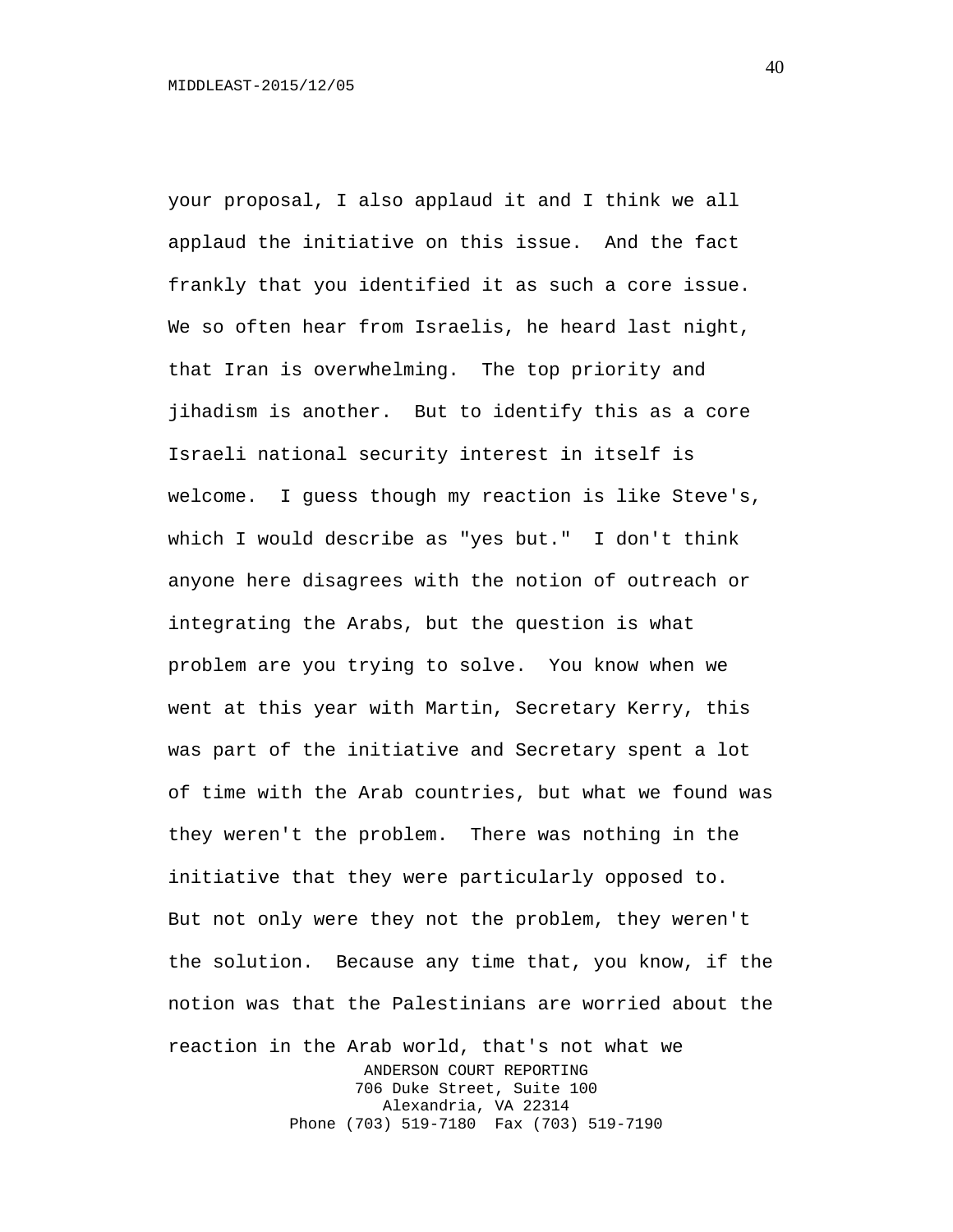discovered either. So again, applause for a dramatic, bold initiative on what many of us agree is a core national security interest. But it may be the wrong address and the question is do you have a dramatic initiative for the right address which is ultimately the Palestinians?

Steve, very briefly, I was intrigued by your somewhat optimistic take on Vienna. Couldn't agree more that resolving the civil war is a key to everything across the region. But we've heard a lot in the these discussions about the concern of having Iran at the table. So you seem to talk about Vienna as a plus, because finally we have Iran at the table. Be interested in your take on their role in resolving these issues.

MS. WITTES: Thank you, Phil. Ilan?

QUESTIONER: Thank you. I'm actually going to echo some of the points Phil's just made. One point on specifically the Arab role in the last round of the negotiations, when we were trying to do this with Secretary Kerry, the other thing we also found ANDERSON COURT REPORTING 706 Duke Street, Suite 100 Alexandria, VA 22314 Phone (703) 519-7180 Fax (703) 519-7190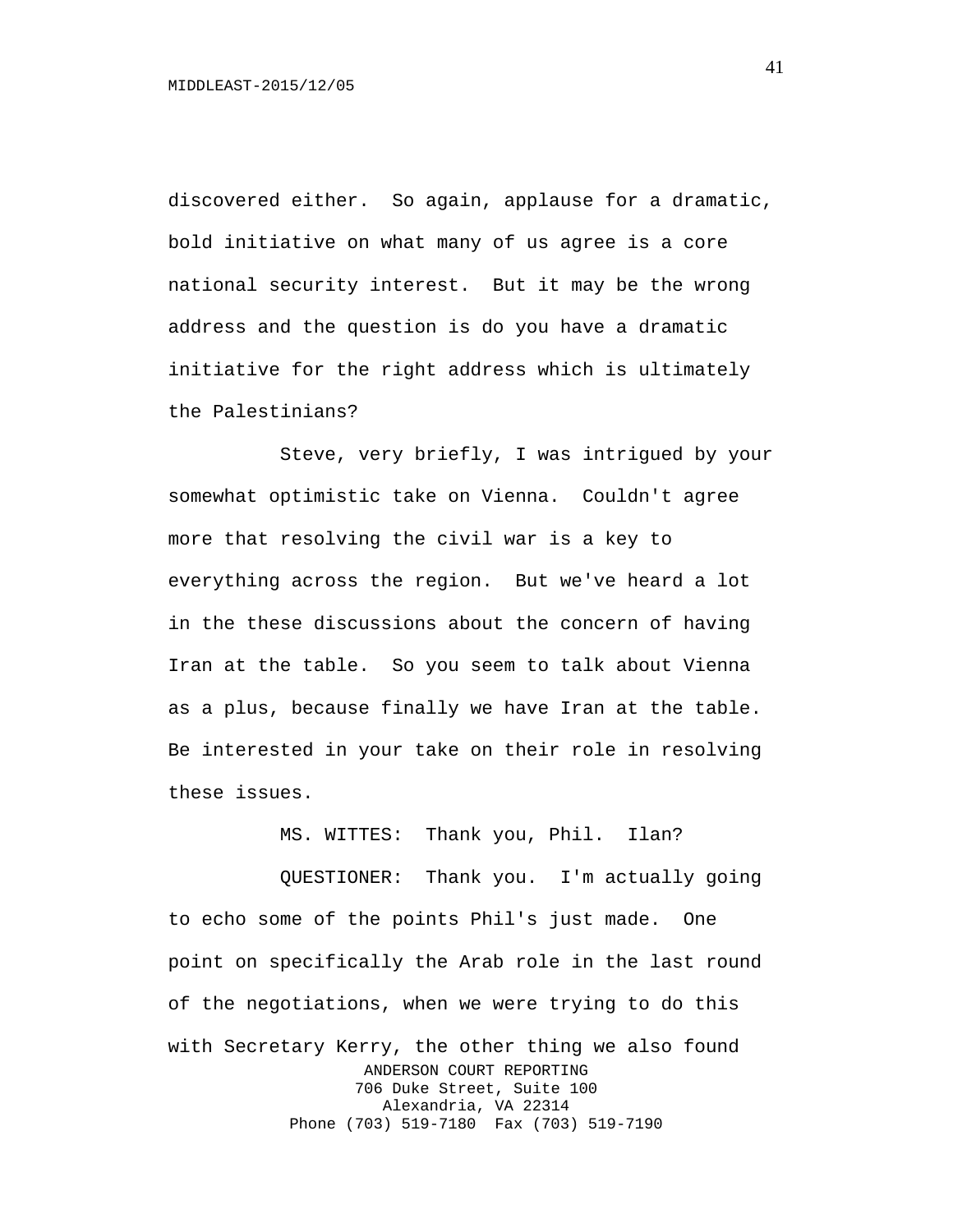they weren't really part of the problem or the solution, but when push came to shove at the very end, and we needed them to put some pressure on Abbas or try to bring him forward, they weren't interested in doing that either. They didn't want to put any of their political capital into the idea of publically arguing with Abbas or trying to get him to move. That was not part of their interest. And I don't think will be. So you're never, I think, going to get them in this environment to put an effort on that.

And then also very much wanted to agree with Steve on his point about the Syrian civil war really needs to come first. That's the issue where everything we've been talking about all weekend comes together. Whether it's Iran Saudi competition, Kurdish Turkish issues, U.S. Russia competition, all of it, the reason all these different countries have different priorities, there's a lot of reasons for it. But you see all of it in Syria, and until you address that nothing else really happens.

> We have seen two different prescriptions and ANDERSON COURT REPORTING 706 Duke Street, Suite 100 Alexandria, VA 22314 Phone (703) 519-7180 Fax (703) 519-7190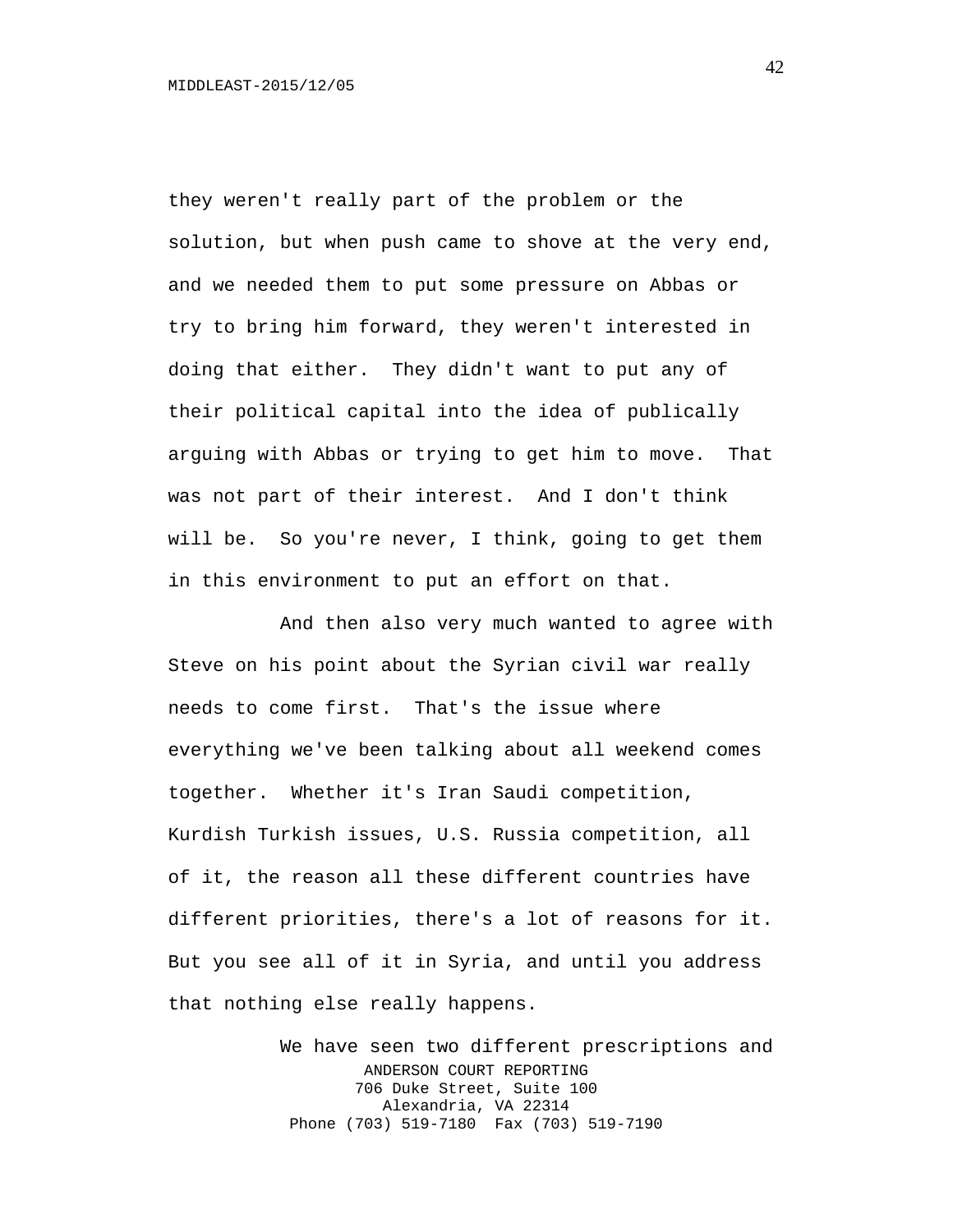descriptions of the situation in Syria and what can address it. I think what Brett McGurk was laying out earlier, and I think the administration thinks is we're in a situation where the Russians are running into trouble. The Iranians are running into trouble. There's an opportunity to try to deescalate and negotiate. I think that's one theory of the case. Another theory of the case we hear, for example, from Ya'alon yesterday is now the Russians are feeling very confident, the Arabs are nervous because they see the Russian intervention and feel the Americans are pulling away. The Iranians are feeling emboldened and so that would argue that first you need to somehow shift the situation on the ground and try to apply additional American pressure and military intervention and only then get to a negotiated solution. I wonder, especially for Steve Hadley, where do you fall on that? Should we be engaging and negotiating or do we need to also be shifting the situation on the ground first, before we can do that?

> MS. WITTES: Thanks, Ilan. Okay. We're ANDERSON COURT REPORTING 706 Duke Street, Suite 100 Alexandria, VA 22314 Phone (703) 519-7180 Fax (703) 519-7190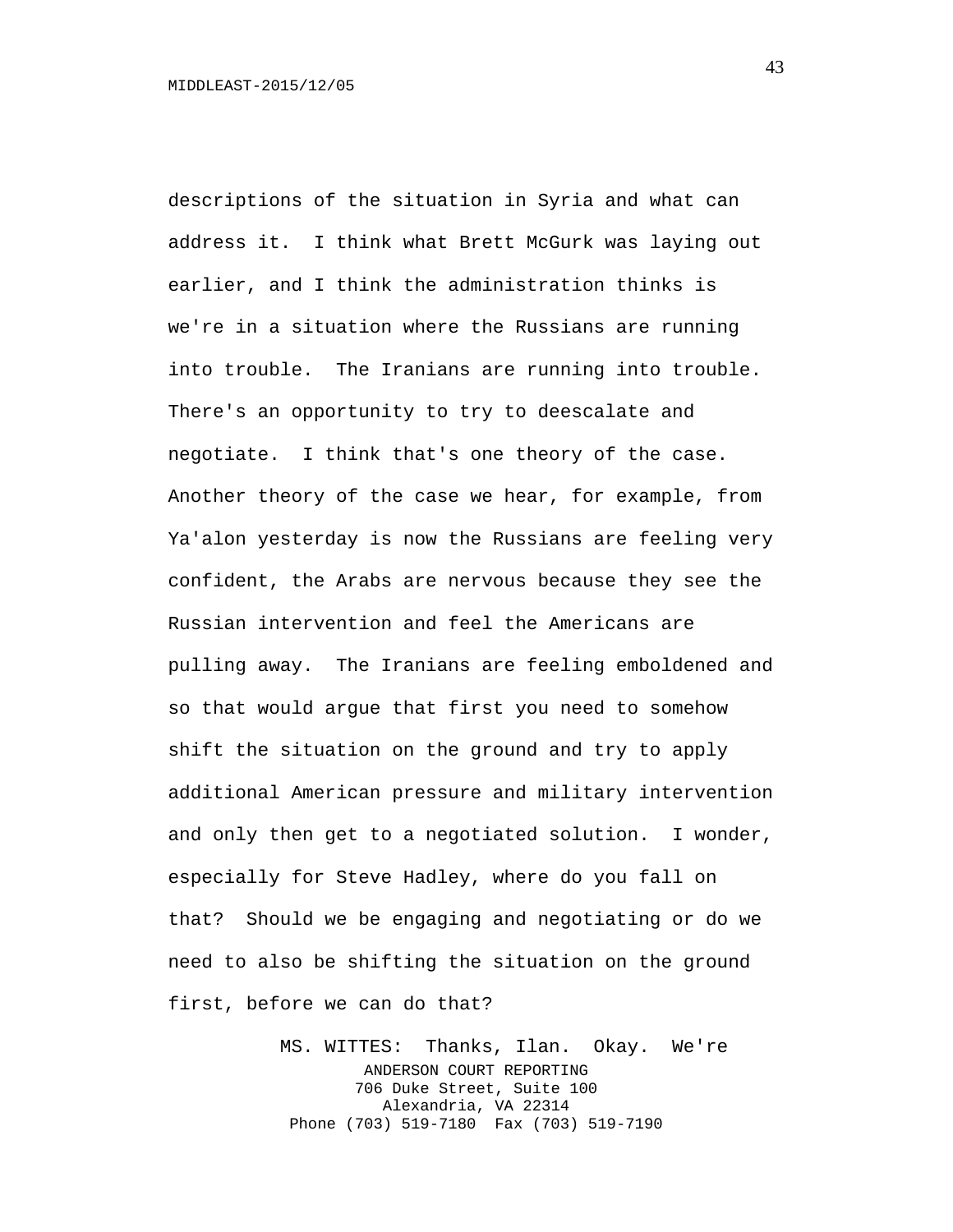going to take David McCusky and then we'll come back up to the two of you for some comments.

QUESTIONER: Steve, said we've had three times we've tried to hit the homerun ball. Clinton in 2000, Annapolis and the effort led by the Secretary in 2013, 2014, I was happy to be a part of. The question is, I look at a whole generation of 20-soemthings in the Mideast, in the Midwest and I've gone to now 110 college campuses, there's a whole generation out there that was born after the Jordan Israel Peace Treaty. They have no memories of the handshake, Madrid, any of the ups of the up and down rollercoaster. They've seen only downs. From my perspective, I'd rather us achieve less but succeed more. Unless we have some new idea that makes us believe we're going to succeed more by doing the grand deal.

So my question is, there was an actor that no one mentioned so far in this session, and I don't know if they're going to be successful in trying to mediate between Israelis and Palestinians, because obviously anything that could be done, you know, ANDERSON COURT REPORTING 706 Duke Street, Suite 100 Alexandria, VA 22314 Phone (703) 519-7180 Fax (703) 519-7190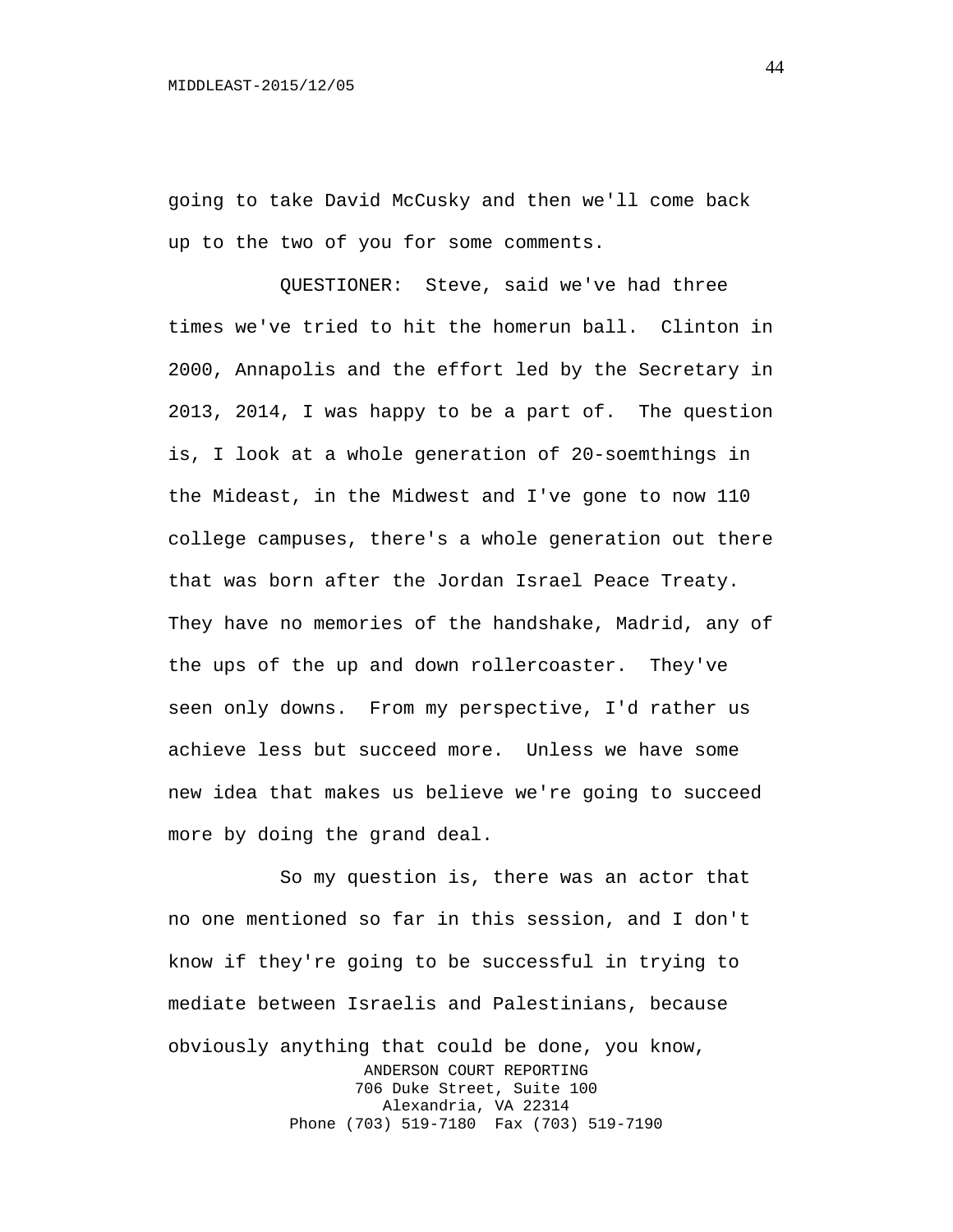together to quote Tzipi, would be preferable. And if not, then maybe we do what's feasible, like Yair was saying. I'm just wondering, might be an imperfect mediator, but I wonder about Egypt that has historically had a role. Sisi is someone who's liked by Israel, respected by the PA and feared by Hamas. And I wonder if that's not a bad place to begin, even if he could only address Gaza as a start. But if you can't do something wider, then I think you have Yair's idea because Zionism was based on the idea you don't put your decision making on hold to the decision making of others, if you feel Abbas isn't ready.

And my last point to Steve, talking about Vienna, I mean I think an undercurrent of the conference so far that hasn't been made explicit in a U.S. Israel dialog is basically Israel has not hope, doesn't believe that there ever is a future Syria. We heard this from Ya'alon last night, Itamar maybe expressed a dissenting view. But I wonder the fact that Israel doesn't believe in Syria, doesn't see ISIS as a top threat. If that divergence between the U.S. ANDERSON COURT REPORTING 706 Duke Street, Suite 100 Alexandria, VA 22314 Phone (703) 519-7180 Fax (703) 519-7190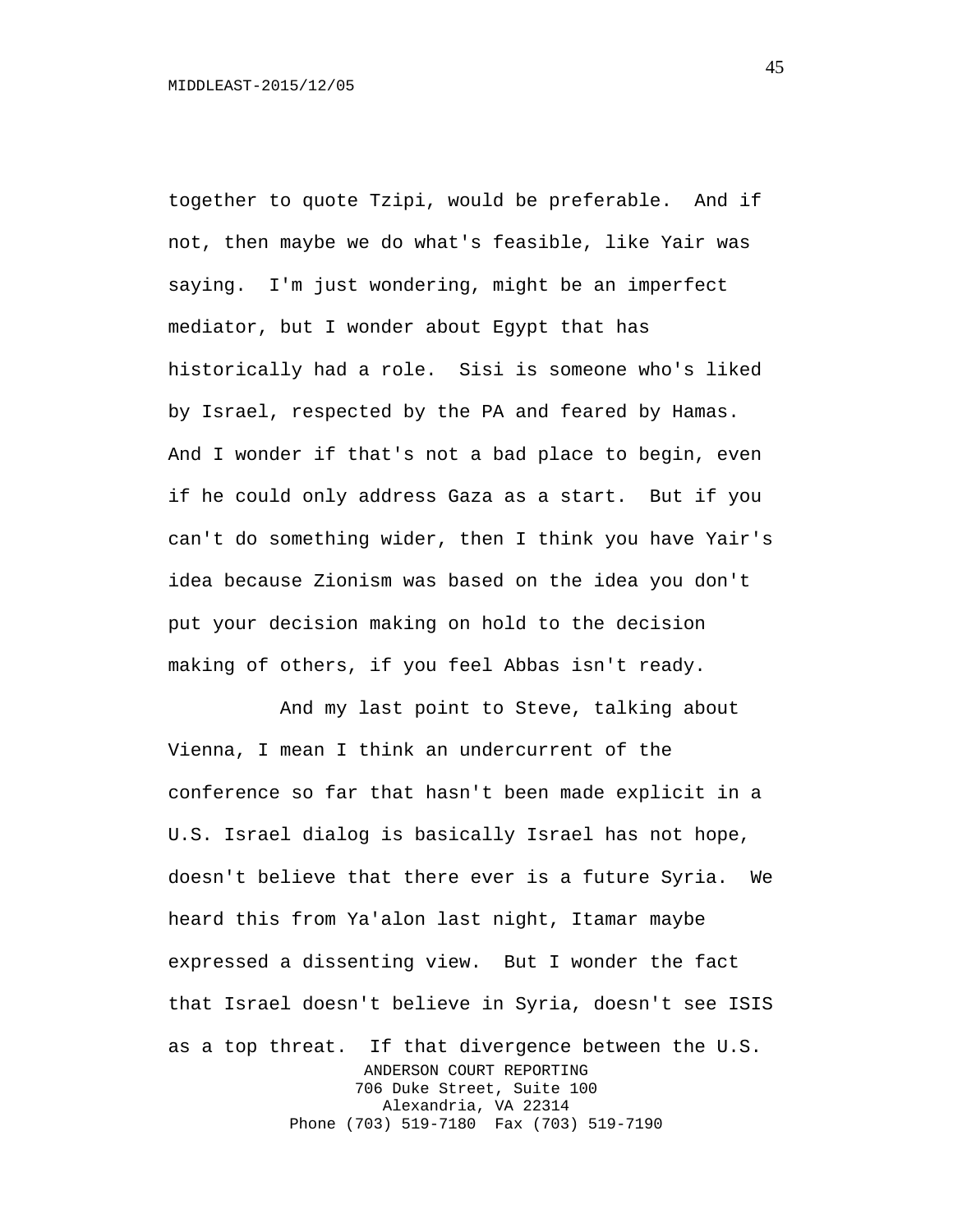saying it's a top priority for a unitary Syria, and the Israelis don't believe it's possible, if that's a relevant data point in terms of U.S. Israel relations? Or is it irrelevant because Israel won't be decisive in that outcome anyway and is not even part of the Vienna process? Thank you.

MS. WITTES: Okay. Thank you. I'm going to start with Steve. And Steve I think both of you actually what you heard across the room is a tension between as Tom described it, starvation for big ideas and new proposals, and a fear of being overambitious in a region with a lot of contradictory interests and major powers, especially the United States that might be limited on bandwidth. So, Steve, from a Washington perspective, how do you strike that balance?

MR. HADLEY: Well you know this is a hard problem that we're stuck with dealing with, because the consequences of failing to deal with it or too unacceptable to everybody, including Israel.

On David's point, I don't know what the future of Syria is. Nobody really knows. But I know ANDERSON COURT REPORTING 706 Duke Street, Suite 100 Alexandria, VA 22314 Phone (703) 519-7180 Fax (703) 519-7190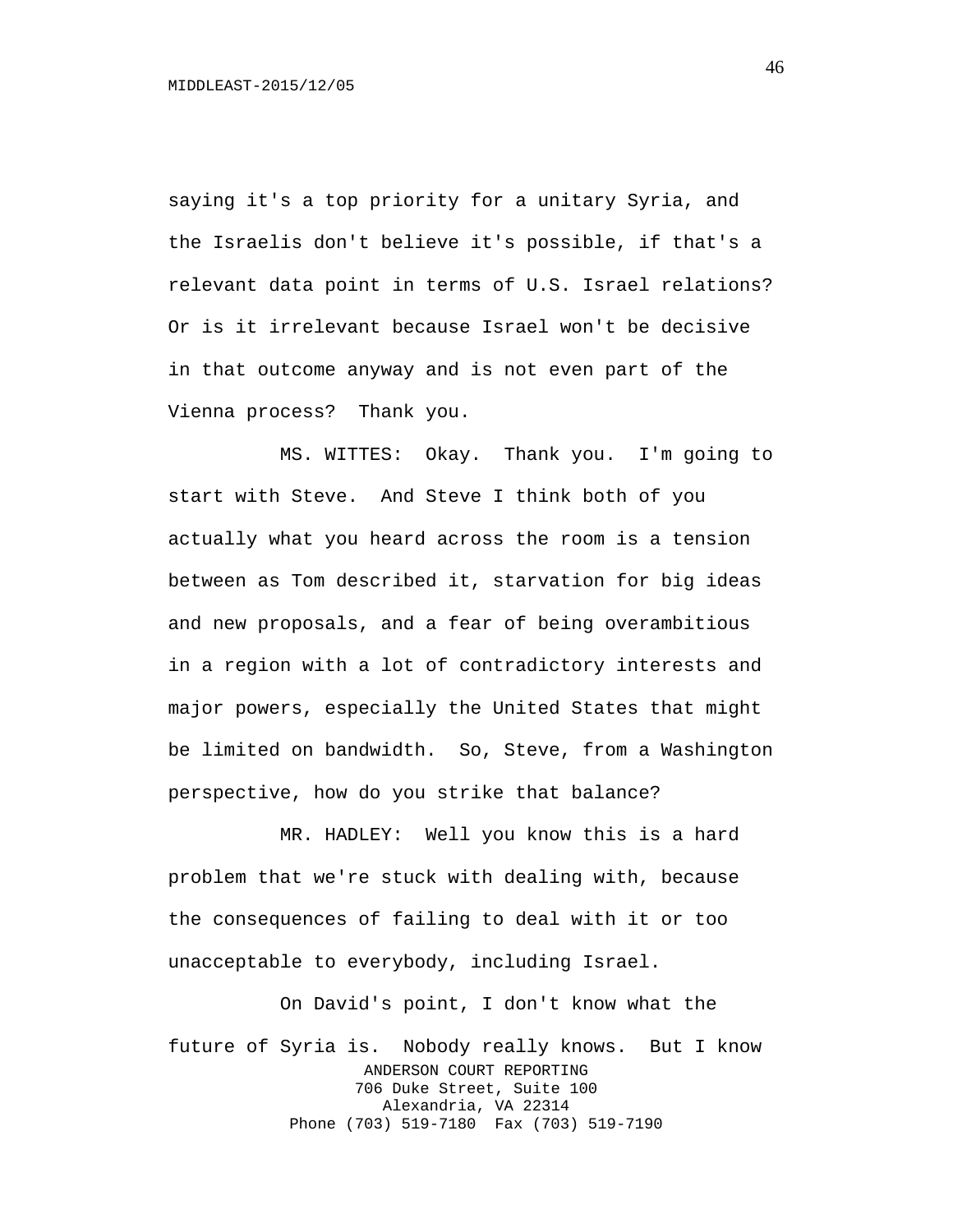that that civil war needs to wind down. And if we can't get the violence down and get some prospect going forward, it's going to do what it's done for the last four years. It is the engine of increased violence, increased sectarianism, disruption in the region, and an open door for ISIS. It will simply continue to do that. So it needs to be addressed.

I'm not optimistic about Vienna, particularly. But I think if we're going to get to an outcome, it's a combination of the kind of diplomatic process in Vienna which has now started that brings all parties within and from outside the region to table.

But secondly, more assertiveness on the ground. Vienna will not succeed unless, in my view, the United States gets much more actively engaged on the ground in Syria. We've had a discussion this morning about how that might be done. So that the region knows that it is neither going to be a Russian sphere of influence, no part of Iranian hegemony. So the Russians and the Iranians begin to think this ANDERSON COURT REPORTING 706 Duke Street, Suite 100 Alexandria, VA 22314 Phone (703) 519-7180 Fax (703) 519-7190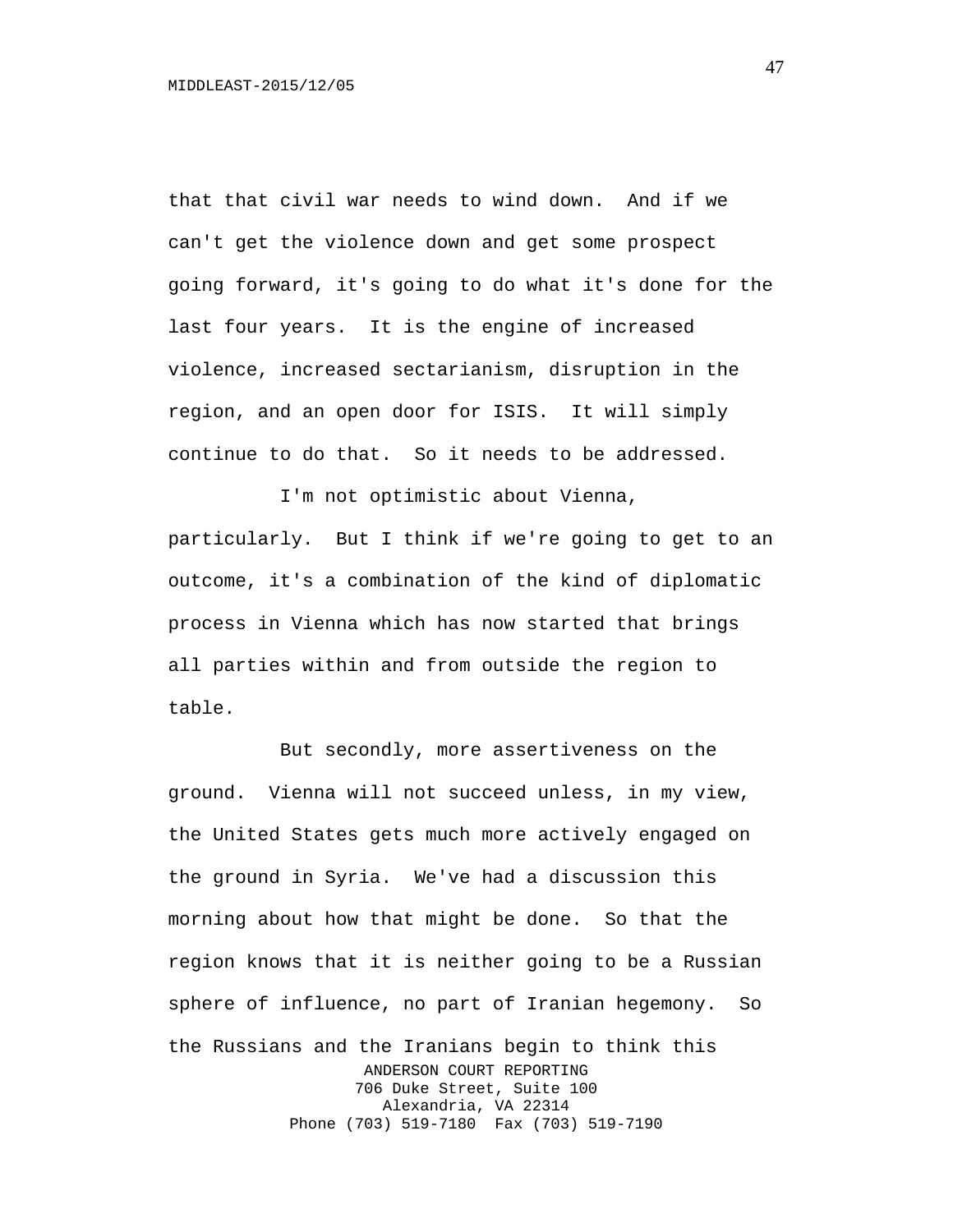isn't such a great place anyway. And that gives some strength to the negotiations. Because talking in Vienna will not solve this problem. We have to affect facts on the grounds, which will think begin to impact the conversation in Vienna.

I don't know about Egypt, Sisi, I mean it's the kind of thought that ought to be given to see if we can take Yair's idea and turn it into an operational plan. But, again, I go back to where I mentioned early, if the opportunity where Israel really can lead and lead boldly is on the ground, the United States gets much more actively engaged on the ground in Syria, we've had a discussion this morning about how that might be done. So that the region knows that it is neither going to be a Russian sphere of influence, nor part of Iranian hegemony, so the Russians and the Iranians begin to think, this isn't such a great place anyway, and that gives some strength to the negotiations, because talking in Vienna will not solve this problem, we have to effect facts on the ground which will then begin to impact ANDERSON COURT REPORTING 706 Duke Street, Suite 100 Alexandria, VA 22314 Phone (703) 519-7180 Fax (703) 519-7190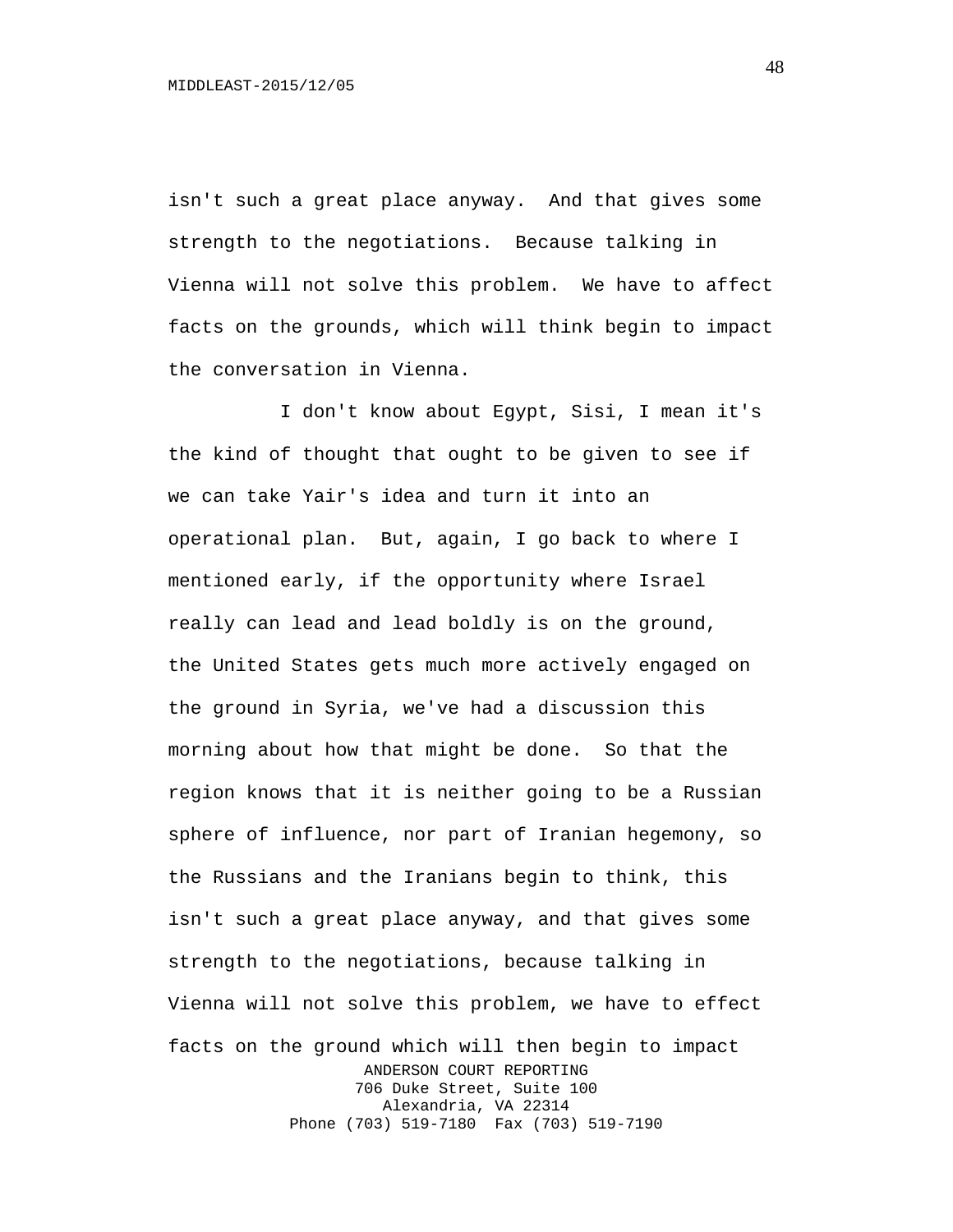the conversation, in Vienna.

I don't know about Egypt, Tzipi, I mean, it's the kind of thought that ought to be given to see if we can take (inaudible) idea and turn into an operational plan. But again, I go back to where I mentioned earlier. If the opportunity where Israel really can lead and lead boldly, is on the ground, bottom up, creating in the West Bank, the conditions for peace and maybe a viable state, by changing the expectations on the ground, and that's something Israel has completely within its control, and needs to do, and has not done for two decades.

MS. WITTES: Thank you. Yair?

MR. LAPID: Yes. Actually what we have in here is a classic bottoms-up, versus top-down polices, and we need both I think -- maybe so, but I prefer top-down because we've tried bottoms up -- Actually Prime Minister Netanyahu whole theory of economical peace instead of making peace, is all about bottoms up, didn't work that well.

> MR. HADLEY: Didn't do it. Didn't do it. ANDERSON COURT REPORTING 706 Duke Street, Suite 100 Alexandria, VA 22314 Phone (703) 519-7180 Fax (703) 519-7190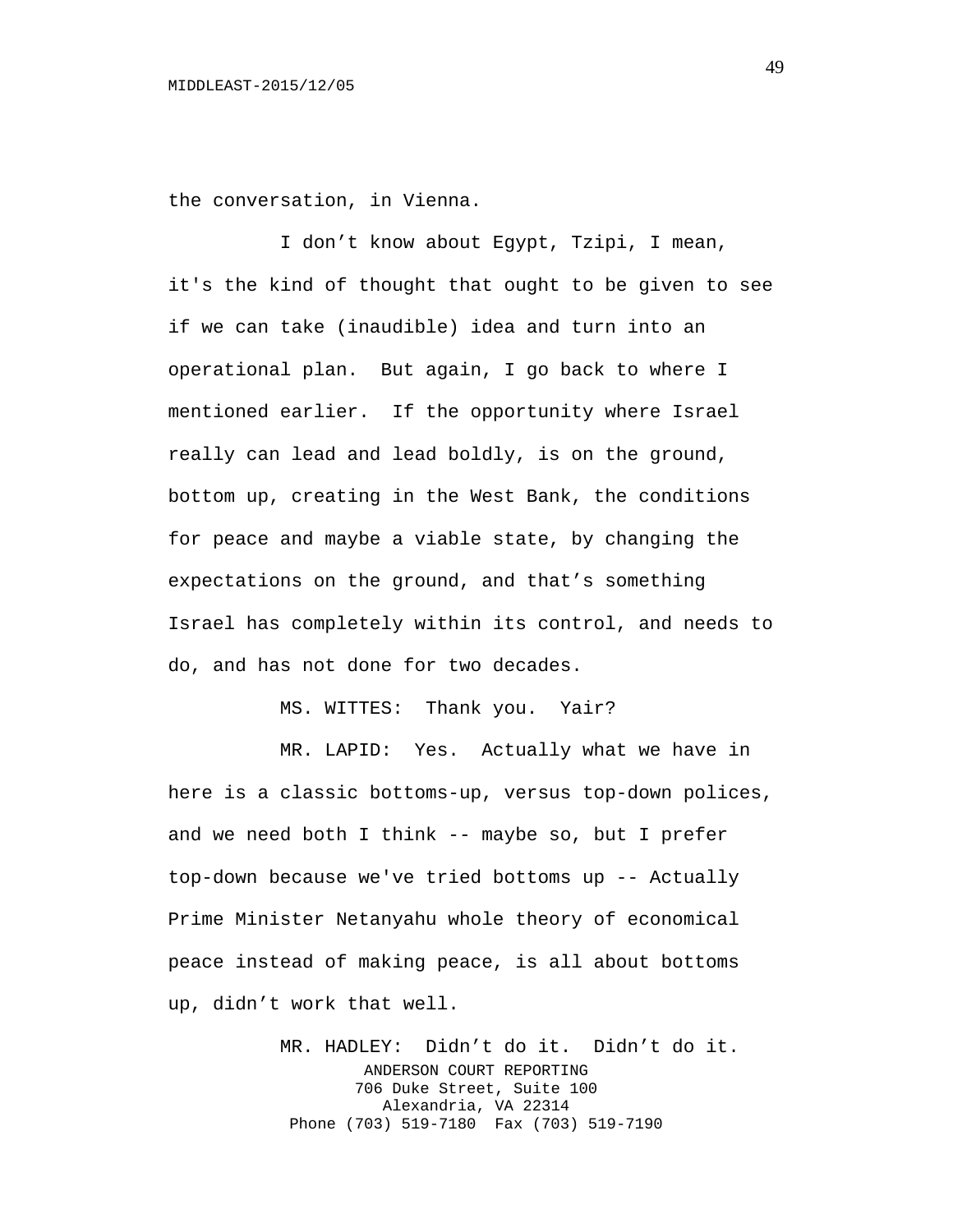MR. LAPID: Well, I decided not to attack him, but you can.

MR. HADLEY: I'm not attacking; I'm describing the conditions on the ground, go look and see.

MR. LAPID: This is what I'm saying every time I'm attacking somebody. So, but I think we agree to the fact that, you know, Israel cannot and should not try to absorb 3.5 million Palestinians if it wants to stay, maybe we should go back to the basics. If it wants to stay a Jewish Democratic State, we need to do something, and we need to do it now. These are the basics, so maybe we forgot about them, and then this brings me to Dana's question.

Yes. Of course, we understand the fact that we have to draw borders, and to secure borders is the key issue here, and this will come with a price. I wouldn't make the mistake that so many before me has made which is negotiating before the negotiation, sitting in front of cameras in public ballrooms, and talking about what is it that you are willing to give ANDERSON COURT REPORTING 706 Duke Street, Suite 100 Alexandria, VA 22314 Phone (703) 519-7180 Fax (703) 519-7190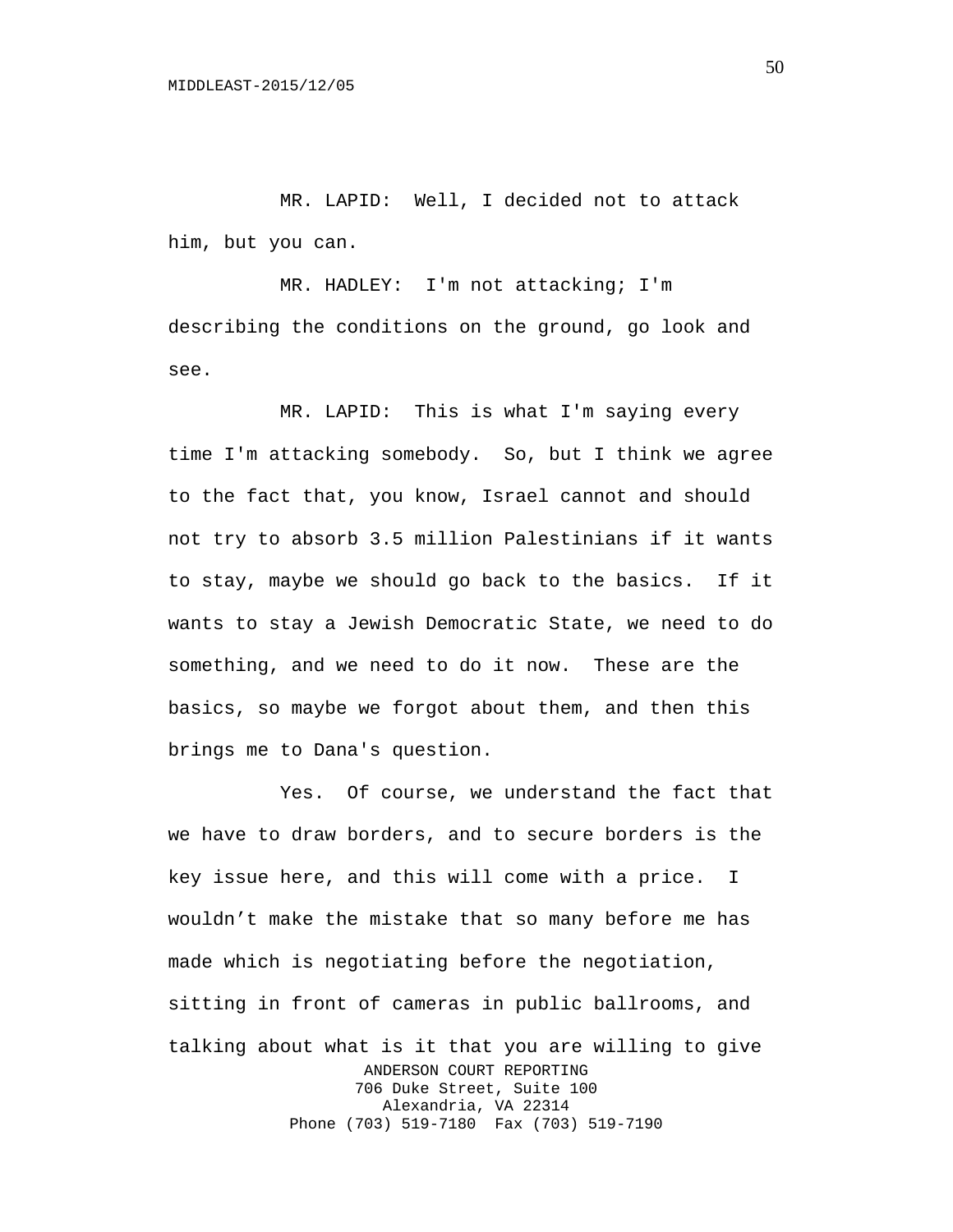up. I don't think it's a good idea to want to be either the leader -- either the one who leads or part of the negotiation two, three years from now. I don't want to be on record on giving up on anything.

I think it's the right way to do it, but when I said, it is a plan unlike an idea, it means, yes, we have maps, yes, we understand what we are tangled in. And, no, I don't think we have -- we are beyond the point of no return. I know it feels sometimes that if you look at Israel and Palestine, and then the region, it feels like we are -- I don't know -- an equilibrium that is drowning within a quagmire. And yet, we have to do something, and this something comes with a price, and I don't think this should be unilateral, because the Israelis are right about the fact that we've tried that.

And the Palestinians, instead of, you know, building schools and hospitals, welcome us into power and build terror tunnels and stop firing at the people. So, I don't think we should or can go unilateral. I think it should be part of a broader ANDERSON COURT REPORTING 706 Duke Street, Suite 100 Alexandria, VA 22314 Phone (703) 519-7180 Fax (703) 519-7190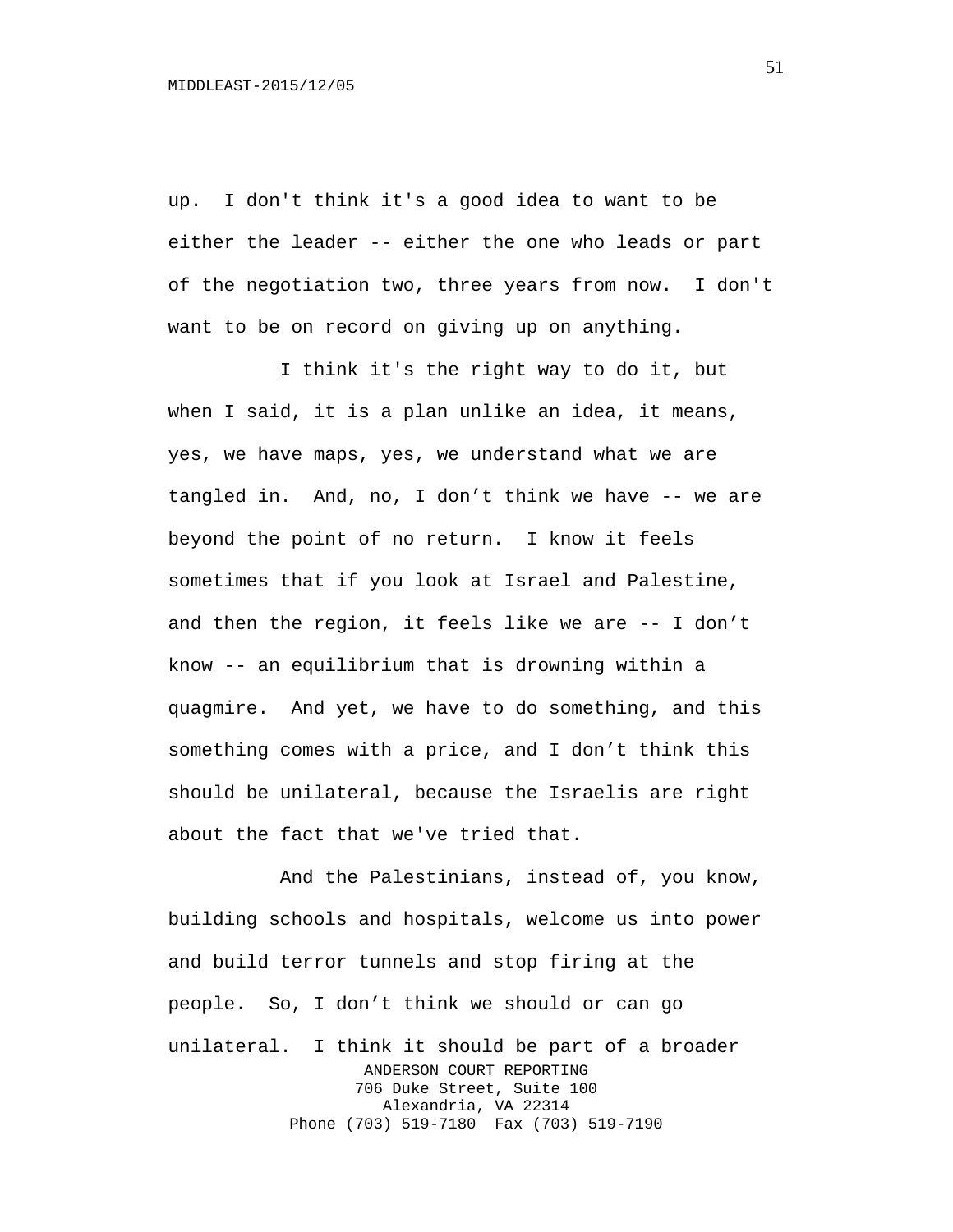agreement. There is a misunderstanding about the plan, listening to Tzipi first and then to Phil, I never said we are not going to talk to the current policies. Of course the bilateral talks are the core of any plan, but it has to be surrounded by what I call the enablers and the moderators.

It has to be -- you have the middle table, it says, today, you are talking about Gaza, I'm simplifying of course, let's bring in the Egyptians. Today we are talking here, in the bilateral talks, about the Jordan Valley; let's bring in the Jordanians because we need them at the table. We are talking about how to establish a Palestinian State financially, let's bring in the Saudis and the (inaudible). You need to have those players who are the enablers, and you have to -- need to have the moderators in order to bring them in at the right time and in the right context. So this is the idea. But, of course, talking directly to the Palestinians would be part of any move we are making.

> And I think David's idea about making Egypt ANDERSON COURT REPORTING 706 Duke Street, Suite 100 Alexandria, VA 22314 Phone (703) 519-7180 Fax (703) 519-7190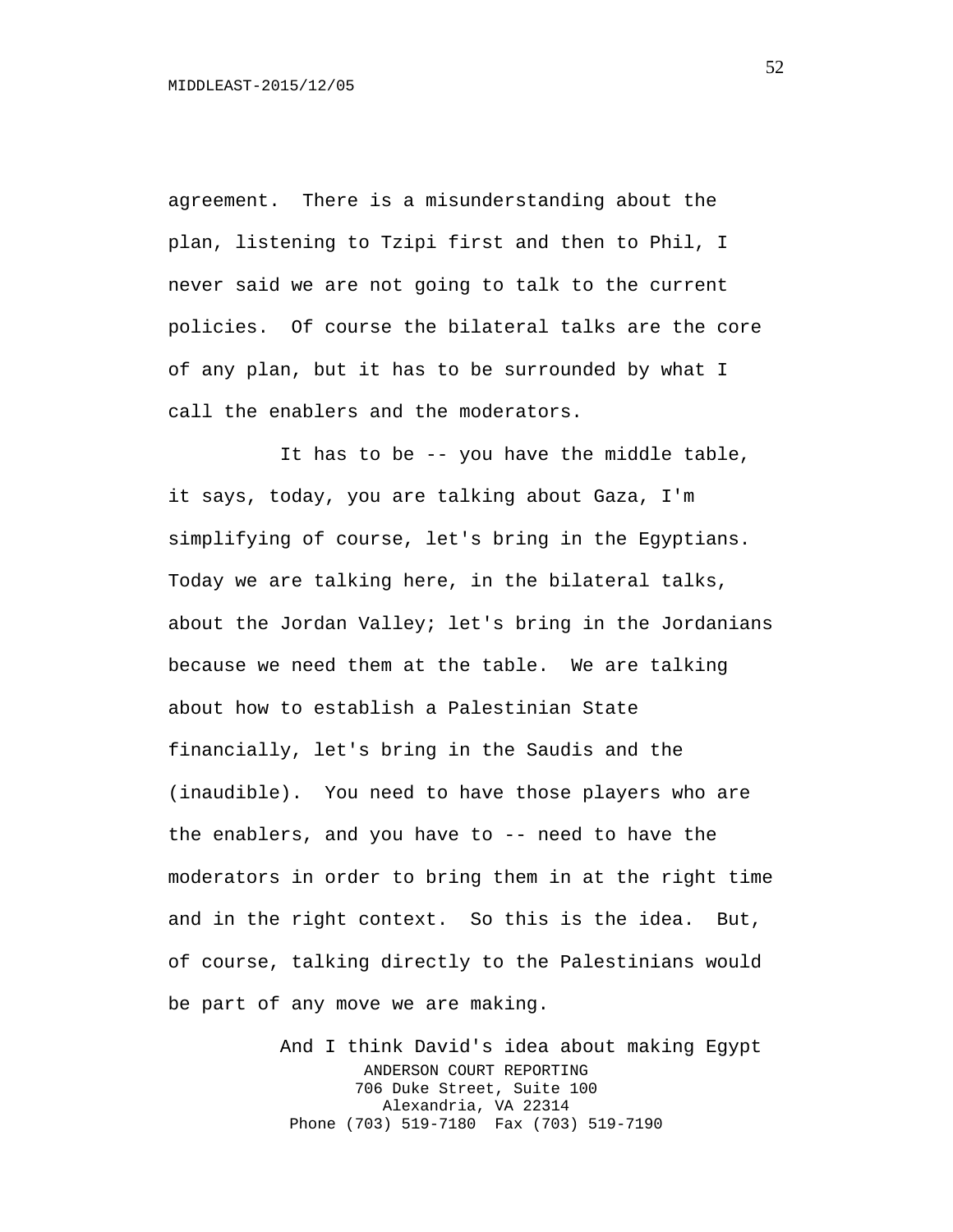into a key player, and this, is a natural. Of course we've talked to the Egyptians before coming up with that idea publicly, and they are interested, and I think they are going to be key players, but I wouldn't give up on the Saudis and Gulf Countries as well. The bigger it gets, the more interesting it is, the more interesting it is, the more chances there are that something real will happen.

I want to say, again, this is not vague, this is after talking to all the players involved making sure they are interested, otherwise it will be irresponsible of me to publish (inaudible).

MS. WITTES: Alright. Ladies and gentlemen, please join me in thanking these two fantastic guys. And we will now go on coffee break, until 11:30. Thank you very much.

\* \* \* \* \*